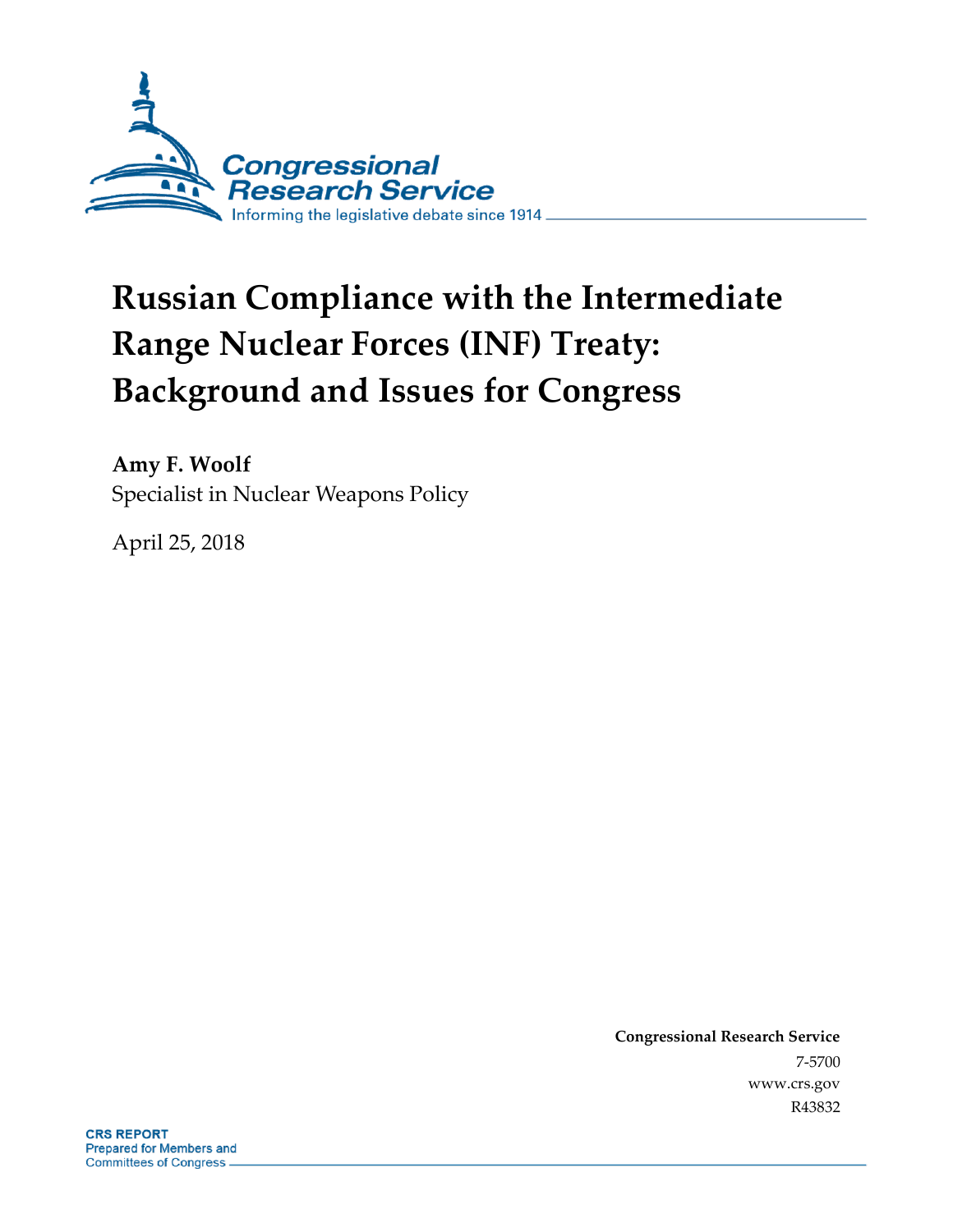## **Summary**

The United States and Soviet Union signed the Intermediate-Range Nuclear Forces (INF) Treaty in December 1987. Negotiations on this treaty were the result of a "dual-track" decision taken by NATO in 1979. At that time, in response to concerns about the Soviet Union's deployment of new intermediate-range nuclear missiles, NATO agreed both to accept deployment of new U.S. intermediate-range ballistic and cruise missiles and to support U.S. efforts to negotiate with the Soviet Union to limit these missiles. In the INF Treaty, the United States and Soviet Union agreed that they would ban all land-based ballistic and cruise missiles with ranges between 500 and 5,500 kilometers. The ban would apply to missiles with nuclear or conventional warheads, but would not apply to sea-based or air-delivered missiles.

The U.S. State Department, in the 2014, 2015, 2016, 2017, and 2018 editions of its report *Adherence to and Compliance with Arms Control, Nonproliferation, and Disarmament Agreements and Commitments*, stated that the United States has determined that "the Russian Federation is in violation of its obligations under the [1987 Intermediate-range Nuclear Forces] INF Treaty not to possess, produce, or flight-test a ground-launched cruise missile (GLCM) with a range capability of 500 km to 5,500 km, or to possess or produce launchers of such missiles." In the 2016 report, it noted that "the cruise missile developed by Russia meets the INF Treaty definition of a ground-launched cruise missile with a range capability of 500 km to 5,500 km, and as such, all missiles of that type, and all launchers of the type used or tested to launch such a missile, are prohibited under the provisions of the INF Treaty." The 2017 and 2018 compliance reports describe the types of information the United States has provided to Russia in pressing its claim of noncompliance, including, in 2018, the Russian designator for the missile—9M729. Press reports also indicate that Russia has now begun to deploy the new cruise missile.

The Obama Administration raised its concerns about Russian compliance with the INF Treaty in a number of meetings since 2013. These meetings made little progress because Russia continued to deny that it had violated the treaty. In October 2016, the United States called a meeting of the Special Verification Commission, which was established by the INF Treaty to address compliance concerns. During this meeting, in mid-November, both sides raised their concerns, but they failed to make any progress in resolving them. A second SVC meeting was held in December 2017. The United States has also begun to consider a number of military responses, which might include new land-based INF-range systems or new sea-launched cruise missiles, both to provide Russia with an incentive to reach a resolution and to provide the United States with options for future programs if Russia eventually deploys new missiles and the treaty regime collapses. It might also suspend or withdraw from arms control agreements, although several analysts have noted that this might harm U.S. security interests, as it would remove all constraints on Russia's nuclear forces.

The Trump Administration conducted an extensive review of the INF Treaty during 2017 to assess the potential security implications of Russia's violation and to determine how the United States would respond going forward. On December 8, 2017—the  $30<sup>th</sup>$  anniversary of date when the treaty was signed—the Administration announced that the United States would implement an integrated response that included diplomatic, military, and economic measures. Congress is likely to continue to conduct oversight hearings on this issue, and to receive briefings on the status of Russia's cruise missile program. It may also consider legislation authorizing U.S. military responses and supporting alternative diplomatic approaches.

This report will be updated as needed.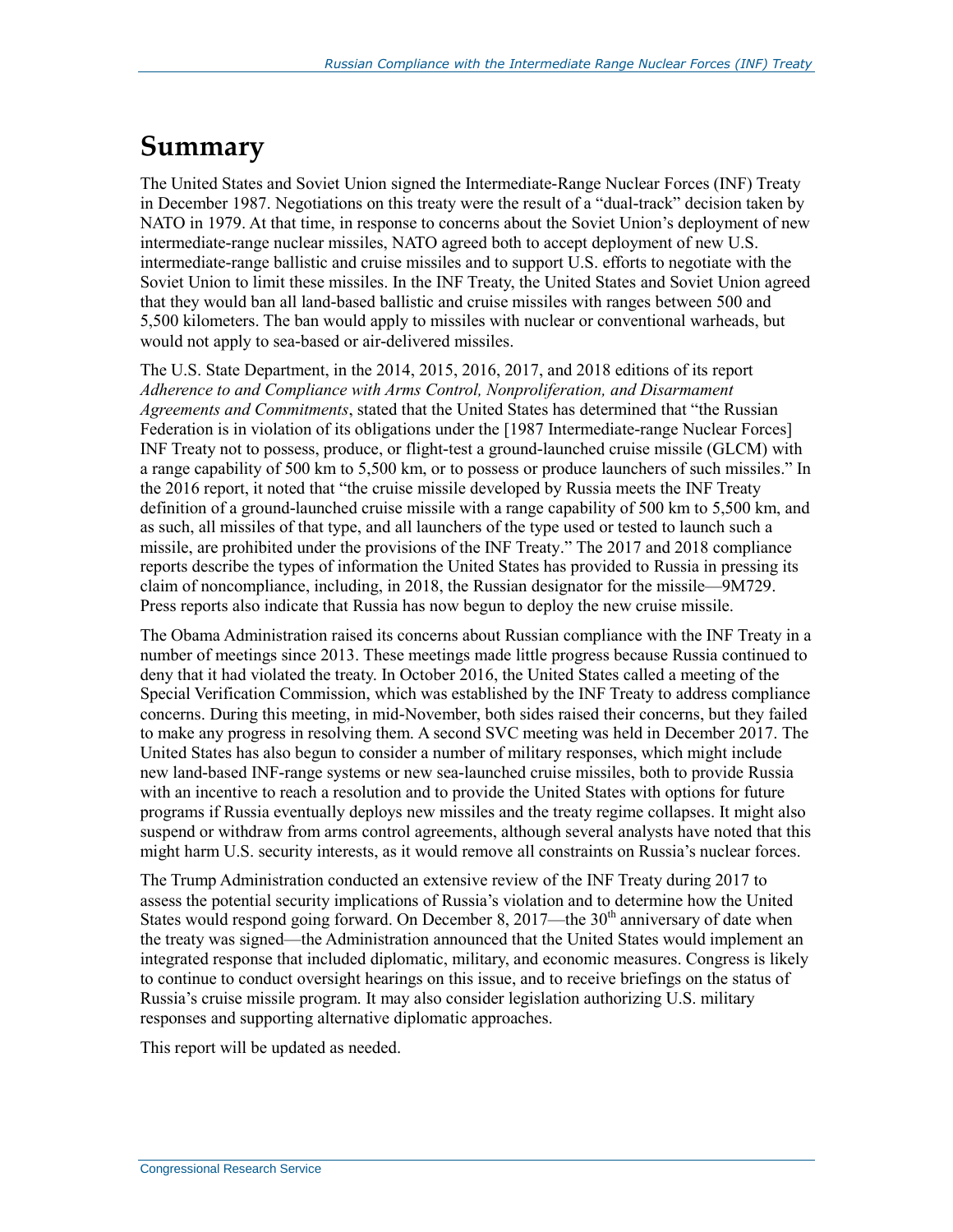## **Contents**

### Contacts

|--|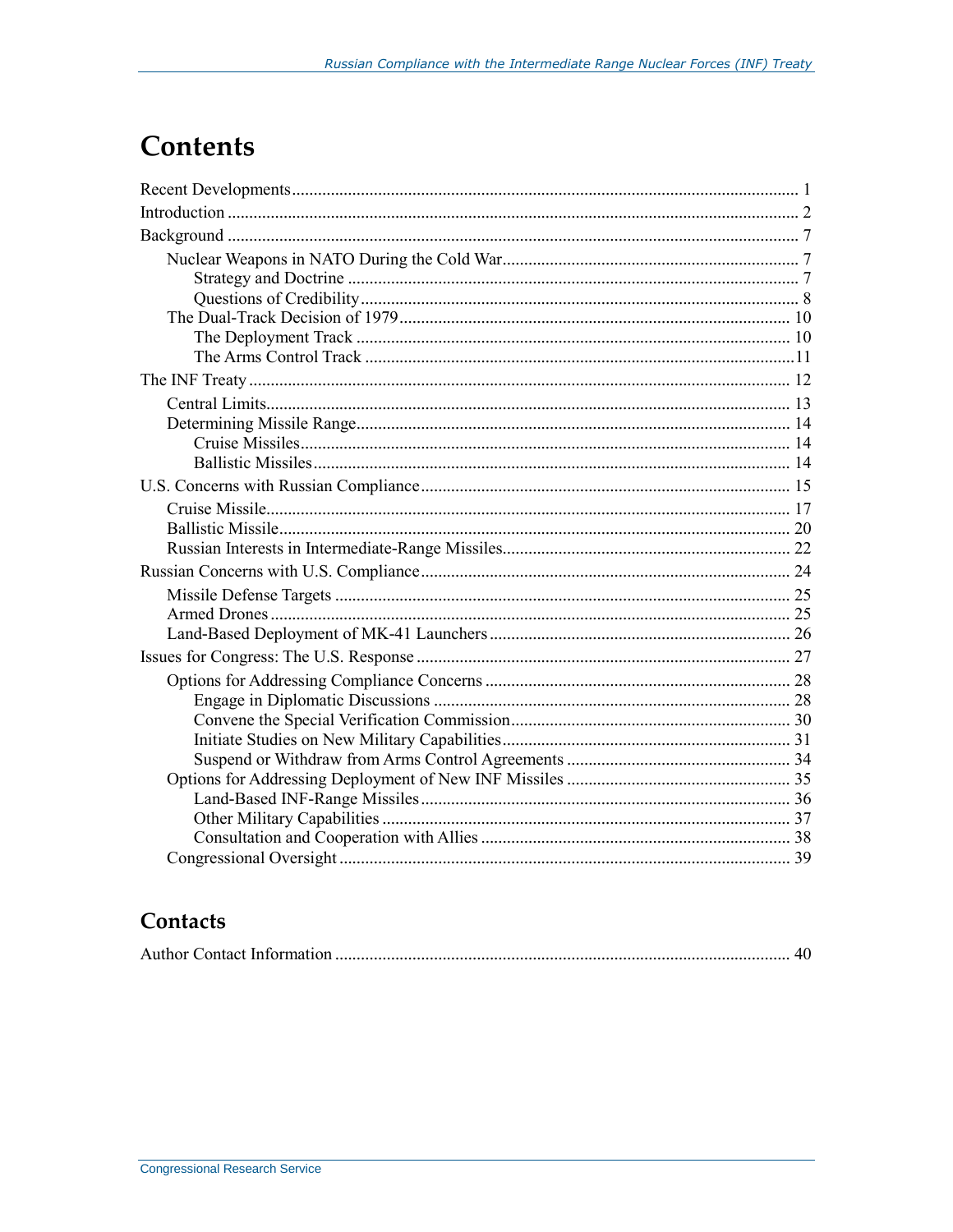## **Recent Developments**

The State Department, in the 2018 version of its Annual Report on *Adherence to and Compliance with Arms Control, Nonproliferation, and Disarmament Agreements and Commitments*, confirmed that Russia continues to be in violation of its obligation "not to possess, produce, or flight-test a ground-launched cruise missile (GLCM) with a range capability of 500 kilometers to 5,500 kilometers, or to possess or produce launchers of such missiles."<sup>1</sup> As in past reports, the 2018 report did not contain details about the capabilities of the offending missile, and did not confirm press reports about the missile's deployment. However, the report indicated that the United States has provided Russia with "information pertaining to the missile and the launcher, including Russia's internal designator for the mobile launcher chassis and the names of the companies involved in developing and producing the missile and launcher" and "information on the violating GLCM's test history, including coordinates of the tests and Russia's attempts to obfuscate the nature of the program." The report also indicated that the GLCM has a range capability of 500 and 5,500 kilometers and that it is "distinct from the R-500/SSC-7 GLCM or the RS-26 ICBM." Finally, it noted that the United States has assessed that the designator for "the system in question is 9M729."

On December 8, 2017—the  $30<sup>th</sup>$  anniversary of the date the treaty was signed—the Trump Administration released a fact sheet describing an "integrated strategy that the United States would pursue in response to Russia's continuing violation of the INF Treaty."<sup>2</sup> This fact sheet noted that the INF Treaty "is a pillar of international security and stability" that has "contributed to managing strategic competition" between the United States and Russia "and is critically important to the security of U.S. allies and partners globally." It also noted that the United States has pressed Russia to return to compliance, but that Russia continues to refuse to acknowledge the existence of the offending missile system. It then outlined three steps the United States would take in response. First, the United States will continue "to seek a diplomatic resolution" to the dispute. Second, DOD will review "military concepts and options for conventional, groundlaunched, intermediate-range missile systems." It noted that this effort would not violate the INF Treaty, but would "prepare the United States to defend itself and its allies" if the treaty collapsed as a result of Russia's violation. Finally, the United States will take economic measures "tied to entities involved in the development and manufacture of Russia's prohibited cruise missile system." It noted that both the military steps and economic measures would cease if Russia returned to compliance with the treaty.

The House and Senate both included provisions in their versions of the National Defense Authorization Act for 2018 that called for the development of a new U.S. land-based cruise missile. The House bill (H.R. 2810, §1244) mandated that the Secretary of Defense both "establish a program of record to develop a conventional road-mobile ground-launched cruise missile system with a range of between 500 to 5,500 kilometers" and submit "a report on the cost, schedule, and feasibility to modify existing and planned missile systems ... for ground launch with a range of between 500 and 5,500 kilometers." The Senate bill (§1635) did not use the phrase "program of record," but stated that DOD should establish "a research and development

<sup>1</sup> U,S. Department of State, *Adherence to and Compliance With Arms Control, Nonproliferation, and Disarmament Agreements and Commitments*, Report, Washington, DC, April 2018, p. 10, https://www.state.gov/documents/organization/280774.pdf

<sup>2</sup> U.S. Department of State, Bureau of Arms Control, Verification, and Compliance, *INF Treaty: At a Glance*, Fact Sheet, Washington, DC, December 8, 2017, https://www.state.gov/t/avc/rls/2017/276361.htm.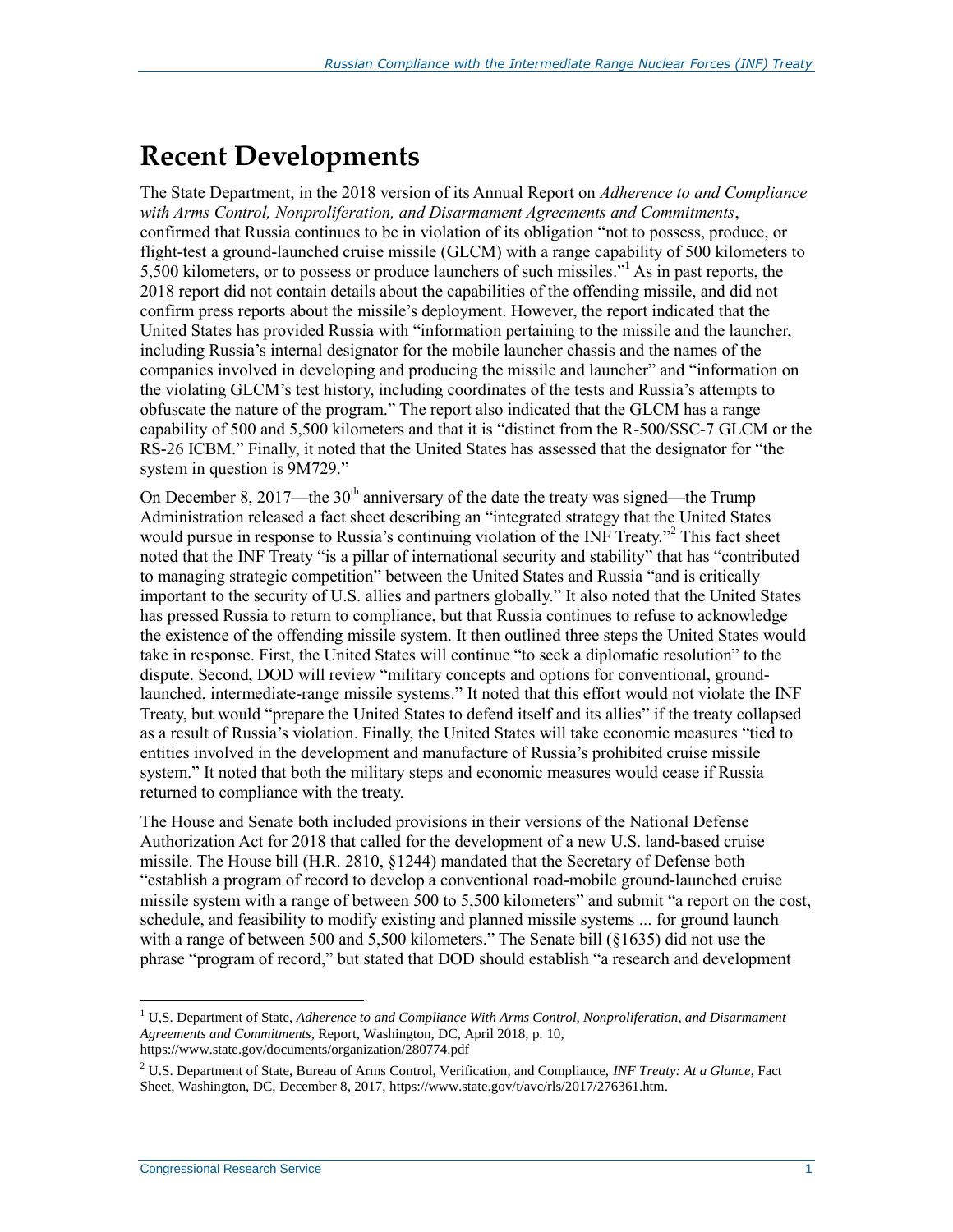program for a dual-capable road-mobile ground-launched missile system with a maximum range of 5,500 kilometers." The Senate also required a report on the feasibility of modifying other missile systems and mandates that the costs and feasibility of these modifications be compared to the costs and feasibility of a new ground-launched cruise missile.

The conference report on the 2018 NDAA (H.Rept. 115-404) retained the House language that mandates that the Secretary of Defense "establish a program of record to develop a conventional road-mobile ground-launched cruise missile system with a range of between 500 to 5,500 kilometers" and authorized \$58 million in funding for the development of active defenses to counter INF-range ground-launched missile systems; counterforce capabilities to prevent attacks from these missiles; and countervailing strike capabilities to enhance the capabilities of the United States.

Analysts who support this approach argue that new U.S. military capabilities would not only offset any military advantage Russia might accrue from its violation, but would also remind Russia of the threats it would face if the INF Treaty ceased to exist.<sup>3</sup> Others, however, question this approach. They note that the U.S. development of a new intermediate-range land-based cruise missile could speed the end of the INF Treaty, which they argue remains important for U.S. and allied security, and that the United States could offset Russia's military capabilities with seabased or air-based systems that would not violate the treaty. Moreover, they note that U.S. allies in Europe may not be willing to accept the deployment of new U.S. nuclear missiles, and that, as was the case before the INF Treaty was concluded in the 1980s, plans to do so could split the alliance.<sup>4</sup> Nevertheless, most analysts agree that the Trump Administration must address this issue with both its allies and with Russia to ensure that Russian activities do not undermine NATO or divide the United States from its allies.<sup>5</sup>

## **Introduction**

In July 2014, the State Department released the 2014 edition of its report *Adherence to and Compliance with Arms Control, Nonproliferation, and Disarmament Agreements and Commitments*. This report states that the United States has determined that "the Russian Federation is in violation of its obligations under the [1987 Intermediate-range Nuclear Forces] INF Treaty not to possess, produce, or flight-test a ground-launched cruise missile (GLCM) with a range capability of 500 km to 5,500 km, or to possess or produce launchers of such missiles."<sup>6</sup> The report does not offer any details about the offending missile or cite the evidence that the United States used to make this determination, but it does note that the United States "raised these concerns with the Russian Federation" several times during 2013 and "will continue to pursue resolution" of the issue.

 $\overline{a}$ <sup>3</sup> Thomas Karako, "How to Stop Russia from Cheating on Missile Treaty," *The Hill*, February 28, 2017, http://thehill.com/blogs/pundits-blog/foreign-policy/321512-how-to-stop-russia-from-cheating-on-missile-treaty.

<sup>4</sup> Steven Pifer, "How Washington Should Respond to Russia's Missile Treaty Violation," *The Hill*, March 7, 2017, http://thehill.com/blogs/pundits-blog/defense/322479-how-us-should-respond-to-russias-missile-treaty-violation. See, also, Michael Krepon, "Responding to the INF Treaty Violation," ArmsControlWonk, March 5, 2017, http://www.armscontrolwonk.com/archive/1202903/responding-to-the-inf-treaty-violation/.

<sup>5</sup> Jon Wolfsthal, "Trump's Silence on Russian Missiles Makes America Less Safe," *Foreign Policy*, March 7, 2017, http://foreignpolicy.com/2017/03/07/trumps-silence-on-russian-missiles-makes-america-less-safe/.

<sup>6</sup> U.S. Department of State, *Adherence to and Compliance with Arms Control, Nonproliferation, and Disarmament Agreements and Commitments*, Washington, DC, July 2014, pp. 8-10, http://www.state.gov/t/avc/rls/rpt/2014/ 230047.htm.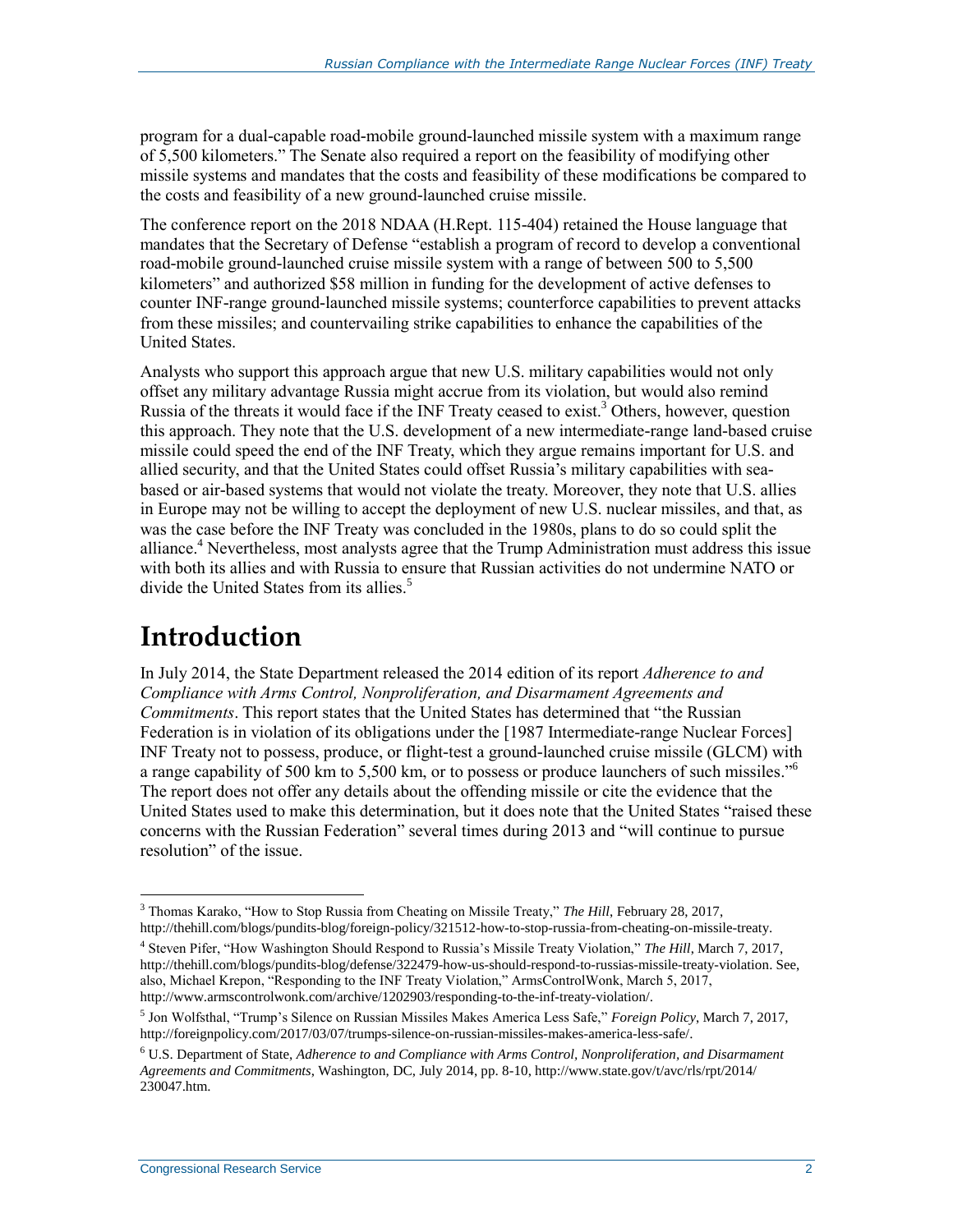The 2015, 2016, 2017, and 2018 State Department reports on *Adherence to and Compliance with Arms Control, Nonproliferation, and Disarmament Agreements and Commitments* repeated the claim that Russia had violated the INF Treaty and added a few details to the assertion. These reports state that "the United States determined the cruise missile developed by the Russian Federation meets the INF Treaty definition of a ground-launched cruise missile with a range capability of 500 km to 5,500 km, and as such, all missiles of that type, and all launchers of the type used to launch such a missile, are prohibited under the provisions of the INF Treaty."<sup>7</sup> The Administration also noted that, as in past years, "the United States again raised concerns with Russia on repeated occasions in an effort to resolve U.S. concerns. The United States will continue to pursue resolution of U.S. concerns with Russia." The 2016 report did not, however, repeat the assessment mentioned in 2015 that "it is in the mutual security interests of all the Parties to the INF Treaty that Russia and the other 11 successor states to the Soviet Union remain Parties to the Treaty and comply with their obligations." In addition, the 2017 and 2018 reports include details on the types of information the United States has shared with Russia to bolster its claim of Russian noncompliance. The 2018 report also states that "the United States assesses the Russian designator for the system in question is 9M729."<sup>8</sup>

Obama Administration officials often stated that the INF Treaty remained in the security interest of the United States and its allies, and that the U.S. goal is to "to work to bring Russia back in to full compliance." However, because Russia was unwilling to address U.S. concerns or even acknowledge the existence of the offending cruise missile, the United States reviewed a broad range of economic and military options that might both provide an incentive for Russia to return to compliance with the treaty and provide the United States with the capability to counter Russian actions if it does not return to compliance.<sup>9</sup>

Secretary of Defense Mattis addressed the INF when responding to questions submitted prior to his nomination hearing in early 2017. He stated that Russia's violation of the treaty "increases the risk to our allies and poses a threat to U.S. forces and interests." He also noted that Russia's violation, if allowed to stand, "could erode the foundations of all current and future arms control agreements and initiatives." At the same time, he stated that the violation would not provide Russia with a "significant military advantage," although, if Russia chooses to "act as an adversary, we must respond appropriately and in league with our allies." Further, he echoed the Obama Administration's view that "returning to compliance is in Russia's best interest." Secretary Mattis reaffirmed this goal in November 2017, after a meeting with NATO defense ministers.<sup>10</sup> At the same time, press reports indicate that the Trump Administration is moving forward with efforts to begin research and development into a new U.S. ground-launched cruise missile of INF range. $^{11}$ 

<sup>7</sup> U.S. Department of State, *Adherence to and Compliance with Arms Control, Nonproliferation, and Disarmament Agreements and Commitments*, Washington, DC, April, 2016, http://www.state.gov/t/avc/rls/rpt/2016/255651.htm.

<sup>8</sup> U,S. Department of State, *Adherence to and Compliance With Arms Control, Nonproliferation, and Disarmament Agreements and Commitments*, Report, Washington, DC, April 2018, p. 10, https://www.state.gov/documents/organization/280774.pdf .

<sup>9</sup> Michael Gordon, "Pentagon to Press Russia on Arms Pact Violation," *New York Times*, December 11, 2014. See,

also, Bill Gertz, "Pentagon Considering Deployment of Nuclear Missiles in Europe," *Washington Free Beacon,*  December 11, 2014. See, also, Robert Burns, "U.S. Might Deploy Missiles in Europe to Counter Russia," *Associated Press*, June 4, 2015.

<sup>10</sup> "Mattis Says NATO Seeks Russia's Compliance With Nuclear Treaty After 'Violations,'" *Radio Free Europe*, November 10, 2017, https://www.rferl.org/a/nato-mattis-russia-inf-treaty-violations/28844967.html.

<sup>&</sup>lt;sup>11</sup> Josh Rogin, "Russia has deployed a banned nuclear missile. Now the U.S. threatens to build one.," *Washington Post*, November 16, 2017, https://www.washingtonpost.com/news/josh-rogin/wp/2017/11/16/russia-has-deployed-a-banned- (continued...)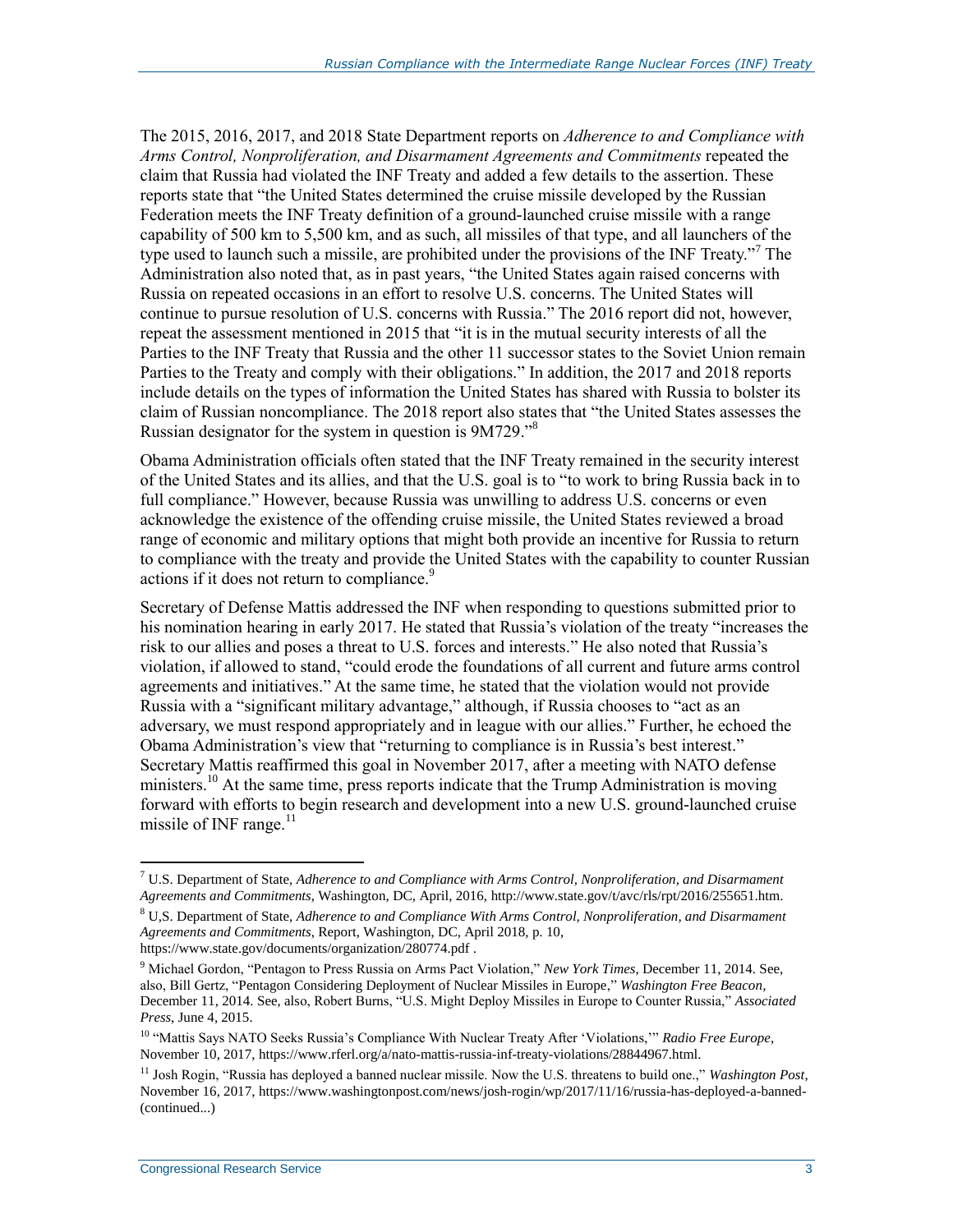The Trump Administration conducted a review of the INF Treaty during its first year in office, and announced the results on December 8, 2017—the  $30<sup>th</sup>$  anniversary of the date the treaty was signed.<sup>12</sup> The Administration identified an "integrated strategy" that it would implement to seek to resolve questions about Russia's compliance, to press Russia to return to compliance, and to prepare the United States to defend itself and its allies if the Russia continued to violate the treaty and the treaty collapsed. Specifically, it noted that the United States will continue "to seek a diplomatic resolution through all viable channels, including the INF Treaty's Special Verification Commission (SVC)." Second, it stated that DOD "is commencing INF Treaty-compliant research and development (R&D) by reviewing military concepts and options for conventional, groundlaunched, intermediate-range missile systems." It noted that this effort would not violate the INF Treaty, but would "prepare the United States to defend itself and its allies" if the treaty collapsed as a result of Russia's violation. Finally, the United States will take economic measures "tied to entities involved in the development and manufacture of Russia's prohibited cruise missile system." It noted that both the military steps and economic measures would cease if Russia returned to compliance with the treaty.

The Administration has also reaffirmed U.S. support for the INF Treaty and its interest in convincing Russia to return to compliance. In an interview with the Russian newspaper *Kommersant*, Thomas Shannon, who was the Undersecretary of State for Political Affairs, stated that "the Trump Administration values the INF Treaty as a pillar of international security and stability."<sup>13</sup> He also noted that "in this time of increased tensions between the United States and Russia, INF and other arms control agreements are essential for ensuring transparency and predictability in our relationship." However, he also stated that while the United States is "making every effort to preserve the INF Treaty in the face of Russian violations," a "continuation of a situation in which the United States remains in compliance while Russia violates the agreement is unacceptable to us." Hence, he emphasized that "Russia needs to return to compliance with its obligations by completely and verifiably eliminating the prohibited missile system."

In support of this objective, the United States called for meeting of the Special Verification Commission; this meeting was held in Geneva, from December 12-14, 2017. As the State Department noted, the participants agreed that "the INF Treaty continues to play an important role in the existing system of international security, nuclear disarmament and non-proliferation, and that they will work to preserve and strengthen it."<sup>14</sup> But, according to some reports, Russia continued to deny that the 9M729 ground-based cruise missile had ever been tested to INF range or that telemetry from the tests supported a conclusion that it violated the INF Treaty. The United States has not disputed, publicly, Russia's assertion that it did not test the missile to INF range,

<sup>(...</sup>continued)

nuclear-missile-now-the-u-s-threatens-to-build-one/?utm\_term=.2482720d2d98. See, also, Julain E. Barnes, Paul Sonne, and Brett Forrest, "Pentagon Moves to Develop Banned Intermediate Missile," *Wall Street Journal,* November, 16, 2017, https://www.wsj.com/amp/articles/pentagon-moves-to-develop-banned-intermediate-missile-1510862789.

<sup>12</sup> U.S. Department of State, Bureau of Arms Control, Verification, and Compliance, *INF Treaty: At a Glance*, Fact Sheet, Washington, DC, December 8, 2017, https://www.state.gov/t/avc/rls/2017/276361.htm.

<sup>13</sup> U.S. State Department, Bureau of Arms Control, Verification, and Compliance, *30th Anniversary of the INF Treaty: Under Secretary Thomas A. Shannon's Interview with Kommersant daily*, Washington, DC, December 8, 2017, https://www.state.gov/t/avc/rls/2017/276364.htm.

<sup>14</sup> U.S. Department of State, *Thirty-First Session of the Special Verification Commission Under the Treaty Between the United States of America and the Union of Soviet Socialist Republics on the Elimination of Their Intermediate-Range and Shorter-Range Missiles (INF Treaty)*, December 14, 2017, https://www.state.gov/r/pa/prs/ps/2017/12/276613.htm.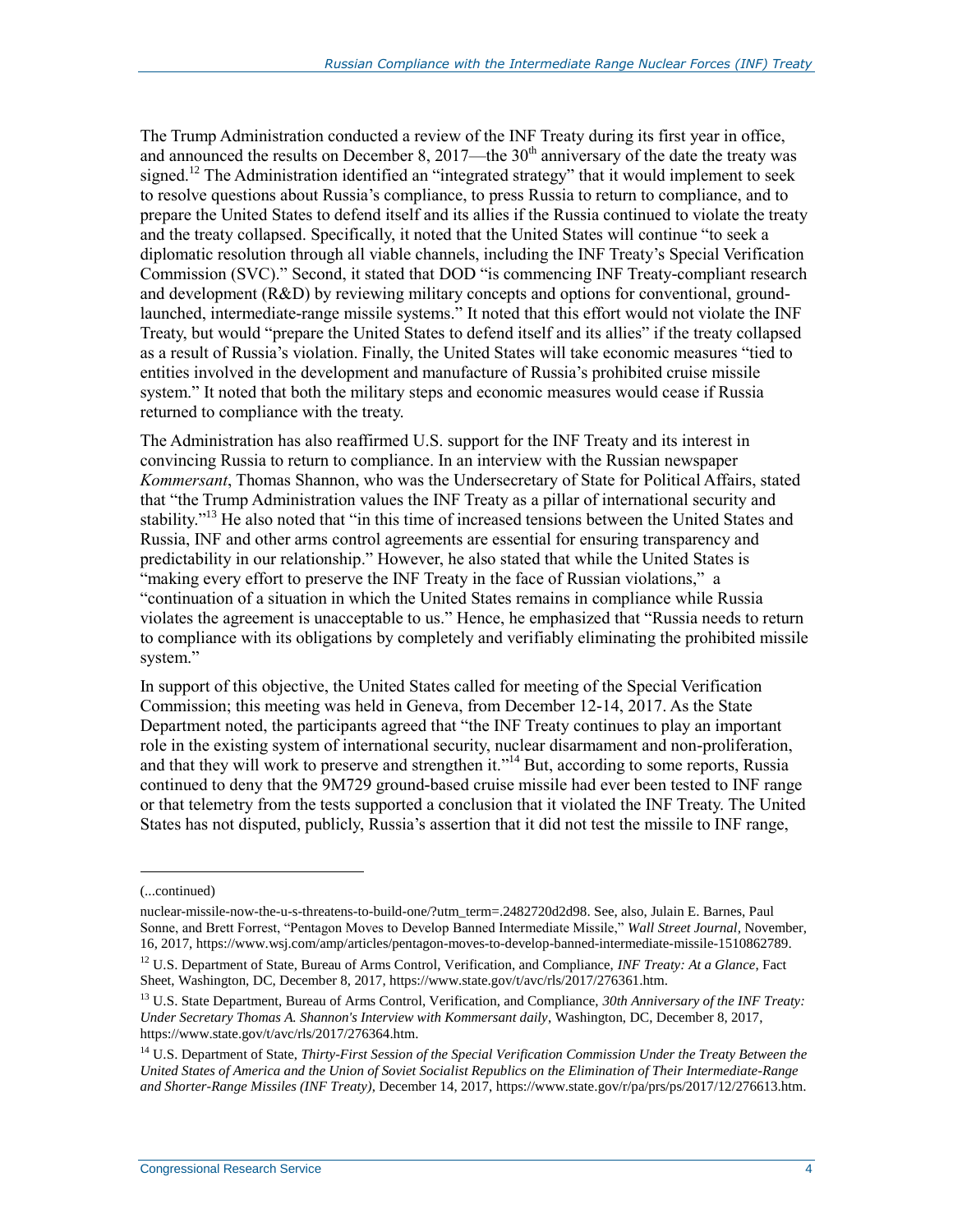but it did note, in the State Department's Annual Report, that Russia has attempted to "obfuscate the nature of the program."<sup>15</sup>

Press reports indicate that the United States identified Russian activities that raised INF compliance concerns as early as 2008 and that the Obama Administration began to mention these concerns to Members of Congress in late  $2011$ .<sup>16</sup> Reports from October 2016 indicated that the Administration had concluded that Russia might be preparing to deploy the missile, as it is producing more missiles than it would need to support a test program.<sup>17</sup> This deployment evidently occurred in December 2016, with one brigade remaining at the test site at Kapustin Yar and another moving to a different base within Russia.<sup>18</sup> Reports indicate that some U.S. officials also believe Russia may be taking steps toward pulling out of the treaty.<sup>19</sup>

Congress sought additional information in subsequent briefings by Administration officials. It has also called on the Administration, in both letters and legislation, to press U.S. compliance concerns with Russia, to hold Russia accountable for its actions, and to forgo additional reductions in U.S. nuclear weapons, either unilaterally or through a treaty, until Russia returns to compliance with the INF Treaty.<sup>20</sup> In a letter sent after the October 2016 allegations, Representative Thornberry and Representative Nunes called on the Administration to not only forswear any further changes to U.S. nuclear doctrine and force structure but also to implement economic sanctions and military responses to "ensure Russia understood the cost of its illegal activity."<sup>21</sup>

Members also highlighted their concerns with Russia's compliance with the INF Treaty in legislation. The House version of the FY2015 National Defense Authorization Act (H.R. 4435, §1225) stated that Congress believes Russia is in "material breach of its obligations" under the INF Treaty and that "such behavior poses a threat to the United States, its deployed forces, and its allies." The legislation also called on the President to consider, after consulting with U.S. allies, whether remaining a party to the INF Treaty was still in their national security interests if Russia was in "material breach" of the treaty. The final version of this legislation (H.R. 3979, §1244) did not include these provisions, but did recognize that Russian violations of the INF Treaty are a serious challenge to the security of the United States and its allies. The final version also stated that it is in the national security interest of the United States and its allies for the INF Treaty to remain in effect and for Russia to return to full compliance with the treaty. At the same time, the legislation mandated that the President submit a report to Congress that includes an assessment of

<sup>&</sup>lt;sup>15</sup> U,S. Department of State, Adherence to and Compliance With Arms Control, Nonproliferation, and Disarmament Agreements and Commitments, Report, Washington, DC, April 2018, p. 11, https://www.state.gov/documents/organization/280774.pdf .

<sup>16</sup> Josh Rogin, "U.S. Knew Russia Violated Intermediate-Range Nuclear Forces Treaty," *The Daily Beast*, November 26, 2013. See also, Michael Gordon, "U.S. Says Russia Tested Missile, Despite Treaty," *New York Times*, January 30, 2014.

<sup>17</sup> Michael R. Gordon, "Russia is Moving Ahead With Missile Program that Violates Treaty, U.S. Offiicals Say," *New York Times*, October 19, 2016, http://www.nytimes.com/2016/10/20/world/europe/russia-missiles-inf-treaty.html.

<sup>18</sup> Michael R. Gordon, "Russia Deploys Missile, Violating Treaty and Challenging Trump," *New York Times*, February 14, 2017, https://www.nytimes.com/2017/02/14/world/europe/russia-cruise-missile-arms-control-treaty.html?\_r=0.

<sup>19</sup> Joe Gould, "U.S. Lawmakers Urge Obama to Punish Russia Over Missle Treaty Breach," *Defense News*, October 19, 2016, http://www.defensenews.com/articles/us-lawmakers-urge-obama-to-punish-russia-missile-treaty-breach.

<sup>20</sup> Rachel Oswald, "McKeon: U.S. Should Formally Protest Russian Arms Control Breach," *Global Security Newswire*, February 25, 2014. See also, Rubio et al., S.Con.Res. 34, letters cited in H.R. 1960, §1055, para 7.

 $^{21}$  U.S. House, Committee on Armed Services. Letter from Representatives Thornberry and Nunes. October 17, 2016, https://armedservices.house.gov/sites/republicans.armedservices.house.gov/files/wysiwyg\_uploaded/ 20161017%20WMT%20%26%20Nunes%20to%20POTUS%20re%20INF.pdf.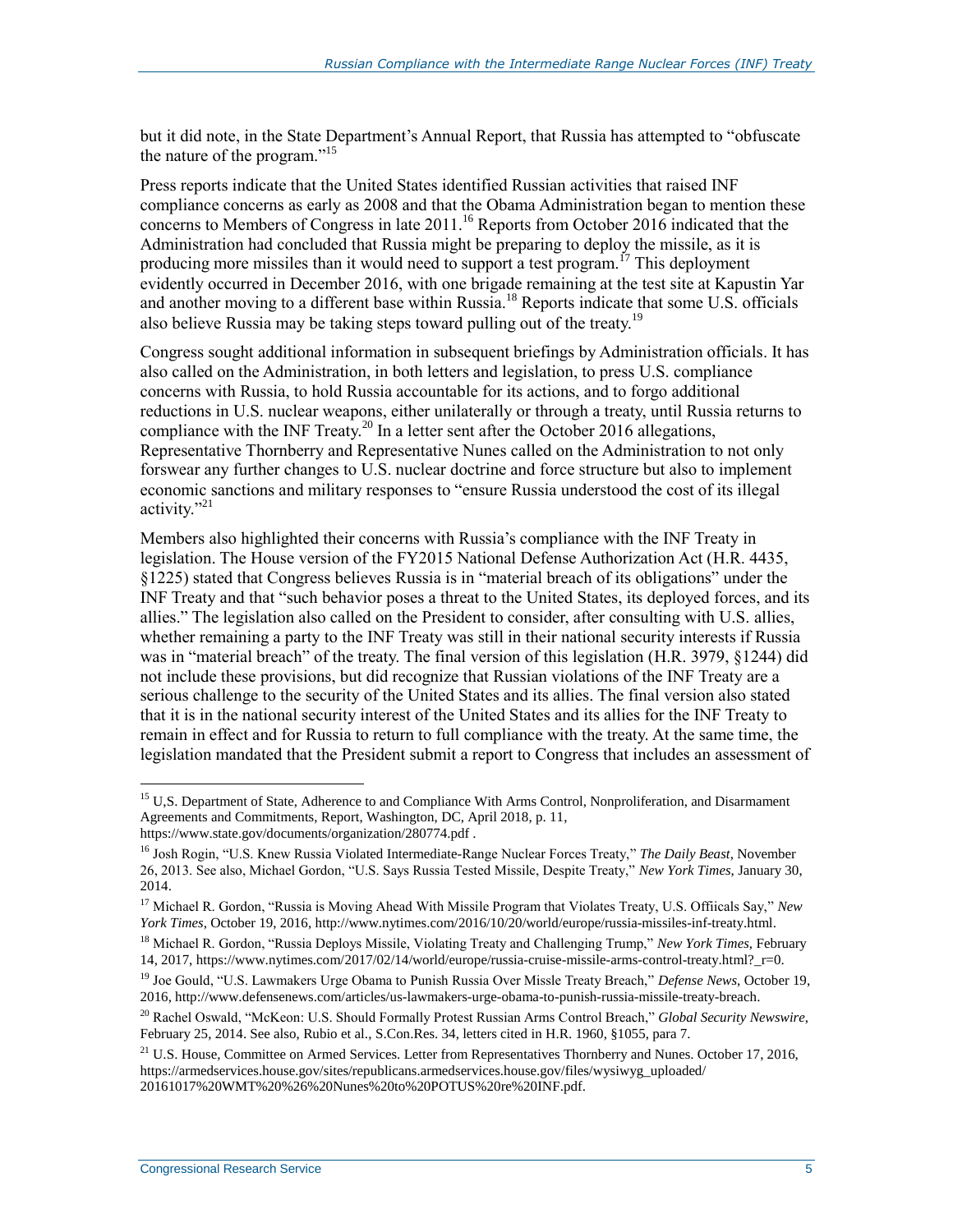the effect of Russian noncompliance on the national security interests of the United States and its allies, and a description of the President's plan to resolve the compliance issues. The legislation also calls for periodic briefings to Congress on the status of efforts to resolve the U.S. compliance concerns.

The FY2016 NDAA (H.R. 1735, §1243) also contained provisions addressing congressional concerns with Russia's actions under the INF Treaty. As is discussed in more detail below, it not only mandated that the President notify Congress about the status of the Russian cruise missile program, it also mandated that the Secretary of Defense submit a plan for the development of military capabilities that the United States might pursue to respond to or offset Russia's cruise missile program. In early 2017, following press reports that Russia had begun to deploy the missile, Senator Tom Cotton introduced legislation (S. 430)—titled the Intermediate-Range Nuclear Forces (INF) Treaty Preservation Act of 2017—that would authorize the appropriation of \$500 million for the Pentagon to develop active defenses to counter ground-launched missile systems of INF range; to develop counterforce capabilities to prevent attacks from these missiles; and to facilitate "the transfer to allied countries" of missile systems of INF range. The legislation also stated that the United States should "establish a program of record" to develop its own INFrange ground-launched cruise missile system.

The House and Senate both included provisions in their versions of the National Defense Authorization Act for 2018 that call for the development of a new U.S. land-based cruise missile. The House bill (H.R. 2810, §1244) mandated that the Secretary of Defense both "establish a program of record to develop a conventional road-mobile ground-launched cruise missile system with a range of between 500 to 5,500 kilometers" and submit "a report on the cost, schedule, and feasibility to modify existing and planned missile systems ... for ground launch with a range of between 500 and 5,500 kilometers." The bill (§1245) also mandated that the President submit a report to Congress that contains a determination of whether the Russia has flight-tested, produced, or "continues to possess" a ground-launched cruise missile of INF range. If the President makes this determination, the bill states that the INF Treaty's ban on intermediate-range missiles will "no longer be binding on the United States as a matter of United States law."

The Senate bill (§1635) did not use the phrase "program of record" in its response to Russia's INF violation, but stated that DOD should establish "a research and development program for a dual-capable road-mobile ground-launched missile system with a maximum range of 5,500 kilometers." The Senate also required a report on the feasibility of modifying other missile systems and mandates that the costs and feasibility of these modifications be compared to the costs and feasibility of a new ground-launched cruise missile.

The conference report on the 2018 NDAA (H.Rept. 115-404) retains the House language that mandates that the Secretary of Defense "establish a program of record to develop a conventional road-mobile ground-launched cruise missile system with a range of between 500 to 5,500 kilometers" and authorizes \$58 million in funding for the development of active defenses to counter INF-range ground-launched missile systems; counterforce capabilities to prevent attacks from these missiles; and countervailing strike capabilities to enhance the capabilities of the United States. It does not include the House version's requirement that the President submit a report to Congress, but it does direct the Director of National Intelligence to notify Congress "of any development, deployment, or test of a system by the Russian Federation that the Director determines is inconsistent with the INF Treaty." Further, the conference report does not contain the House language stating that this determination would mean that the treaty is no longer binding on the United States. Instead, it requires a report outlining possible sanctions against individuals in Russia who are determined to be "responsible for ordering or facilitating non-compliance by the Russian Federation."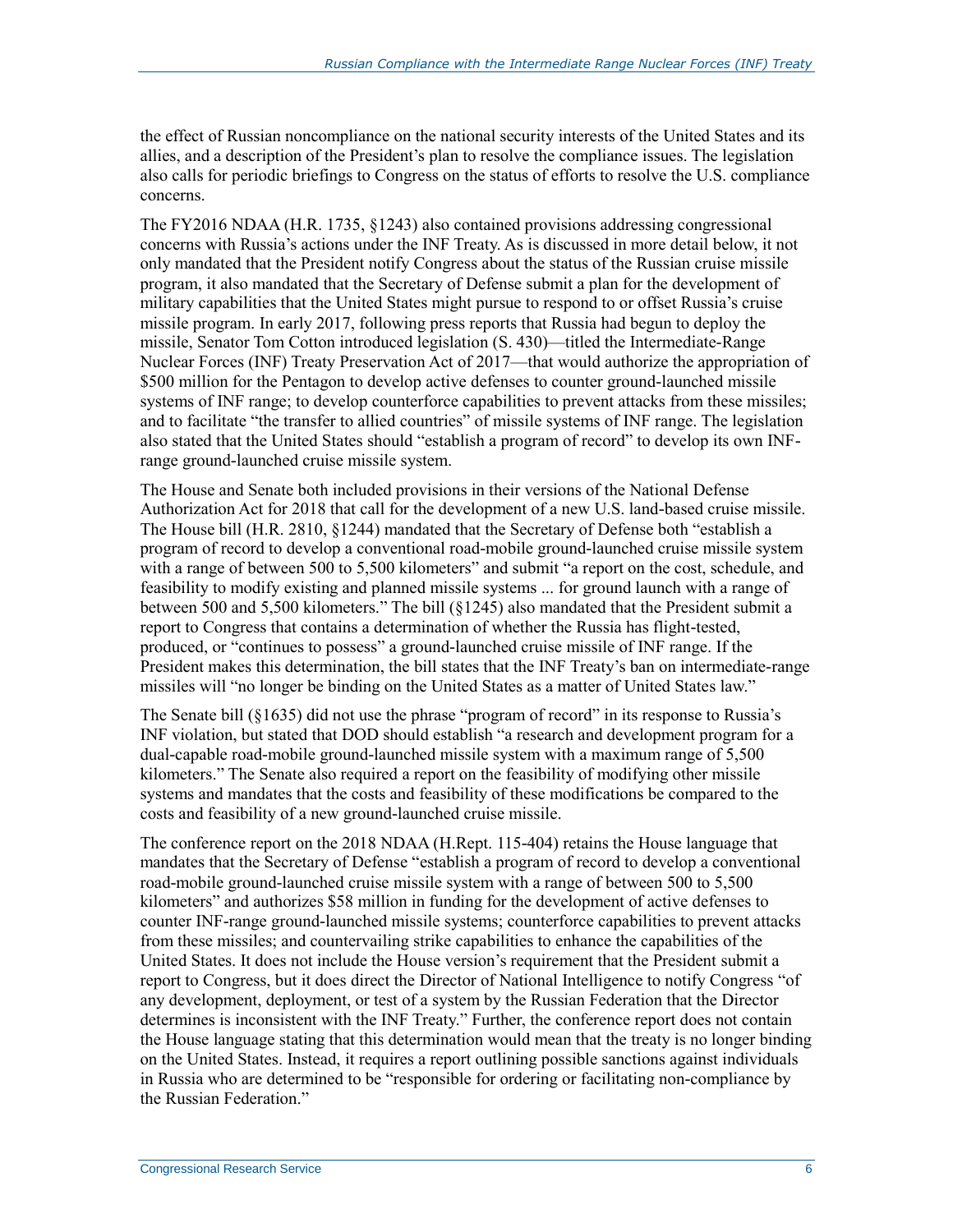This report describes the current status of the INF Treaty and highlights issues that Congress may address as the United States pursues its compliance concerns with Russia. It begins with a historical overview that describes the role of intermediate-range nuclear weapons in NATO's security construct in the late 1970s and the political and security considerations that affected the negotiation of the INF Treaty. In addition, the report summarizes the provisions of the INF Treaty, highlighting those central to the discussion about Russia's current activities. It then reviews the publicly available information about the potential Russian violation and Russia's possible motivations for pursuing the development of a noncompliant missile. Next, the report summarizes Russia's concerns with U.S. compliance with the treaty. The report concludes with a discussion of options that the United States might pursue to address its concerns with Russia's activities and options that it might pursue if Russia deploys new INF-range missiles.

## **Background**

### **Nuclear Weapons in NATO During the Cold War**

#### **Strategy and Doctrine**

During the Cold War, nuclear weapons were central to the U.S. strategy of deterring Soviet aggression against the United States and U.S. allies. Toward this end, the United States deployed a wide variety of nuclear-capable delivery systems. These included mines, artillery, short-, medium-, and long-range ballistic missiles, cruise missiles, and gravity bombs. These weapons were deployed with U.S. troops in the field, aboard aircraft, on surface ships, on submarines, and in fixed, land-based launchers. The United States also articulated a complex strategy and developed detailed operational plans that would guide the use of these weapons in the event of a conflict with the Soviet Union and its allies.

The United States maintained its central "strategic" weapons—long-range land-based missiles, submarine-based missiles, and long-range bombers—at bases in the United States.<sup>22</sup> At the same time, it deployed thousands of shorter-range, or nonstrategic, nuclear weapons with U.S. forces based in Europe, Japan, and South Korea and on surface ships and submarines around the world.<sup>23</sup> It maintained these overseas deployments to extend deterrence and to defend its allies in Europe and Asia. Not only did the presence of these weapons (and the presence of U.S. forces, in general) serve as a reminder of the U.S. commitment to defend its allies if they were attacked, the weapons also could have been used on the battlefield to slow or stop the advance of an adversary's conventional forces.

In Europe, these weapons were part of the North Atlantic Treaty Organization's (NATO's) strategy of "flexible response." The United States and its NATO allies recognized that the Soviet Union and Warsaw Pact had numerical superiority in conventional forces and that, without the possibility of resort to nuclear weapons, the United States and NATO might be defeated in a conventional conflict. As a result, the flexible response strategy was designed to allow NATO to respond, if necessary, with nuclear weapons and to control escalation if nuclear weapons were used. Controlling escalation meant that the United States and NATO might be the first to use

<sup>22</sup> For more information on U.S. strategic nuclear weapons, see CRS Report RL33640, *U.S. Strategic Nuclear Forces: Background, Developments, and Issues*, by Amy F. Woolf.

<sup>23</sup> For more information on U.S. nonstrategic strategic nuclear weapons, see CRS Report RL32572, *Nonstrategic Nuclear Weapons*, by Amy F. Woolf.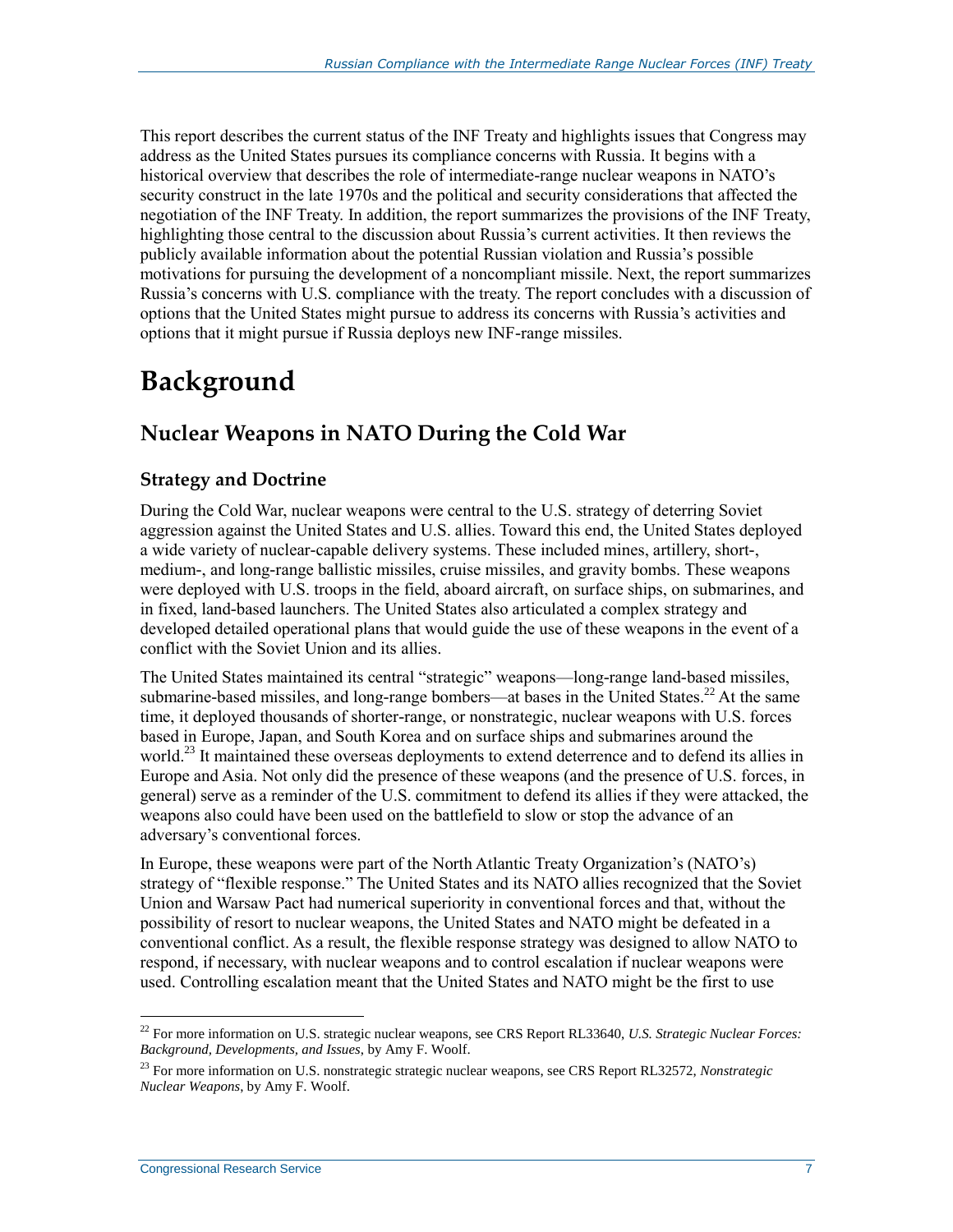nuclear weapons in a conflict, with the intent of slowing or stopping the Soviet and Warsaw Pact forces if they overran NATO's conventional defenses and advanced into Western Europe. If the conflict continued, and the Soviet Union responded with its own nuclear weapons in an effort to disrupt the NATO response, then NATO could have escalated beyond the battlefield and employed weapons with greater ranges or greater yields in attacks reaching deeper into Warsaw Pact territory. Ultimately, if the conflict continued and Western Europe remained under attack, the United States could have launched its longer-range strategic missiles and bombers against targets inside the Soviet Union.

This nuclear posture was designed to couple U.S. and allied security and, therefore, complicate Soviet efforts "to pursue a divide and conquer strategy toward NATO."<sup>24</sup> It had three overlapping objectives. First, the weapons and operational plans were designed to provide NATO with military capabilities that could have affected outcomes on the battlefield; in other words, NATO hoped it might at least *disrupt* the Soviet attack if not *defeat* Soviet and Warsaw Pact forces. Second, the ability of the United States and NATO to escalate the conflict, and hold at risk targets in the Soviet Union, was intended to *deter* an attack on Western Europe by convincing the Soviet Union and Warsaw Pact that any conflict, even one that began with conventional weapons, could result in nuclear retaliation.<sup>25</sup> Third, this approach was designed to *assure* U.S. allies in Europe that the United States would come to their defense, as mandated by Article V of the 1949 North Atlantic Treaty, if any of the allies were attacked by Soviet or Warsaw Pact forces.<sup>26</sup>

#### **Questions of Credibility**

As is often noted in discussions of extended deterrence today, the U.S. ability both to assure its allies of its commitment to their defense and to deter adversaries from attacking those allies rests on the credibility of the U.S. threat to resort to the use of nuclear weapons. While some argue that the existence of nuclear weapons may be enough to underscore the threat, most analysts agree that a credible threat requires plausible plans for nuclear use and weapons that can be used in executing those plans. During the Cold War, the United States often altered the numbers and types of nuclear weapons it deployed in Europe to bolster the credibility of its extended deterrent. Although many of these changes occurred in response to ongoing modernization programs and new assessments of Soviet capabilities, some were designed to respond to emerging concerns among U.S. allies about the credibility of the U.S. promise to fight in Europe in their defense. This was the case with the intermediate-range missiles that the United States deployed in Europe in 1983 and removed, under the terms of the INF Treaty, between 1988 and 1991.

One concern about the credibility of the U.S. extended deterrent derived from the short range of many of the U.S. nuclear weapons deployed in Europe. As noted above, many of these weapons were designed for use on the battlefield to disrupt a conventional attack by Soviet and Warsaw

 $\overline{a}$ <sup>24</sup> Strobe Talbott, *Deadly Gambits: The Reagan Administration and the Stalemate in Nuclear Arms Control* (Alfred Knopf, 1984), p. 23.

<sup>&</sup>lt;sup>25</sup> "The United States retains substantial nuclear capabilities in Europe to counter Warsaw Pact conventional superiority and to serve as a link to U.S. strategic nuclear forces." National Security Strategy of the United States, White House, January 1988, p. 16.

<sup>&</sup>lt;sup>26</sup> Article V states, "The Parties agree that an armed attack against one or more of them in Europe or North America shall be considered an attack against them all and consequently they agree that, if such an armed attack occurs, each of them ... will assist the Party or Parties so attacked by taking forthwith, individually and in concert with the other Parties, such action as it deems necessary, including the use of armed force, to restore and maintain the security of the North Atlantic area." See the North Atlantic Treaty, Washington, DC, April 4, 1949, http://www.nato.int/cps/en/ natolive/official\_texts\_17120.htm.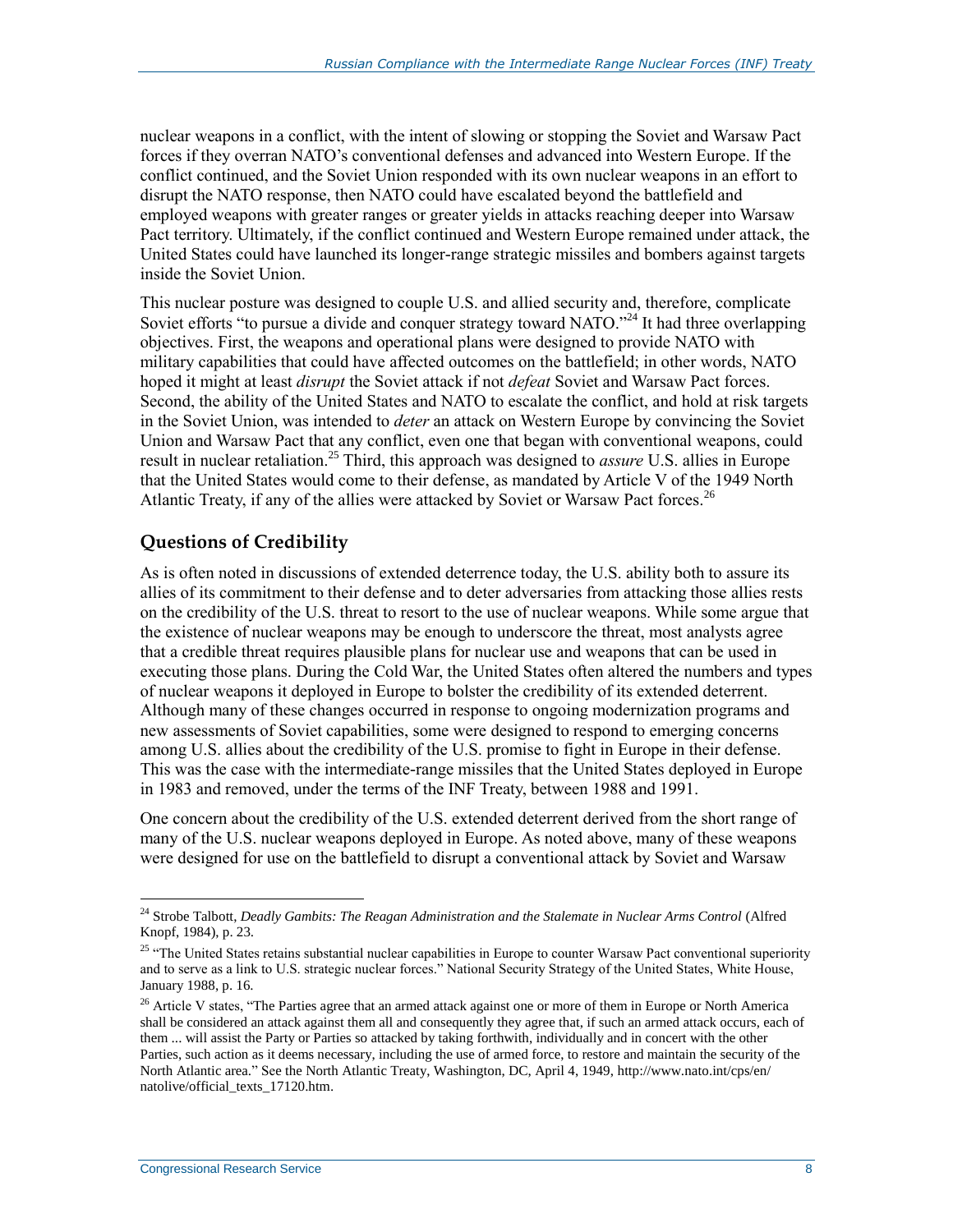Pact forces. To make the threat of the possible use of nuclear weapons credible to the Soviet Union and its allies, the United States based significant numbers of these weapons near the potential front lines of a conflict in West Germany. This placement increased the likelihood that NATO would use the weapons early in a conflict and was intended to convince the Soviet Union of the potential for their use, because, if they were not used early, they would likely be overrun by Warsaw Pact forces. At the same time, though, the early use of these weapons would have caused extensive damage on the territory of West Germany, leading some to question whether NATO would actually employ the weapons early in conflict.<sup>27</sup> If the Soviet Union did not believe that NATO would use these weapons, it might believe that it could defeat at least some of the NATO allies (West Germany, in particular) without risking a response from the entire alliance or the escalation to nuclear war. Moreover, if some NATO allies did not believe that NATO would use the weapons to stop a Soviet attack, such allies might be vulnerable to coercion or intimidation from the Soviet Union prior to the start of a conflict. In this type of scenario, the Soviet Union might believe it could divide NATO by threatening some, but not all, of its members. As a result, many analysts argued that longer-range systems that could be deployed farther from the front lines and reach targets deeper inside enemy territory would provide a more credible deterrent.

A second concern about the credibility of U.S. assurances to its allies derived from the Soviet ability to attack the continental United States in response to a U.S. attack on the Soviet Union. Leaders in some of the allied countries questioned whether they could rely on the United States to attack targets in the Soviet Union, as a part of an escalation following an attack in Europe, if the Soviet Union could respond with attacks on targets inside the United States with "potentially suicidal consequences" for the United States.<sup>28</sup> Some of the allies feared that if U.S. vulnerability deterred the United States from attacking the Soviet Union in defense of Europe, then a war in Europe, even if it escalated to nuclear use, might remain confined to Europe, with the security of the NATO allies decoupled from the security of the United States. If the allies lacked confidence in the U.S. promise to escalate to strategic strikes on their behalf, then they might, again, be vulnerable to Soviet efforts to coerce or intimidate them before the war began. In addition, if the Soviet Union did not believe that the United States would escalate to strategic nuclear attacks, knowing that it was vulnerable to retaliation, then the Soviet Union might believe it could divide NATO with threats of war.

Concerns about the decoupling of U.S. and allied security, or, as it was often phrased, the question of whether the United States would actually "trade New York for Bonn," grew during the latter half of the 1970s, after the Soviet Union began to deploy SS-20 intermediate-range ballistic missiles. These three-warhead missiles, which nominally replaced older SS-4 and SS-5 missiles, had a range of 4,000 kilometers and could, therefore, strike targets in most NATO nations (although not in the United States or Canada) from bases inside the Soviet Union. NATO had no similar capability; it could not strike Moscow or other key Soviet cities with missiles or aircraft based in Western Europe. If the NATO allies or the Soviet Union believed that the United States would not attack the Soviet Union out of fear of a Soviet attack on the United States, then these missiles, and the threat they posed to all of Europe, might be sufficient to induce capitulation, or at least cooperation, from NATO's European allies.

<sup>27</sup> Richard Weitz, "The Historical Context," in *Tactical Nuclear Weapons and NATO*, ed. Tom Nichols, Douglas Stuart, Jeffrey D. McCausland (Carlisle, PA: U.S. Army War College, Strategic Studies Institute, 2012), p. 5.

<sup>&</sup>lt;sup>28</sup> Paul Schulte, "Tactical Nuclear Weapons in NATO and Beyond: A Historical and Thematic Examination," in *Tactical Nuclear Weapons and NATO*, ed. Tom Nichols, Douglas Stuart, Jeffrey D. McCausland (Carlisle, PA: U.S. Army War College, Strategic Studies Institute, 2012), p. 25.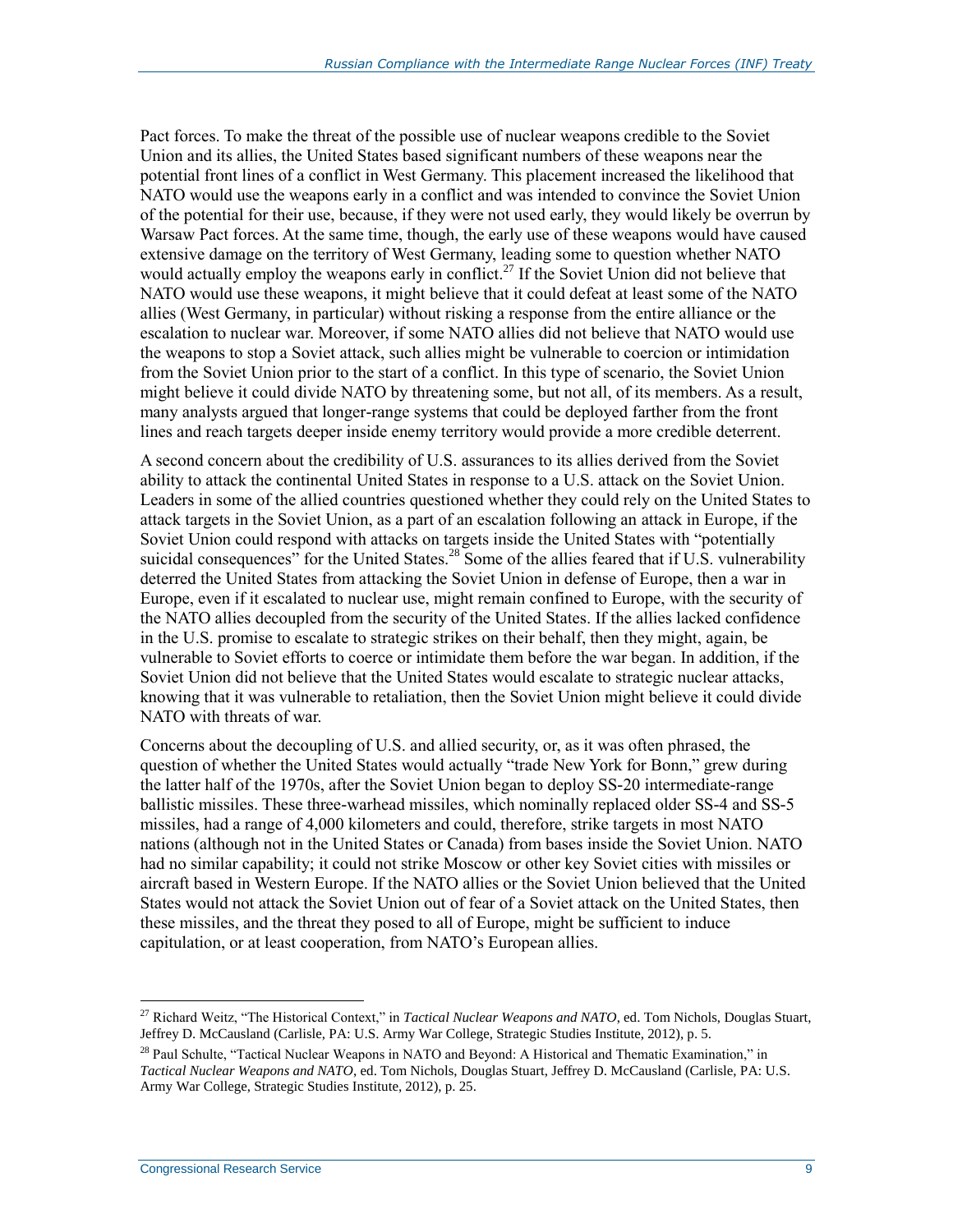### **The Dual-Track Decision of 1979**

In December 1979, NATO responded to this gap in intermediate-range forces, and concerns about its effect on alliance security, by adopting a "dual-track" decision that sought to link the modernization of U.S. nuclear weapons in Europe with an effort to spur the Soviets to negotiate reductions in INF systems. In the first track, the United States and its NATO partners agreed to replace aging medium-range Pershing I ballistic missiles with a more accurate and longer-range Pershing II (P-II) while adding new ground-launched cruise missiles. They agreed to deploy 108 Pershing II ballistic missiles and 464 ground-launched cruise missiles, all with single nuclear warheads, between 1983 and 1986. The new weapons would be owned and controlled by the United States, but they would be deployed on the territories of five European allies. West Germany would house deployments of both Pershing II ballistic missiles and cruise missiles, while the United Kingdom, Italy, the Netherlands, and Belgium would each house deployments of cruise missiles.

The deployment decision was linked, technically and politically, to a second track where NATO agreed that the United States should attempt to negotiate limits with the Soviet Union on intermediate-range nuclear systems. While most of the allies agreed that NATO's security would be best served by eliminating the Soviet Union's ability to target all of Europe with SS-20 missiles, they recognized that the Soviet Union was unlikely to negotiate away those missiles unless it faced a similar threat from intermediate-range systems based in Western Europe. Few expected the Soviet Union to agree to the complete elimination of its SS-20 missiles, but all agreed that the negotiations were necessary, not just as a means to limit the Soviet threat, but also as a means to appeal to public opinion in Europe, where opposition to the new nuclear weapons was strong.

#### **The Deployment Track**

Although NATO adopted the dual-track decision by consensus, with all members of the alliance offering public support for both the deployment and negotiating plans, the governments of each of the five designated host nations still had to approve the deployments. Several had reservations and attached conditions to that approval. For example, West Germany did not want the Soviet Union to be able to single it out as the target for its political campaign against the new systems. Therefore, its leaders required that the NATO decision be unanimous and that at least one other nation on the European continent accept stationing of new nuclear systems.

The planned deployments spurred massive public protests across Europe and the United States. These began in 1980, shortly after NATO reached the dual-track decision, and escalated through the first half of the decade. For example, in late 1981, protests occurred in Italy, Germany, Great Britain, and Belgium. Nearly 1 million people marched in Central Park in New York City in June 1982. Additional protests took place across the United States during October 1983.<sup>29</sup> In addition, in October 1983, nearly 3 million people protested across Europe, with nearly 1 million marching in the Netherlands and around  $400,000$  marching in Great Britain.<sup>30</sup> In one of the more wellknown efforts, a Welsh group known as "Women for Life on Earth" established a peace camp at

 $\overline{a}$ <sup>29</sup> "Americans March to Oppose Missiles," *New York Times*, October 23, 1983.

<sup>30</sup> Lawrence S. Wittner, *Confronting the Bomb: A Short History of the World Nuclear Disarmament Movement* (Stanford, CA: Stanford University Press, 2009), p. 144.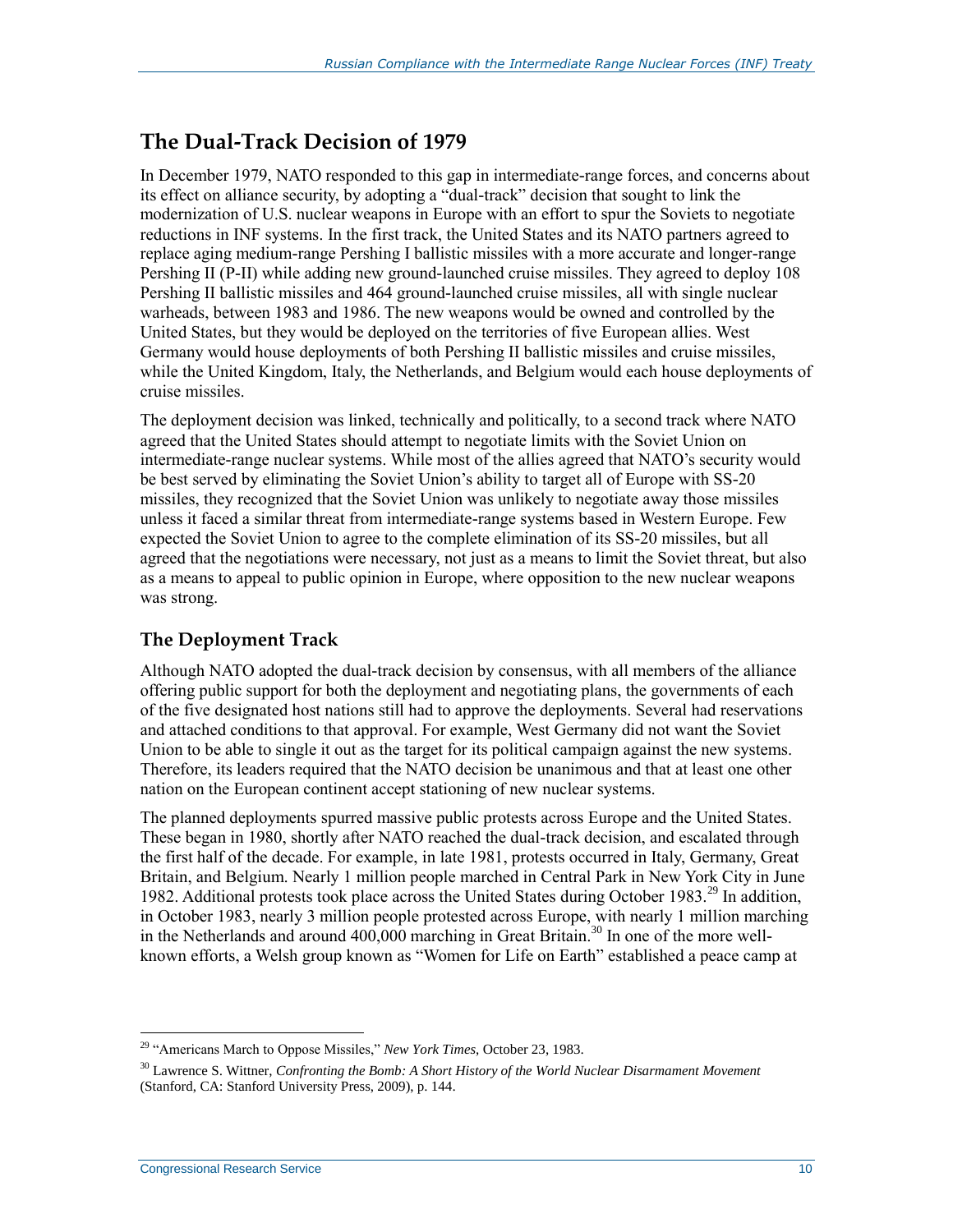Greenham Common, the base where the United Kingdom would house 96 cruise missiles. The women camped outside the base for years, protesting the eventual deployment of the missiles.<sup>31</sup>

The governments in some of the nations that had accepted deployment of the missiles also faced political opposition to the weapons. In the Netherlands, the center-right coalition government supported the deployments but recognized that the weapons could become an issue in the 1986 elections, as the opposition Labor Party had threatened to block the deployment if it won. As a result, the government sought to link the deployments to progress in U.S.-Soviet negotiations on both strategic and theater nuclear weapons. In a compromise approved by Dutch parliament in 1984, the government delayed their deployment from 1986 until 1988, specifying that deployment could occur only if the Soviet Union increased the number of SS-20s above the number already deployed on June 1, 1984. The government in Belgium supported the deployments but also faced firm opposition from the Belgian Socialist Party. As a result, the government also supported efforts to move the arms control track forward, even though it did not link the deployment of cruise missiles on its territory to the completion of a treaty.

In spite of the opposition, and after extensive debate, each of the five nations agreed to deploy the new missiles. When the deployments began in late 1983, the Soviet Union suspended the arms control negotiations and did not return to the negotiating table until March 1995.

#### **The Arms Control Track**

The United States and Soviet Union opened their first negotiating session in the fall of 1980, at the end of the Carter Administration. The United States did not present the Soviet Union with a specific proposal for limits or reductions on intermediate-range missiles; instead, it outlined a set of guidelines for the negotiations. Specifically, the United States sought an agreement that would impose equal limits on both sides' intermediate-range missiles—the SS-4, SS-5, and SS-20 missiles for the Soviet Union and the Pershing II and ground-launched cruise missiles for the United States. The Soviet Union, in its proposal, suggested that the two sides simply freeze the numbers of medium-range systems in Europe. This meant that it would stop deploying, but would not reduce, its SS-20 missiles in exchange for the cancellation of all Pershing II and GLCM deployments.<sup>32</sup> Neither proposal was acceptable to the other side.

The Reagan Administration, which took office in January 1981, spent most of its first year evaluating and reconsidering the U.S. approach to arms control with the Soviet Union. In November 1981, President Reagan announced that the United States would seek the total elimination of Soviet SS-20, SS-4, and SS-5 missiles in return for the cancellation of NATO's deployment plans—a concept known as the "zero-option." The ban would be global, applying to Soviet missiles in both Europe and Asia. The Soviet Union, for its part, proposed that the two sides agree to a phased reduction of all medium-range nuclear weapons (which it defined as those with a range of 1,000 kilometers) deployed on the territory of Europe, in waters adjacent to Europe, or intended for use in Europe. This proposal would have not only avoided limits on Soviet missiles in Asia, it also would have captured some U.S. dual-capable aircraft based in Europe and U.S. sea-launched cruise missiles. Subsequently, in March 1982, the Soviet Union offered to freeze its deployments of SS-20 missiles unilaterally, and to maintain the moratorium until the two sides reached an agreement or the United States began to deploy the Pershing IIs and GLCMs.

<sup>31</sup> Greenham Common Women's Peace Camp, 1981–2000, http://www.greenhamwpc.org.uk/.

<sup>&</sup>lt;sup>32</sup> Strobe Talbott, *Deadly Gambits: The Reagan Administration and the Stalemate in Nuclear Arms Control* (Alfred Knopf, 1984), p. 42.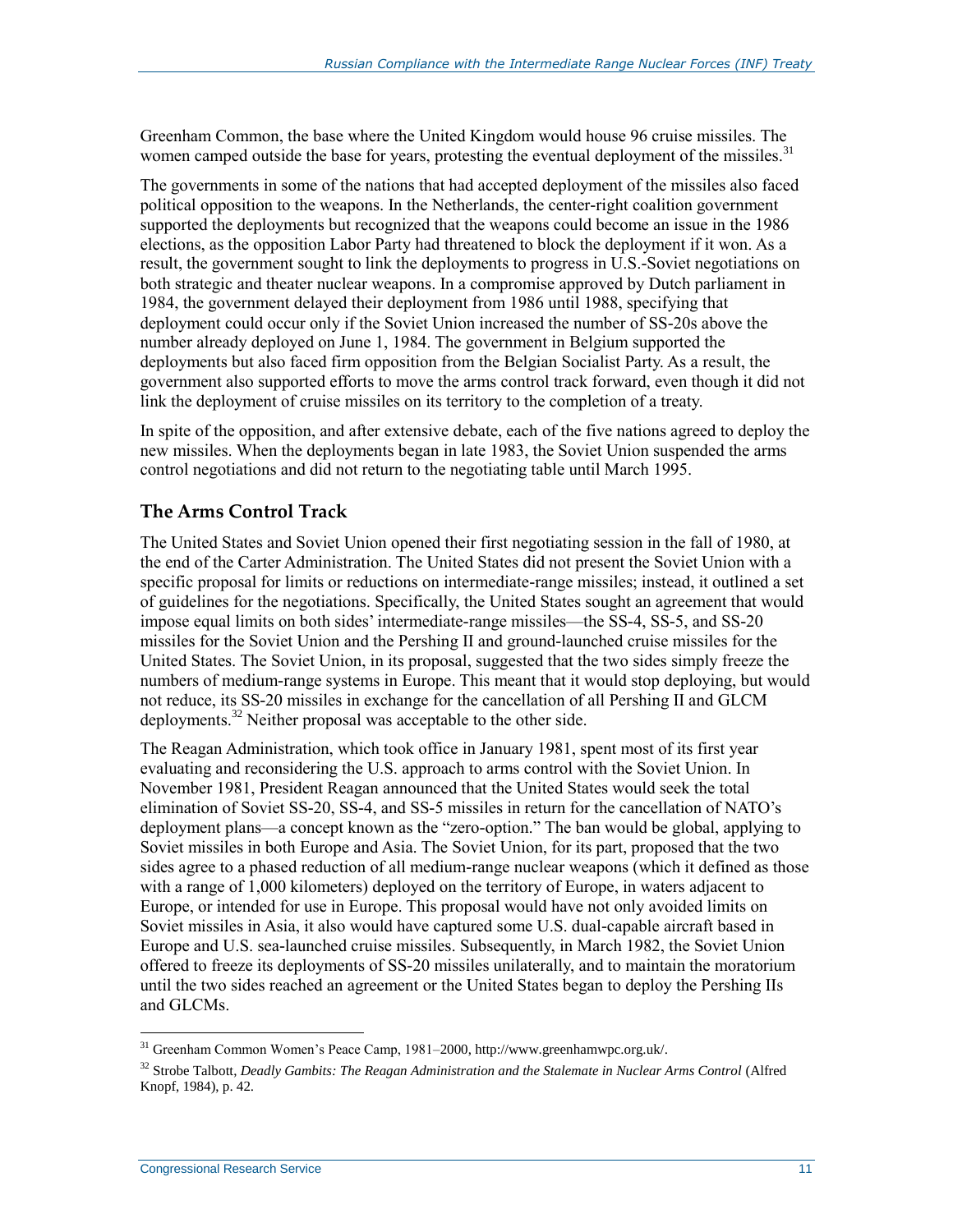Although the two sides discussed possible compromise positions during 1982 and 1983, they made little progress. When the United States began to deploy its INF systems in Europe in late 1983, the Soviet Union withdrew from the negotiations.

The negotiations resumed in March 1985 and began to gain traction in 1986. At the Reykjavik summit, in October 1986, Soviet President Gorbachev proposed that all intermediate-range missiles—the SS-20s, GLCMs, and Pershing IIs—be removed from Europe within five years of signing a treaty. He also indicated that the Soviet Union would reduce its SS-20s in Asia to 33 missiles, which would carry 99 warheads. In return, the United States could store a mix of 100 GLCMs and Pershing IIs within the United States, but it could not deploy them within range of the Soviet Union. Further, in April 1987, President Gorbachev indicated that the Soviet Union was prepared to eliminate all of its shorter-range missiles (those with ranges between 300 and 600 miles) in Europe and Asia as a part of an INF agreement. Then, in June, he proposed a global ban on shorter-range and longer-range INF systems, essentially accepting the U.S. zero-option proposal from 1982.

The United States and the Soviet Union signed the Treaty on Intermediate Range Nuclear Forces (INF) on December 8, 1987.<sup>33</sup> They exchanged the instruments of ratification, and the treaty entered into force June 1, 1988. The two nations had to eliminate their INF systems within three years of the treaty's entry into force, but the treaty, and its ban on the deployment of intermediaterange land-based ballistic missiles and cruise missiles, is of unlimited duration.

## **The INF Treaty**

The INF Treaty contained several features that were new to the U.S.-Soviet arms control process. Although it was not the first treaty to ban an entire category of weapons (a treaty signed in 1975 had banned biological weapons and earlier treaties had banned the emplacement of nuclear weapons on a seabed or stationing them on celestial bodies), it was the first to ban a category that each nation had already deployed and considered vital for its national security needs. Moreover, where prior treaties imposed equal burdens on each side, the INF Treaty called for asymmetrical reductions. The Soviet Union destroyed 1,846 missiles, including 654 SS-20s, whereas the United States destroyed 846 missiles. Moreover, each of the Soviet SS-20 missiles carried three warheads, while all the U.S. missiles carried only a single warhead.

The INF Treaty was also the first U.S.-Soviet treaty to employ intrusive monitoring mechanisms in its verification regime. Under prior treaties, the United States and Soviet Union had relied almost exclusively on their own satellites and remote sensing capabilities—known as national technical means (NTM) of verification—to monitor forces and verify compliance with the treaty. These systems served as the foundation of the monitoring regime under INF, but the Treaty also permitted on-site inspections of selected missile assembly facilities and all storage centers, deployment zones, and repair, test, and elimination facilities. Although it did not permit the parties to conduct inspections at any location within the other's territory, it did allow up to 20 short-notice inspections at sites designated in the Treaty. The two sides also agreed to participate in an extensive data exchange, which allowed them to account for all systems covered by the agreement. Further, it allowed each side to operate a continuous portal monitoring system outside one assembly facility in the other country, to confirm the absence of new INF missile production. These inspections continued for 10 years after the eliminations were complete, ending in May 2001.

 $\overline{a}$  $33$  For the text of the INF Treaty, see http://www.state.gov/t/avc/trty/102360.htm.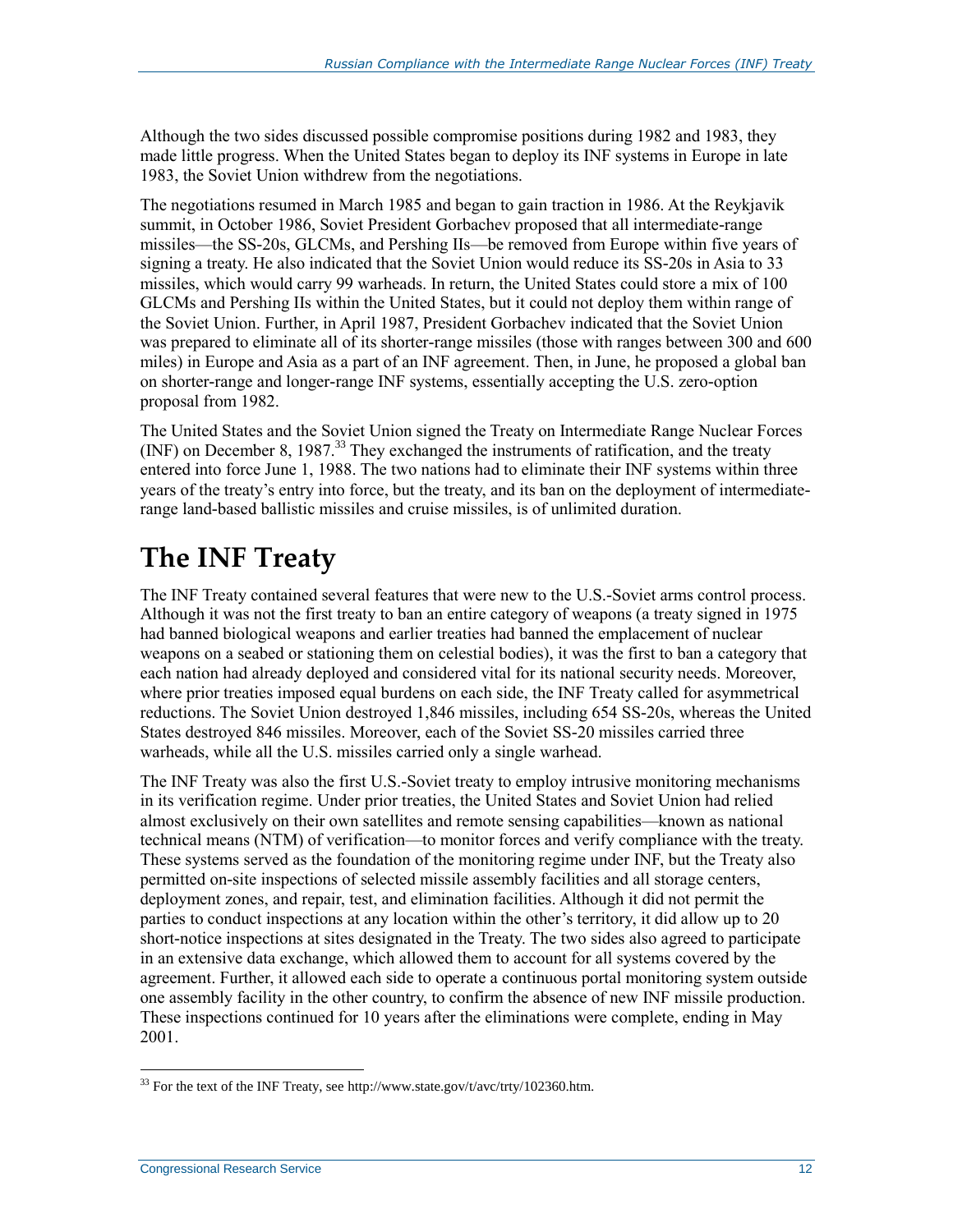The INF Treaty also established the Special Verification Commission (SVC) "to promote the objectives and implementation of the provisions of this Treaty." The United States and Soviet Union agreed that, if either party requested, they would meet in the SVC to "resolve questions relating to compliance" with their treaty obligations and to agree on any new measures needed "to improve the viability and effectiveness" of the Treaty.

## **Central Limits**

Under the INF Treaty, the United States and Soviet Union agreed to destroy all intermediaterange and shorter-range ground-launched ballistic missiles and ground-launched cruise missiles. These are missiles with a range between 500 and 5,500 kilometers (300 and 3,400 miles). The launchers associated with the controlled missiles were also to be destroyed, although the warheads and guidance systems of the missiles did not have to be destroyed. They could be used or reconfigured for other systems not controlled by the Treaty. Further, the Treaty stated that neither party could produce or flight-test any new ground-launched intermediate-range missiles or produce any stages of such missiles or any launchers of such missiles in the future.

Article III of the INF Treaty listed the U.S. and Soviet intermediate-range and shorter-range missiles that existed at the time of treaty signing. For the Soviet Union, this list included the SS-20 intermediate-range missile, and the SS-4 and the SS-5 shorter-range missiles. The Soviet Union also agreed to destroy a range of older nuclear missiles, as well as the mobile, short-range SS-23, a system developed and deployed in the early 1980s. For the United States, the list of banned missiles included the new Pershing II ballistic missiles and ground-launched cruise missiles, along with several hundred older Pershing I missiles that were in storage in Europe.

The INF Treaty made it clear that each of these types of missiles and their launchers would count as INF missiles and launchers, even if they were altered to fly to different ranges or perform different missions. For example, the Treaty stated that if a type of ground-launched ballistic missile or ground-launched cruise missile "is an intermediate-range missile" then all missiles of that type "shall be considered to be intermediate-range missiles." The INF Treaty also stated that, "if a ballistic missile or a cruise missile has been flight-tested or deployed for weapon delivery, all missiles of that type shall be considered to be weapon-delivery vehicles." Further, it stated that "if a launcher has been tested for launching" a treaty-defined intermediate-range ground-launched ballistic or cruise missile, then "all launchers of that type shall be considered to have been tested for launching" missiles banned by the treaty. In other words, even if a nation sought to use a type of launcher for a different purpose or to launch a different type of missile, it would count as a treaty-limited launcher as long as even one launcher of that type had been tested or deployed with an INF-range missile.

The INF Treaty's ban on intermediate-range ballistic and cruise missiles applied only to landbased missiles. The treaty did not ban the possession, testing, or production of sea-based or airdelivered intermediate-range ballistic or cruise missiles, even if they had a range of between 500 and 5,500 kilometers. Moreover, it permitted the parties to test sea-based or air-delivered weapons at land-based test ranges, as long as they were "test-launched at a test site from a fixed land-based launcher which is used solely for test purposes" and that is distinguishable from an operational launcher of ground-launched ballistic or cruise missiles. Testing such weapons at other locations, or from operational ground-based launchers, would constitute a violation of the treaty.

Because the INF Treaty defined treaty-limited ballistic missiles and cruise missiles as "weapons delivery vehicles," rockets that were not designed or tested as weapons-delivery vehicles were not banned by the treaty, even if they were based on land and could fly to ranges between 500 and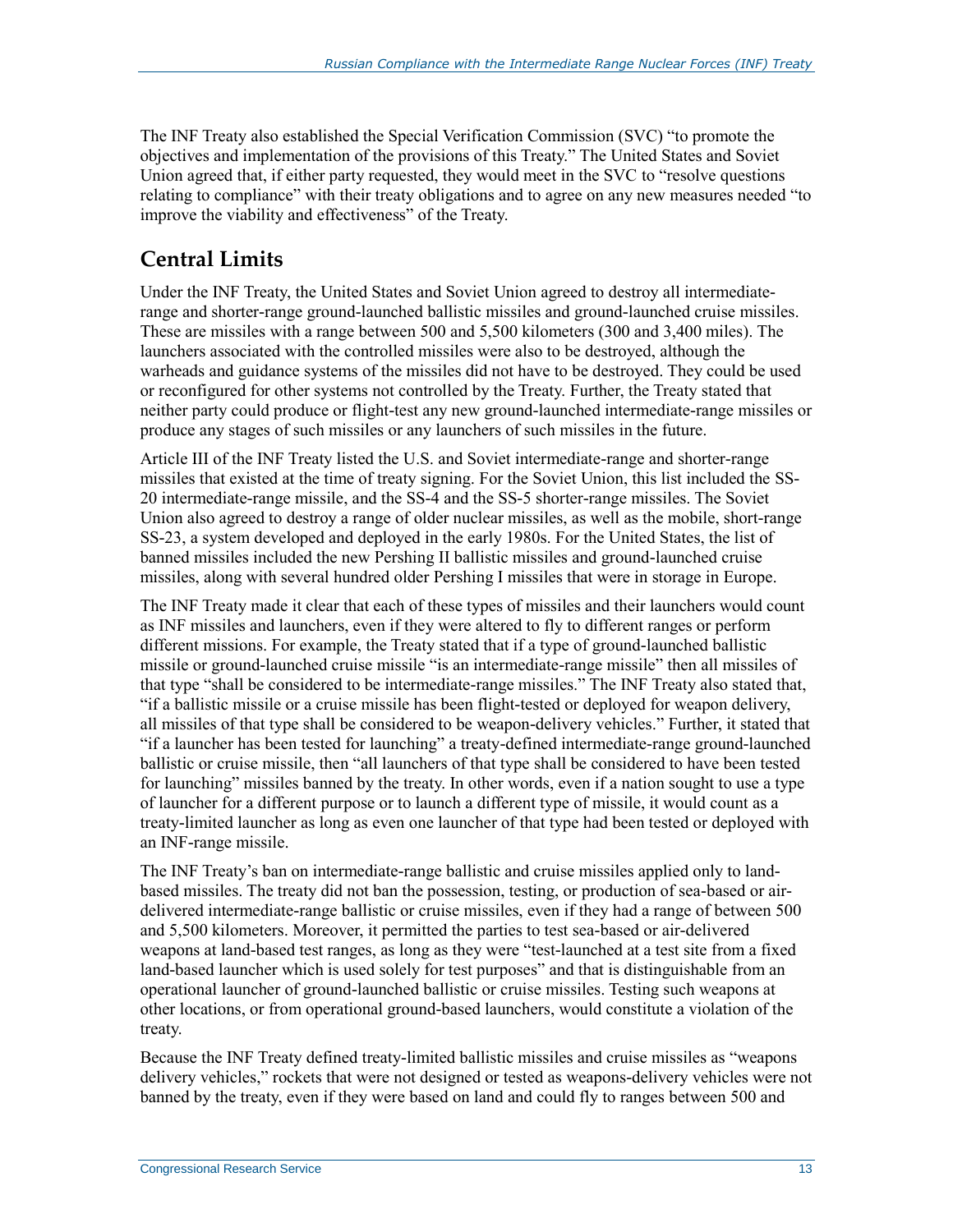5,500 kilometers. The INF Treaty also did not ban the possession or testing and production of missile defense interceptors, even if they flew to ranges between 500 and 5,500 kilometers. Specifically, Article VII stated that ground-launched ballistic missiles "of a type developed and tested solely to intercept and counter objects not located on the surface of the earth, it shall not be considered to be a missile to which the limitations of this Treaty apply."

## **Determining Missile Range**

Article III of the INF Treaty lists the intermediate-range ballistic and cruise missiles in existence at the time the treaty was signed; these missiles were banned by the treaty and would remain banned, regardless of the range flown in tests conducted prior to, or possibly after, the signing of the treaty. Article VII describes how the parties will measure the range of new types of missiles to determine whether these missiles are covered by the limits in the Treaty.

#### **Cruise Missiles**

Article VII states that the range of a ground-launched cruise missile is "the maximum distance which can be covered by the missile in its standard design mode flying until fuel exhaustion, determined by projecting its flight path onto the earth's sphere from the point of launch to the point of impact." Like airplanes, cruise missiles do not necessarily fly on a predictable trajectory—they can change direction in flight and can fly to less than their maximum distance. Moreover, the maximum range to fuel exhaustion can depend on the altitude and path of the flight. As a result, flight tests using the same type of missile can demonstrate significant variations for the range of the missile. Observations from a single flight of the missile would be unlikely to provide enough data to estimate the maximum range. Although the range demonstrated in the flight could provide a baseline, other data, including estimates of the maximum amount of fuel and the weight of the missile, could also affect the calculation.

#### **Ballistic Missiles**

Article VII states that the "the range capability" of a new type of ground-launched ballistic missile "shall be considered to be the maximum range to which it has been tested." If the range capability of a new missile, as identified by the maximum range demonstrated during flight tests, falls between 1,000 kilometers and 5,500 kilometers, then the missile is considered to be an intermediate-range missile. If the maximum range is greater than 5,500 kilometers, the missile is considered to be a strategic ballistic missile that will count under the limits in the New Strategic Offensive Arms Control Treaty (New START).

Because ballistic missiles fly on a predictable trajectory, it is much easier to measure their range than the range of cruise missiles. However, ballistic missiles can also fly to less than their maximum range if they fly along a depressed trajectory or a lofted trajectory, if they carry a heavier payload, or if they consume only part of their fuel. Nevertheless, the INF Treaty does not ban, or even address, ballistic missile flight tests that fall within the 1,000 kilometer to 5,500 kilometer range if the missile in question demonstrated a maximum range greater than 5,500 kilometers in another flight test.

In 1988, when the Senate was debating the ratification of the INF Treaty, members of the Armed Services Committee and Foreign Relations Committee expressed concerns about whether this provided a path for the Soviet Union to circumvent the Treaty's ban on INF-range missiles. Some questioned whether the Soviet Union might be able to develop a new missile similar to the INFrange SS-20 and test it to a range greater than 5,500 kilometers, before testing it to INF ranges. Officials representing the Reagan Administration acknowledged that both these scenarios were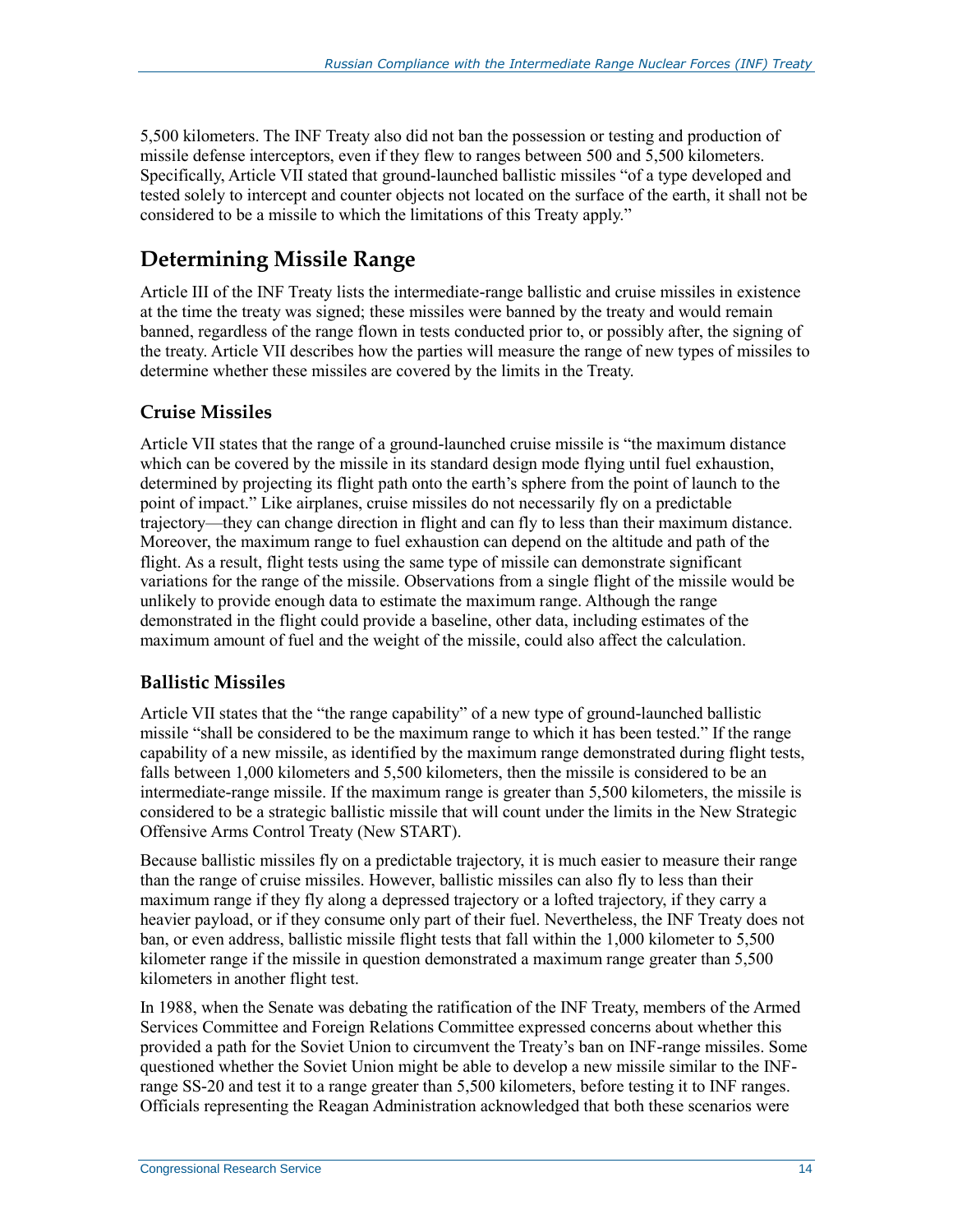possible and that neither was prohibited by the INF Treaty. In testimony before the Senate Armed Services Committee, Ambassador Maynard Glitman, the lead negotiator for the INF Treaty, stated that a missile tested even once to a range greater than 5,500 kilometers would be considered to be a strategic ground-launched ballistic missile and would not be covered by the INF Treaty, even if it flew to less than  $5,500$  kilometers in numerous subsequent tests.<sup>34</sup>

The State Department amended this answer in a letter to the Foreign Relations Committee after the hearings; it stated that the missile could be considered a new type of missile covered by the INF Treaty if it was tested at strategic range "with a configuration (booster stages, post-boost vehicle, RV's) that is unlike that used for remaining tests of the system at INF ranges." In other words, if the Soviet Union had tested a missile with only a single warhead, which would have allowed it to fly to a longer range, but then tested it at a reduced range with more warheads, it could be considered to be an intermediate-range missile in the multiple warhead configuration. The letter did not indicate, however, whether the Soviet Union agreed with this interpretation. Moreover, the letter reiterated that a ground-launched ballistic missile tested to ICBM ranges and then tested to INF ranges *in the same configuration* clearly would not be limited by the treaty.<sup>35</sup>

Others questioned whether the Soviet Union would be able to use longer-range strategic landbased and sea-based ballistic missiles to attack targets in Europe after it eliminated its INF systems.<sup>36</sup> Secretary of Defense Frank Carlucci responded to these concerns in his testimony before the Senate Foreign Relations Committee. He agreed when Senator Sarbanes asked if "the Soviets could use other weapons to hit Europe" after they eliminated their INF missiles. He replied that "they could, with some disruption to their programming, retarget their strategic systems on Europe." He also indicated that the United States could do the same thing because there was "nothing in the treaty that prevents retargeting." <sup>37</sup> Former Secretary of State Henry Kissinger made a similar point in his testimony, noting that Soviet "ICBMs, SLBMs, and airplanes can carry out the missions assigned to the SS-20s."<sup>38</sup>

## **U.S. Concerns with Russian Compliance**

The United States officially charged Russia with violating the INF Treaty in late July 2014, when the State Department released the 2014 edition of its report *Adherence to and Compliance with Arms Control, Nonproliferation, and Disarmament Agreements and Commitments* (the Compliance Report). At the same time, President Obama sent a letter to President Putin notifying him of the finding in the Compliance Report and suggesting that the two countries meet to discuss steps that Russia could take to come back into compliance with the Treaty.<sup>39</sup> According to press

<sup>&</sup>lt;sup>34</sup> U.S. Congress, Senate Committee on Armed Services, *NATO Defense and the INF Treaty*, Hearing, 100<sup>th</sup> Cong., 2<sup>nd</sup> sess., February 1988, S.Hrg.100-493 (Washington: GPO, 1988), p. 371.

<sup>&</sup>lt;sup>35</sup> U.S. Congress, Senate Committee on Foreign Relations, *The INF Treaty, Part 5*, Hearing and Markup, 100<sup>th</sup> Cong., 2<sup>nd</sup> sess., March, 1988, S.Hrg. 100-522 (Washington: GPO, 1988), p. 72.

<sup>&</sup>lt;sup>36</sup> Several witnesses highlighted this concern during their testimony before the committee. For example, Dr. William Schneider argued that the Soviet Union could reduce the range of its SS-25 ICBM using a technique called "thrust termination." He also noted that the Soviet Union had already used this technique to give a variable range to the older SS-11 ICBM. See U.S. Congress, Senate Committee on Foreign Relations, *The INF Treaty, Part 3*, Hearing, 100th Cong., 2nd sess., February 19, 1988, S.Hrg. 100-522 (Washington: GPO, 1988), pp. 189-190.

<sup>&</sup>lt;sup>37</sup> U.S. Congress, Senate Committee on Foreign Relations, *The INF Treaty, Part 2*, Hearing, 100<sup>th</sup> Cong., 2<sup>nd</sup> sess., February 1, 1988, S.Hrg. 100-522 (Washington: GPO, 1988), pp. 14-15.

<sup>38</sup> U.S. Congress, Senate Committee on Foreign Relations, *The INF Treaty, Part 4*, Hearing, 100th Cong., 2nd sess., February 23, 1988, S.Hrg. 100-522 (Washington: GPO, 1988), p. 72.

<sup>39</sup> Michael Gordon, "U.S. Says Russia Tested Cruise Missile, Violating Treaty," *New York Times*, July 28, 2014.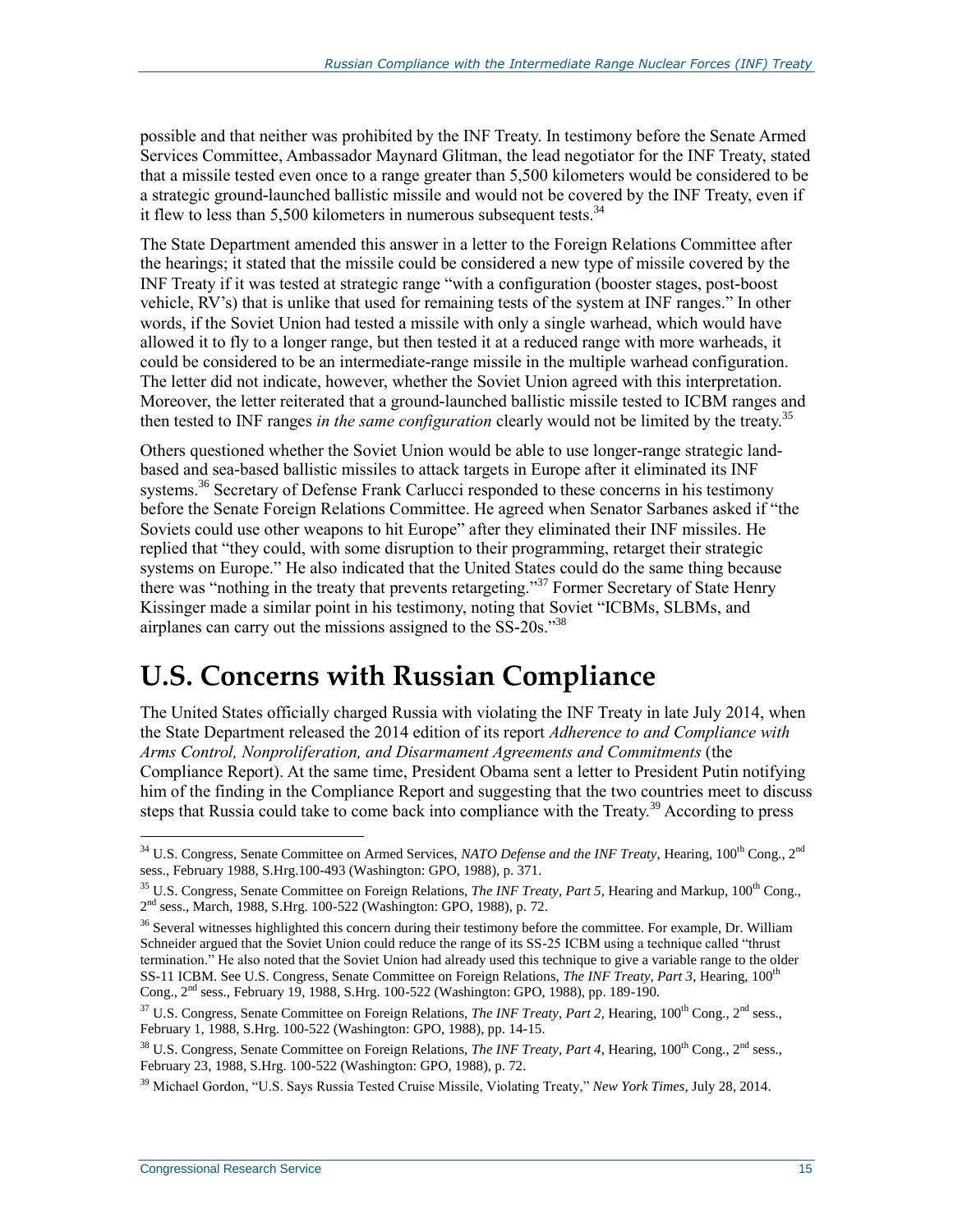reports, Administration officials had first raised U.S. concerns with Russia during discussions held in May 2013, and had addressed the issue in subsequent meetings. The two sides met again, in September 2014, after the release of the Compliance Report. The State Department reported that the two sides had a "useful exchange of views" during that meeting, but that Russia had failed to "assuage" U.S. concerns.<sup>40</sup> Russia, for its part, complained that the United States did not offer any details to back up its accusations and, as it had in previous meetings, denied that it had violated the INF Treaty. $41$ 

The Obama Administration repeated its accusation of Russian noncompliance in the 2015 edition of the State Department Compliance Report. This report added a little detail to the 2014 version, noting the "United States determined the cruise missile developed by the Russian Federation meets the INF Treaty definition of a ground-launched cruise missile with a range capability of 500 km to 5,500 km, and as such, all missiles of that type, and all launchers of the type used to launch such a missile, are prohibited under the provisions of the INF Treaty." While Administration officials continue to withhold details about either the missile or the data used to determine that it is a violation, they have said specifically that the United States is "talking about a missile that has been flight-tested as a ground-launched cruise-missile system to these ranges that are banned under this treaty."<sup>42</sup>

The Administration repeated its accusation of testing of a ground-launched cruise missile in the 2016 and 2017 versions of the State Department Compliance Report. Both reports, again, declined to provide details about the offending missile. However, the 2017 report, in response to Russian assertions that the United States lacked proof of such a violation, states that the United States has provided "more than enough information for the Russian side to identify the missile in question." This includes "information pertaining to the missile and the launcher, including Russia's internal designator for the mobile launcher chassis and the names of the companies involved in developing and producing the missile and launcher and; information on the violating GLCM's test history, including coordinates of the tests and Russia's attempts to obfuscate the nature of the program." The United States has also provided Russia with information showing that the "violating GLCM has a range capability between 500 and 5,500 kilometers" and that, contrary to much public speculation, it is "distinct from the R-500/SSC-7 GLCM or the RS-26  $ICBM.$ <sup> $,43$ </sup>

In October 2016, press reports for October 2016 indicated that the Obama Administration believed Russia was moving toward deployment of the new missile, because it had begun to produce the missile in numbers greater than what is needed for a test program.<sup>44</sup> This was followed, in February 2017, by reports in the *New York Times* stating that Russia had begun to deploy a new ground-launched cruise missile, in violation of the 1987 Intermediate Range

<sup>40</sup> U.S. Department of State, *U.S.-Russia INF Treaty Compliance Meeting in Moscow*, Media Note, Office of the Spokesperson, Washington, DC, September 11, 2014, http://www.state.gov/r/pa/prs/ps/2014/09/231490.htm.

<sup>41</sup> Thomas Grove, "Russia says dissatisfied with U.S. talks over arms treaty concerns," *Reuters*, September 11, 2014, http://www.reuters.com/article/2014/09/11/russia-usa-arms-talks-idUSL5N0RC3XH20140911.

<sup>&</sup>lt;sup>42</sup> Mike Eckel, "Impasse Over U.S.-Russia Nuclear Treaty Hardens As Washington Threatens Countermeasures," *RadioFreeEurope/RadioLiberty*, September 15, 2015.

<sup>43</sup> U.S. Department of State, *Adherence to and Compliance With Arms Control, Nonproliferation, and Disarmament Agreements and Commitments*, Report, Washington, DC, April 2017, p. 13-14, https://www.state.gov/documents/ organization/270603.pdf.

<sup>44</sup> Michael R. Gordon, "Russia is Moving Ahead With Missile Program that Violates Treaty, U.S. Offiicals Say," *New York Times*, October 19, 2016, http://www.nytimes.com/2016/10/20/world/europe/russia-missiles-inf-treaty.html.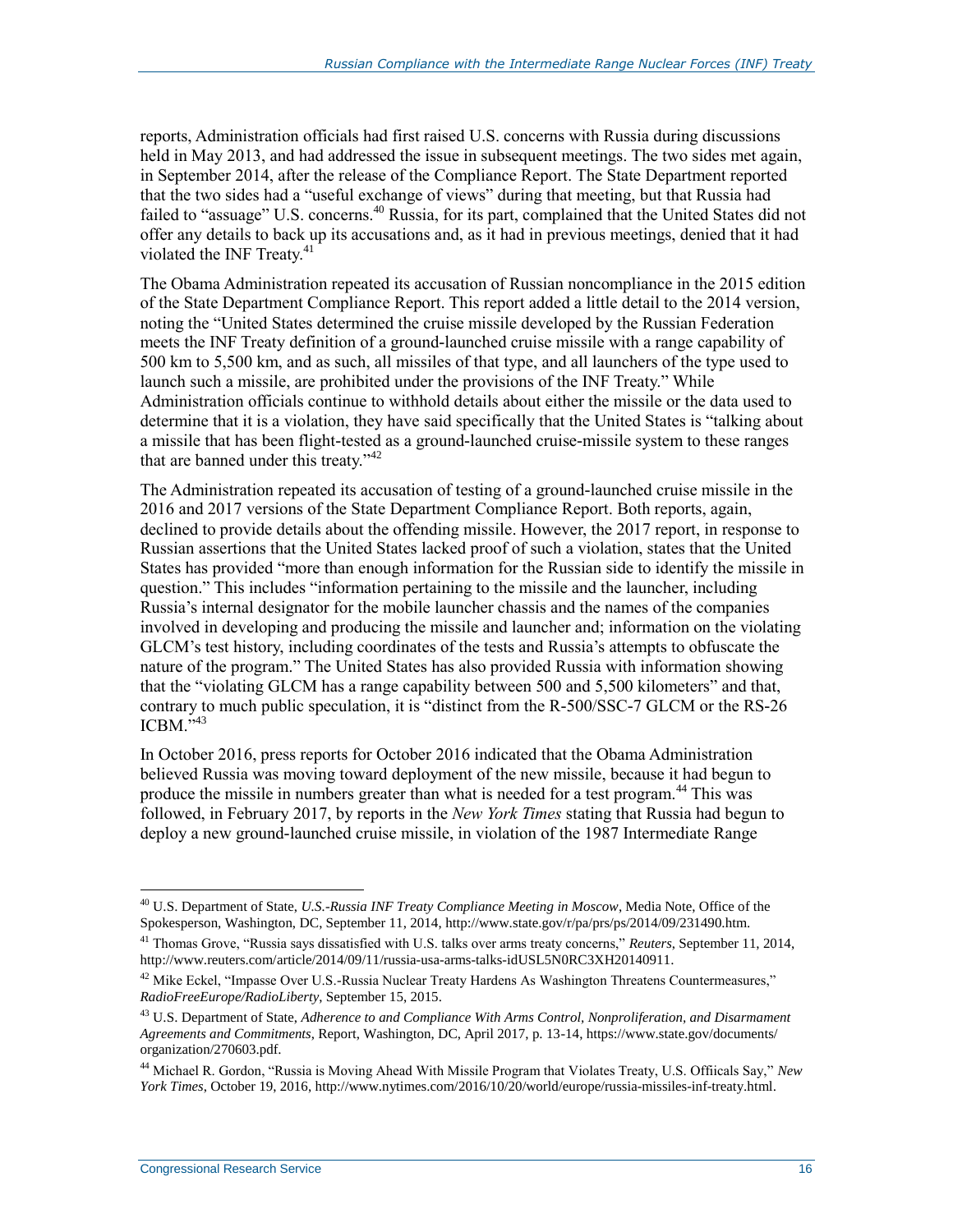Nuclear Forces Treaty.<sup>45</sup> General Paul Selva, the vice chairman of the Joint Chiefs of Staff, confirmed this deployment during testimony before the House Armed Services Committee on March 8, 2017. General Selva noted that Russia had violated the "spirit and intent" of the treaty, that it had deliberately deployed the missile to pose a threat to NATO facilities, and that it showed no inclination to return to compliance with the treaty.<sup>46</sup>

### **Cruise Missile**

As noted above, the 2014 Compliance Report determined that Russia is in "violation of its obligation not to possess, produce, or flight-test a ground-launched cruise missile (GLCM) with a range capability of 500 km to 5,500 km, or to possess or produce launchers of such missiles." The State Department repeated this finding in the 2015 and 2016 Compliance Reports. The reports did not provide any details about the missile or cite the evidence that the United States used to make its determination. However, according to press reports, the intelligence community has "high confidence" in its assessment that the cruise missile and flight tests in question constitute a "serious violation."<sup>47</sup>

Press reports have noted that the missile tests, which took place at the Kapustin Yar test site in western Russia, began in 2008, during the George W. Bush Administration.<sup>48</sup> The Obama Administration concluded that the tests constituted a violation of the INF Treaty and mentioned its concerns to Congress during briefings in late 2011. According to press reports, the Administration briefed U.S. allies in NATO about its concerns at a meeting of NATO's Arms Control, Disarmament and Non-Proliferation Committee in January 2014.<sup>49</sup> The reports also states that the Administration does not believe that Russia has deployed the missile yet.

Some in Congress have questioned why, if the tests began in 2008, the United States waited until 2011 to inform Congress, until 2013 to raise the issue with Russia, and until 2014 to inform U.S. allies of its concerns. They speculate that the Obama Administration may have hoped to conceal the issue so that it would not undermine its arms control agenda with Russia. For example, in February 2014, Senators Wicker and Ayotte asked whether the Administration delayed notifying Congress so that the issue would not interfere with the Senate debate on the ratification of the New START Treaty.<sup>50</sup>

On the other hand, it is possible that the Obama Administration held off on mentioning its concerns to Congress and U.S. allies until it had more information about the potential violation and more time to analyze that information. According to press reports, "it took years for

<sup>45</sup> Michael R. Gordon, "Russia Deploys Missile, Violating Treaty and Challenging Trump," *New York Times*, February 14, 2017, https://www.nytimes.com/2017/02/14/world/europe/russia-cruise-missile-arms-control-treaty.html?\_r=0.

<sup>46</sup> Michael R. Gordon, "Russia Has Deployed Missile Barred by Treaty, U.S. General Tells Congress," *New York Times*, March 8, 2017, https://www.nytimes.com/2017/03/08/us/politics/russia-inf-missile-treaty.html. See, also, Robert Burns, "U.S. General Says Russia Has Deployed Banned Missile," *Defense News*, March 8, 2017, http://www.defensenews.com/articles/us-general-says-russia-has-deployed-banned-missile.

<sup>47</sup> Tom Collina, "Russia Breaches INF Treaty, U.S. Says," *Arms Control Today*, September 2014, pp. 31-33, http://legacy.armscontrol.org/act/2014\_09/News/Russia-Breaches-INF-Treaty-US-Says.

<sup>48</sup> Ibid. See also, Michael Gordon, "U.S. Says Russia Tested Cruise Missile, Violating Treaty," *New York Times*, July 28, 2014.

<sup>49</sup> Michael Gordon, "U.S. Says Russia Tested Missile, Despite Treaty," *New York Times*, January 30, 2014.

<sup>50</sup> Diane Barnes, "Lawmaker Blasts Timing of Nominee Statements on Alleged Arms Control Breach," *Global Security Newswire*, February 25, 2014. See also, Josh Rogin, "Russia's Nuke Cheating Could Blow Up a Top Pentagon Pick," *The Daily Beast,* February 21, 2014.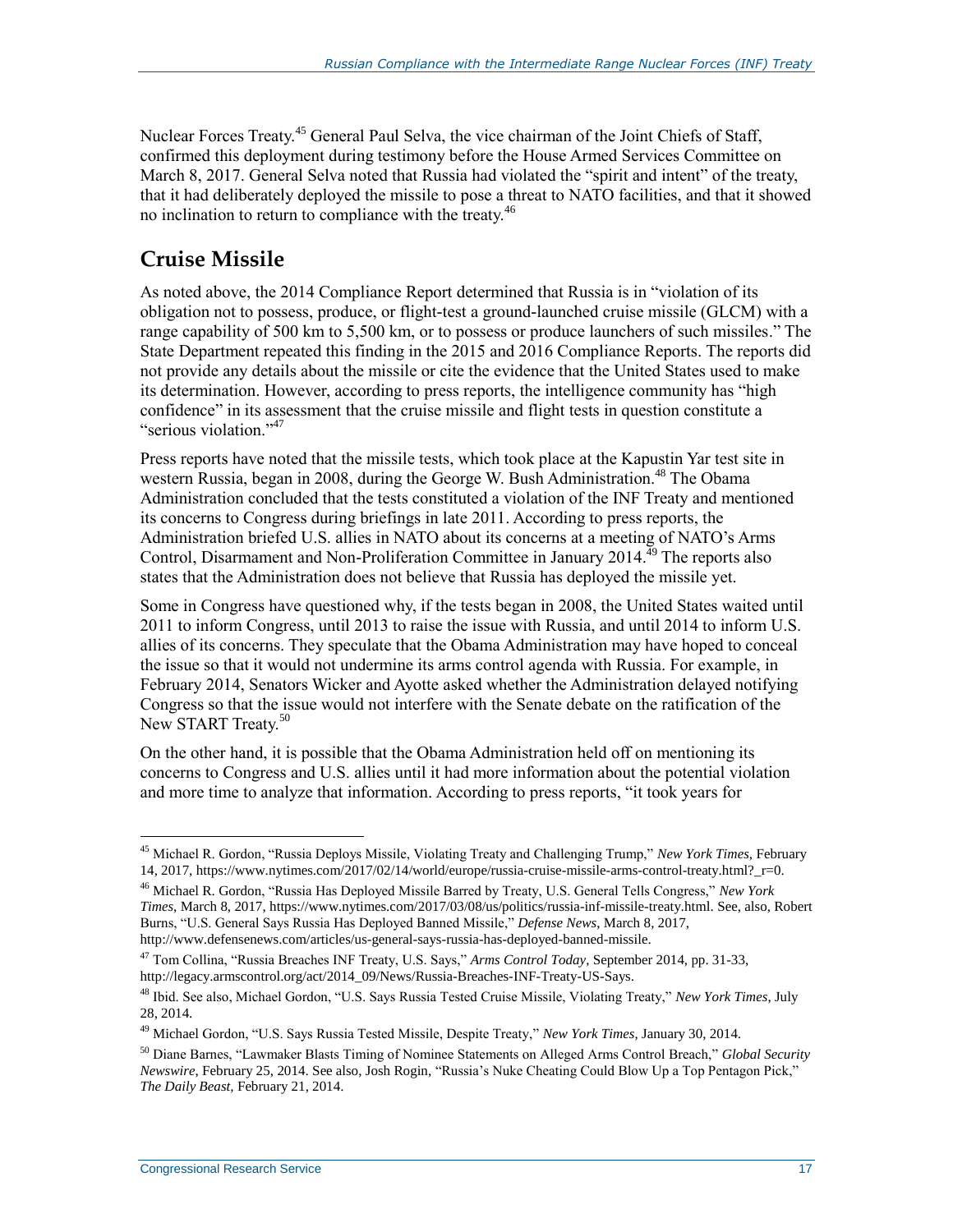American intelligence to gather information on Russia's new missile system."<sup>51</sup> Therefore, it seems likely that the United States could not make its determination, with high confidence, using data gathered during only one, or even a few, test launches.

Under Secretary of State Rose Goetemoeller underscored this dynamic in testimony before the House Armed Services Committee in late 2015.<sup>52</sup> She noted that the United States knew that Russia had begun to test a cruise missile in 2008, but that "it was only over time did we accumulate the information that it was a ground launch cruise missile." The United States did not immediately assume Russia was testing a prohibited missile because "under the INF Treaty, sea launched cruise missiles and air launch cruise missiles are permitted, and there is no reason why the Russians could not have been developing during that period a new sea launched or air launched cruise missile." She repeated that "we didn't—simply did not know until later in the test series that it was a ground launch system."

Experts outside government have sought to determine which Russian missile constitutes the INF violation. Initial analyses focused on the Iskander system, a Russian missile launcher that can fire both ballistic missiles and cruise missiles. The ballistic missiles for the system have been tested to a maximum range of less than 500 kilometers and, therefore, do not raise treaty compliance issues. The R-500 cruise missile, which is also launched from an Iskander launcher, has been tested to a range of 360 kilometers but, according to some analyses, could have a maximum range "several times longer."<sup>53</sup> Contrary to much of the speculation,<sup>54</sup> however, it seems unlikely that the R-500 cruise missile is the source of the U.S. complaint. Obama Administration officials have stated that the R-500 cruise missile was not the missile in question,<sup>55</sup> and the 2017 version of the State Department Compliance Report indicates that the United States has provided Russia with information that demonstrates that the noncompliant cruise missile is distinct from the R-500 system.

Some have also suggested that the violation may have occurred if Russia tested an intermediaterange sea-launched cruise missile (SLCM), such as the SS-N-21 SLCM, from a land-based launcher. The INF Treaty allows land-based tests of SLCMs, as long as they are launched from a "fixed land-based launcher which is used solely for test purposes and which is distinguishable from GLCM launchers." If Russia had launched a SLCM with a range greater than 500 kilometers from any other type of launcher, the test would constitute a violation of the treaty. Members of Congress raised this possibility during a joint hearing of the House Foreign Affairs Subcommittee on Europe, Eurasia and Emerging Threats and Subcommittee on Terrorism, Nonproliferation, and Trade in April 2014. For example, Representative Brad Sherman said that Russia may have tested a missile for "sea-based purposes" on "what appears to be an operational, useable ground-based launcher."<sup>56</sup> Press reports from Russia have also speculated about this. An

<sup>51</sup> Ibid.

<sup>52</sup> U.S. Congress, House Committee on Armed Services, Subcommittee on Strategic Forces, *Russian Arms Control*, Hearing,  $114^{th}$  Cong.,  $2^{nd}$  sess., December 1, 2015.

<sup>53</sup> Nikolai Sokov and Miles A. Pomper, "Is Russia Violating the INF Treaty," *The National Interest*, February 11, 2014, http://nationalinterest.org/commentary/russia-violating-the-inf-treaty-9859?page=show.

<sup>54</sup> See, for example, William Schneider, "Russia's Treaty Violations & Nuclear Instability," *Real Clear Defense*, September 15, 2014, http://www.realcleardefense.com/articles/2014/09/15/ russias\_treaty\_violations\_\_nuclear\_instability\_107442.html.

<sup>55</sup> Mike Eckel, "Impasse Over U.S.-Russia Nuclear Treaty Hardens As Washington Threatens Countermeasures," *RadioFreeEurope/RadioLiberty*, September 15, 2015.

<sup>56</sup> U.S. Congress, House Committee on Foreign Affairs, Subcommittee on Europe, Eurasia, and Emerging Threats, *U.S.- Russia Nuclear Arms Negotiations*, Hearing, 113th Cong., 2nd sess., April 29, 2014, http://www.cq.com/doc/ congressionaltranscripts-4468918?11.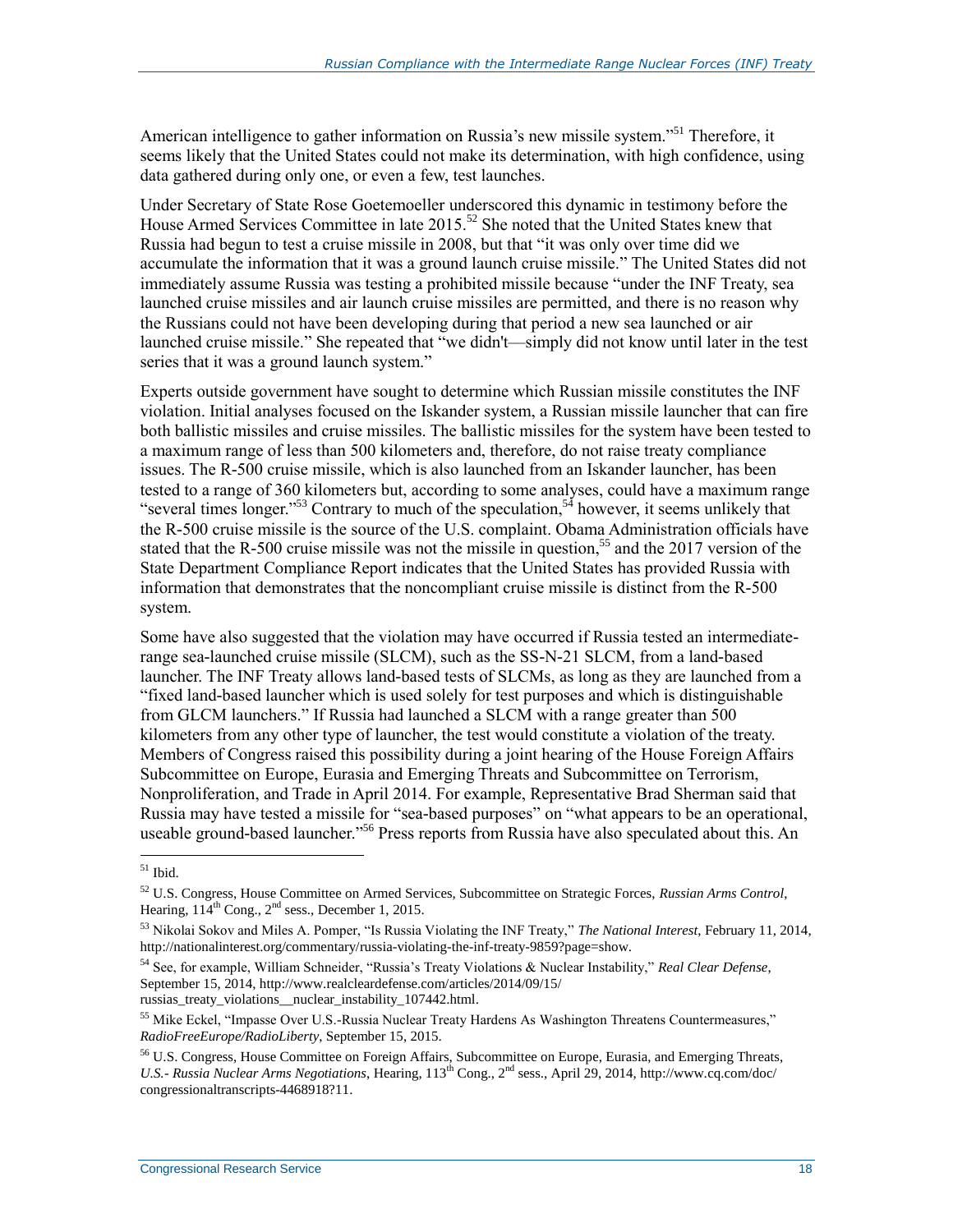October 2014 article mentioned that Russia had conducted a 2,600-kilometer test of a cruise missile in 2013, and quoted a source in Russia's Defense Ministry as saying the missile was a "naval cruise missile" tested from a "ground-based platform" rather than a ship to save money and simplify the collection of data on the test.<sup>57</sup> This explanation resurfaced in early October 2015, after Russia used its new Kalibr-NK sea-launched cruise missiles in its attacks against targets in Syria. These cruise missiles, which were launched from ships deployed in the Caspian Sea, traveled to ranges of more than 1,500 km, which clearly exceeds the range permitted by the INF Treaty. So, according to one analyst, "if this missile was ever test-launched from a mobile land-based launcher, it would be considered GLCM for the purposes of the INF Treaty and this test would be a treaty violation."<sup>58</sup>

This explanation, however, also seems imperfect. It seems to presume that the violation occurred during a single test, while the timeline discussed above could signify that the United States collected data across several tests. Moreover, there is no evidence in the public press that Russian officials have offered this type of explanation in the several meetings where the United States has raised its concerns. As was noted by Under Secretary of State Rose Goetmoeller—in a joint hearing of the House Armed Services Committee's Subcommittee on Strategic Forces, and the House Foreign Affairs Committee's Subcommittee on Terrorism, Nonproliferation and Trade— Russia has offered no explanation for the tests in question and has, instead, "been unwilling to acknowledge its violation or address our concerns.<sup>559</sup> In addition, U.S. officials have repeatedly referred to the violation as a test of a ground-launched cruise missile, lending less credence to the view that the United States might have misidentified tests of a sea-launched missile. Moreover, Rose Goetmeoller stated, specifically, in an article published in September 2015, that this is not a technical violation, as is assumed by the theory that the missile is a SLCM tested from a GLCM launcher.<sup>60</sup>

Beginning in 2015, press reports identified another possible candidate for the suspect missile. An article published in late September 2015 noted that Russia had conducted another test of its new GLCM in on September  $2^{61}$  According to this article, the missile, which it identified as the SSC-X-8 cruise missile, did not fly to a range beyond the INF limit. However, it cited officials familiar with the test who claimed that the missile had an "assessed range" of "between 300 miles and 3,400 miles," giving it the capability to fly to ranges in excess of those allowed under the INF Treaty. The article also claimed that "an earlier flight test of the missile prompted the administration, backed by U.S. intelligence agencies, to declare the system a breach of the INF treaty."

The Obama Administration did not comment on the allegations in 2015, but press reports from February 2017 have identified the SSC-X-8 cruise missile as the system that Russia deployed in December 2016; the designation is now the SSC-8, with the X dropped because the missile is no longer experimental.<sup>62</sup> In late November 2017, the Trump Administration identified the Russian

<sup>&</sup>lt;sup>57</sup> Dmitriy Litovkin, "U.S. Complaints About Potential Deployment of Nuclear Weapons in Crimea Deemed Groundless," *Vzglyad Online*, October 21, 2014.

<sup>58</sup> Pavel Podvig, "Syria strikes, Kalibr-NK, and the INF treaty," *Russian Strategic Nuclear Forces Forces*, October 7, 2015, http://russianforces.org/blog/2015/10/syria\_strikes\_kalibr-nk\_and\_th.shtml.

<sup>59</sup> Michael Gordon, "Pentagon to Press Russia on Arms Pact Violation," *New York Time*, December 11, 2014.

 $60$  Mike Eckel, "Impasse Over U.S.-Russia Nuclear Treaty Hardens As Washington Threatens Countermeasures," *RadioFreeEurope/RadioLiberty*, September 15, 2015.

<sup>61</sup> Bill Gertz, "Russia Again Flight Tests Illegal INF Cruise Missile," *Washington Free Beacon*, September 28, 2015, http://freebeacon.com/national-security/russia-again-flight-tests-illegal-inf-cruise-missile/.

 $62$  Thomas Gibbons-Neff, "This is the Ground-Launched Cruise Missile that Russia has Reportedly Just Deployed," (continued...)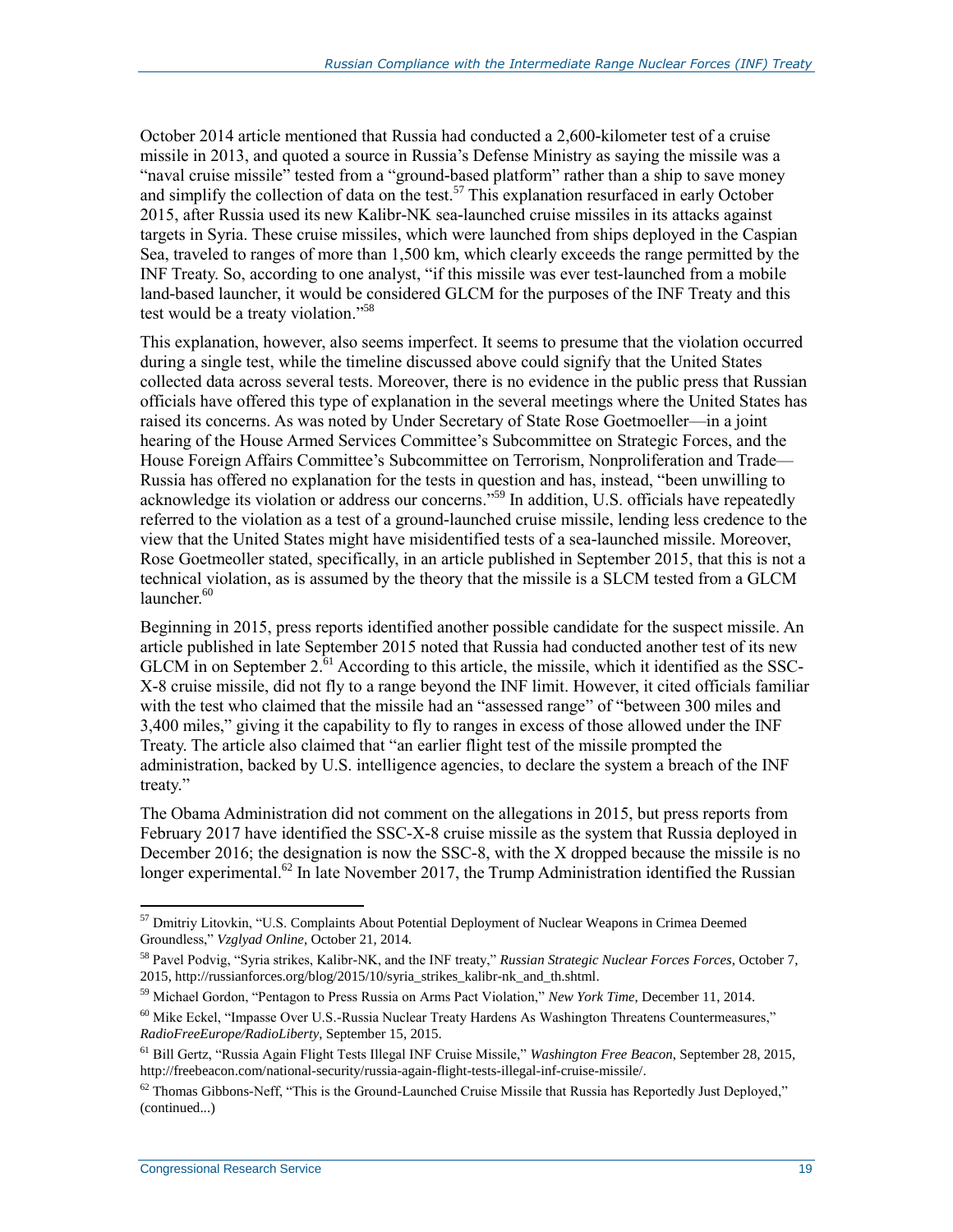designator for the missile as the 9M729. Little is known about the missile's specific characteristics or the observed tests that led the United States to conclude the missile violated the INF Treaty, although some speculate that it may be a ground-based version of the Kalibr sealaunched cruise missile.

## **Ballistic Missile**

Some analysts outside government also contend that Russia has violated the INF Treaty with the development of a new land-based ballistic missile, known as the RS-26, because Russia has tested this missile to ranges below 5,500 kilometers.<sup>63</sup> Other analysts dispute this conclusion, noting that Russia has also tested the missile to more than 5,500 kilometers, which would place it outside INF range and characterize it as a long-range, intercontinental ballistic missile (ICBM).<sup>64</sup> The Obama Administration did not mention this missile in the 2014 Compliance Report, possibly indicating that it either does not consider the missile to be an INF violation or does not have sufficient information to draw a conclusion. The Trump Administration, in the 2018 Compliance Report, specifically noted that the Russian GLCM tested in violation of the INF Treaty "is distinct from the ... RS-26 ICBM."<sup>65</sup> Nevertheless, this missile remains in issue in discussions about the INF Treaty.

According to unclassified reports, Russia conducted four flight tests of the RS-26 missile. Two of these flight tests—one that failed in September 2011 and one that succeeded in May 2012—flew from Plesetsk to Kura, a distance of approximately 5,800 kilometers (3,600 miles). The second two tests—in October 2012 and June 2013—were both successful. In both cases the missile flew from Kapustin Yar to Sary-Shagan, a distance of 2,050 kilometers (1,270 miles).<sup>66</sup> Reports indicate that all four tests were conducted with "solid-propellant missiles launched from a mobile launcher." The missiles in the first three tests reportedly carried a single warhead, while the last test carried a "new combat payload" that may have consisted of multiple warheads.<sup>67</sup>

Russian officials have claimed that the RS-26 missile is an ICBM. At the time of the first test, in September 2011, an official Russian statement indicated that the failed missile was a part of a development program for a new "fifth generation ICBM." Russian officials continued to refer to

<sup>(...</sup>continued)

*Washington Post*, January 15, 2017, https://www.washingtonpost.com/news/checkpoint/wp/2017/02/15/this-is-theground-launched-cruise-missile-that-russia-has-reportedly-just-deployed/?utm\_term=.86c051d79c9d.

<sup>63</sup> Bill Gertz, "Russian aggression: Putin violating nuclear missile treaty," *The Washington Free Beacon*, June 25, 2013. See also, John R. Bolton and Paula A. DeSutter, "Russian Roulette: Obama's Plan for nuclear reductions is letting Russia get away with murder," *Foreign Policy*, June 21, 2013; John Bolton and John Yoo, "An Obsolete Treaty Even Before Russia Cheated," *Wall Street Journal Europe*, September 11, 2014.

<sup>64</sup> Pavel Podvig, "New Russian Missile and the INF Treaty," *Russian Strategic Nuclear Forces*, July 4, 2013, http://russianforces.org/blog/2013/07/new\_russian\_missile\_and\_inf\_tr.shtml. See also, Hans Kristensen, "Russian Missile Test Creates Confusion and Opposition in Washington," *FAS Strategic Security Blog,* July 3, 2013, http://blogs.fas.org/security/2013/07/yars-m/; Stephen Pifer, Allegations of Russian Intermediate-Range Nuclear Forces Treaty Violations—Where's the Beef? *Brookings Up Front,* July 16, 2013, http://www.brookings.edu/blogs/up-front/ posts/2013/07/16-allegations-russian-intermediate-range-nuclear-forces-treaty-violations-pifer.

<sup>65</sup> U,S. Department of State, Adherence to and Compliance With Arms Control, Nonproliferation, and Disarmament Agreements and Commitments, Report, Washington, DC, April 2018, p. 11, https://www.state.gov/documents/organization/280774.pdf .

<sup>66</sup> Hans Kristensen, "Russian Missile Test Creates Confusion and Opposition in Washington," *FAS Strategic Security Blog,* July 3, 2013, http://blogs.fas.org/security/2013/07/yars-m/.

<sup>67</sup> Pavel Podvig, "Too many missiles - Rubezh, Avangard, and Yars-M," *Russian Strategic Nuclear Forces*, July 6, 2013, http://russianforces.org/blog/2013/07/too\_many\_missiles\_-\_rubezh\_ava.shtml.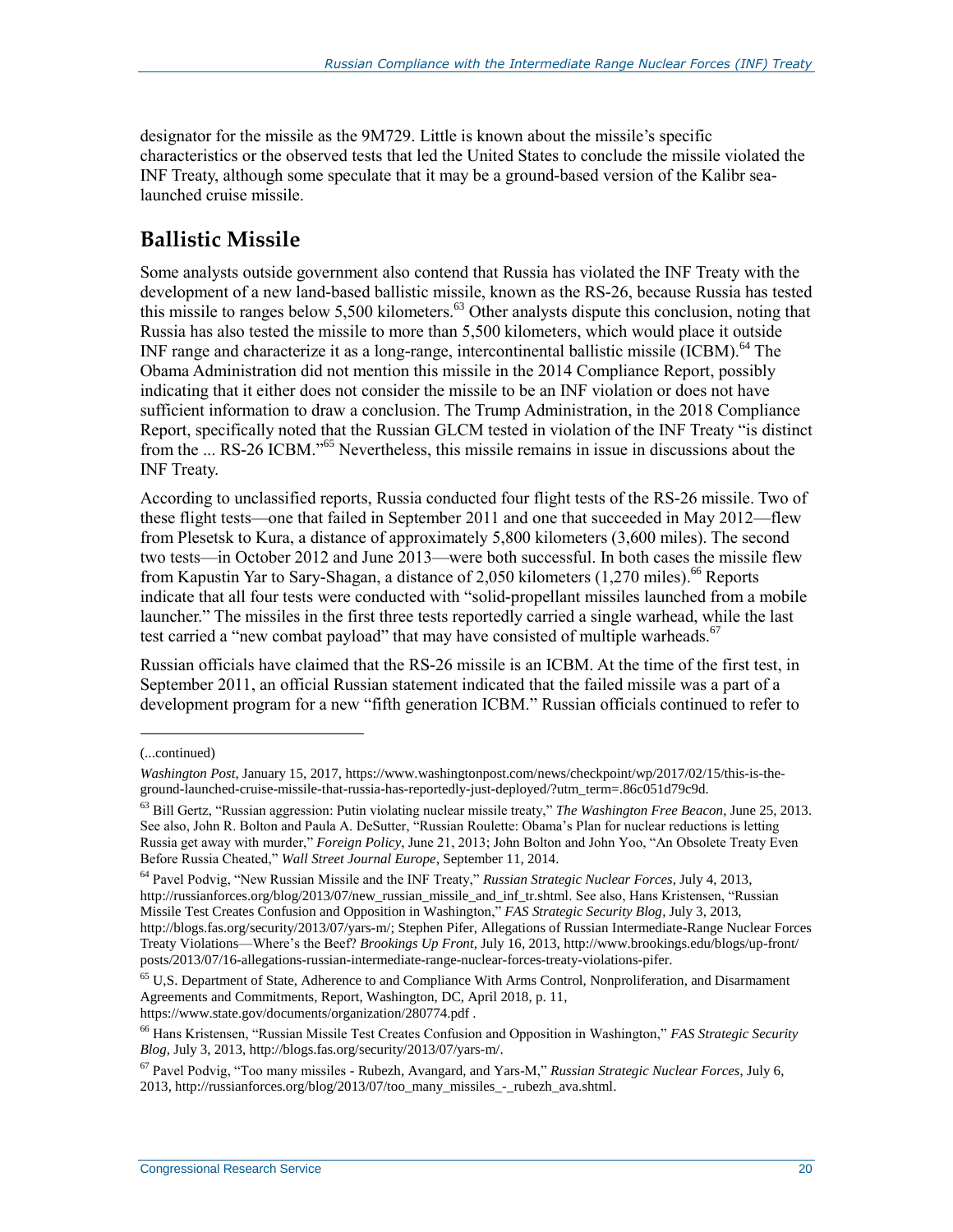the new missile as an ICBM after the two tests from Kapustin Yar to Sary-Shagan. According to General-Colonel Zarudnitskiy, the head of the Main Operational Directorate of Russia's General Staff, all four launches were part of the series of tests with "a new intercontinental-range ballistic missile with improved accuracy."<sup>68</sup>

Although Russian statements describing the RS-26 as a long-range ICBM cannot serve as definitive proof of the missile's intended range and targets, the existence of a test to more than 5,500 kilometers does seem to place it outside the range of missiles banned by the INF Treaty. Nevertheless, several observers have concluded that, even if it is not a technical violation, the missile's intermediate-range tests could still provide evidence of Russia's intent to circumvent the treaty limits by deploying a new missile optimized for attacks on targets in the INF-range.<sup>69</sup> Ultimately, the question of whether the missile should raise compliance concerns, and, more specifically, whether it represents an actual violation of the INF Treaty, may rest on a more detailed, and possibly classified, analysis of the nature of the missile's payload and the rationale for the shorter-range tests.

For example, several analysts have speculated that Russia tested the RS-26 on flights from Kapustin Yar to Sary-Shagan because the missile may have carried a payload that would help it evade ballistic missile defenses. Russia's Deputy Prime Minister, Dmitry Rogozin, reportedly called the missile a "killer of air defense" after the June 2013 test flight.<sup>70</sup> Several press reports also indicated that it was designed to be able to evade and penetrate ballistic missile defense systems. For example, in May 2012, an official from Russia's missile industry stated that the missile uses "a new fuel making it possible to reduce the time of the missile engines' operation during the boost phase. This makes such a missile more capable of overpowering a missile defense system."<sup>71</sup> Sary-Shagan serves as the test site for Russia's ballistic missile defense radars, so if Russia wanted to determine whether these radars could identify and track the new missile, it would need to fire the missile toward Sary-Shagan. Russia has also launched its older SS-25 ICBMs from Kapustin Yar to Sary-Shagan in recent years, according to the Russian Ministry of Defense, to gather information that could be used to develop "effective means for overcoming missile defense."<sup>72</sup>

If this rationale is consistent with data evident during the missile's flight test, then it might not be considered a violation of the INF Treaty. However, other explanations for the shorter-range tests are possible. As noted above, all long-range missiles can fly to targets at less than their maximum range.<sup>73</sup> If a missile were initially tested with a single, light warhead, but then flew with a heavier payload, or with a greater number of warheads, or if it were flown on a flatter, depressed trajectory or higher, lofted trajectory, it would fly to a shorter range. Some have speculated that

<sup>68</sup> Pavel Podvig, "Too many missiles - Rubezh, Avangard, and Yars-M," *Russian Strategic Nuclear Forces*, July 6, 2013, http://russianforces.org/blog/2013/07/too\_many\_missiles\_-\_rubezh\_ava.shtml.

<sup>&</sup>lt;sup>69</sup> See, for example, John R. Bolton and Paula A. DeSutter, "Russian Roulette: Obama's Plan for nuclear reductions is letting Russia get away with murder," *Foreign Policy*, June 21, 2013, http://www.foreignpolicy.com/articles/2013/06/ 21/russian\_roulette\_obama\_nukes\_john\_bolton?page=full. See also, Mark B. Schneider, "Russia's Arms Control Violations," *Washington Times*, July 2, 2013.

<sup>70</sup> Anna Zakatnova, "Vice Premier Rogozin's Defense Policy Lecture to United Russia Activists," *Rossiyskaya Gazeta Online*, June 7, 2013.

<sup>71</sup> "Russia Test-fires New Strategic Missile From Plesetsk Space Center," *Interfax*, May 23, 2012.

<sup>72</sup> Hans Kristensen, "Russian Missile Test Creates Confusion and Opposition in Washington," *FAS Strategic Security Blog*, July 3, 2013, http://blogs.fas.org/security/2013/07/yars-m/; Stephen Pifer, Allegations of Russian Intermediate-Range Nuclear Forces Treaty.

<sup>73</sup> "Russia Test-fires New Strategic Missile From Plesetsk Space Center," *Interfax*, May 23, 2012.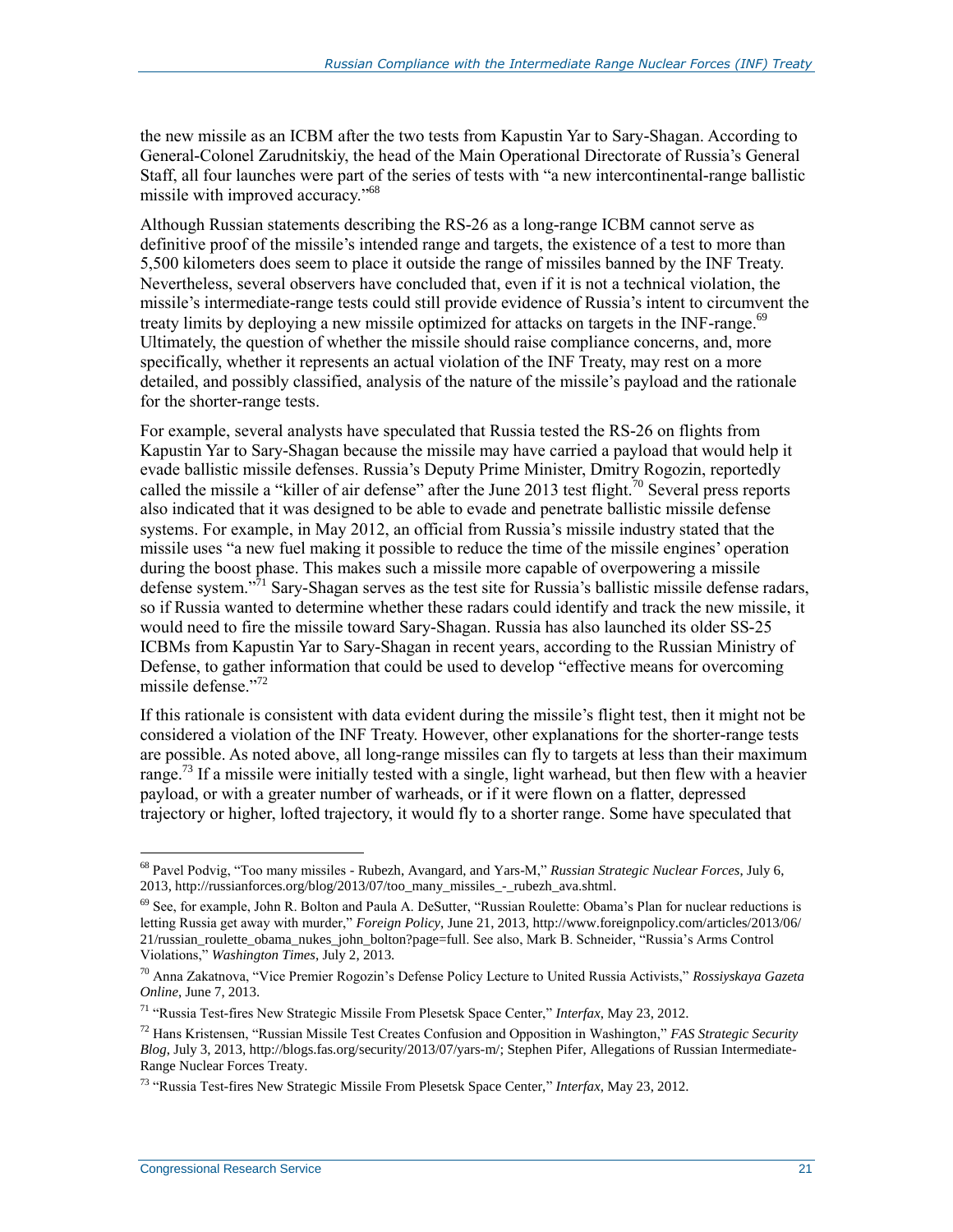the RS-26 may have flown with a single warhead in its initial tests then carried multiple warheads in later tests. Russian press reports indicated that this was a possibility. For example, after the May 2012 test, the Russian press reported that the missile was "a further development on the Topol-M and Yars strategic missiles and is supposed to be armed with a multiple independently targetable reentry vehicle warhead." The Topol-M is a single warhead missile, while the Yars is a variation of the Topol that carries multiple warheads. But both fly to much longer ranges than the 5,800 kilometers demonstrated by the RS-26 in its second flight test. As a result, it is possible that the payload for the RS-26, particularly during its shorter-range tests, contained a substantially different payload than the missile tested to the longer range.

If a change in the payload is evident in the data generated during the flight tests, then it may yet be determined to be a violation. Moreover, even if the missile does not violate the terms of the INF Treaty, it could allow Russia to circumvent the limits in the agreement. The United States has not, at this time, concluded that this ballistic missile violates the INF Treaty. In addition, the 2017 and 2018 Compliance Reports indicate that the noncompliant cruise missile at issue in the U.S. allegations is not the RS-26 ICBM.

### **Russian Interests in Intermediate-Range Missiles**

Many analysts agree that Russia has been uncomfortable with the limits in the INF Treaty for nearly a decade. Some speculate that the Russian military has been interested in replacing its lost capabilities since shortly after the treaty was signed so that it could maintain a full complement of missile capabilities, regardless of the threat environment. According to some analysts, Russia has been pursuing a number of programs, including some focused on long-range cruise missiles that seem to seem to "pay no attention to the treaty limits."<sup>74</sup>

Others highlight comments from Russian officials that point to emerging threats to Russian security from countries along Russia's periphery that possess their own intermediate-range missiles. Former Secretary of Defense Robert Gates notes in his recent memoir that Sergei Ivanov, a former Russian Minister of Defense, raised this issue with him in 2007. Ivanov, and others in subsequent comments, have noted that the United States and Russia are the only two countries in the world that cannot deploy intermediate-range missiles. Ivanov told Gates that Russia wanted to withdraw from the treaty so that it could deploy these missiles "to counter Iran, Pakistan, and China."<sup>75</sup> Others have echoed this concern in recent years. Anatoly Antonov, Russia's current Deputy Minister of Defense, said in an interview in August 2014, "Nowadays almost 30 countries have such [intermediate-range] missiles in their arsenals. The majority of them are in close proximity to Russia."<sup>76</sup> Others have been more specific, noting that countries from around the periphery of Russia, including North Korea, China, India, and Pakistan, all possess intermediate-range missiles.<sup>7</sup>

In 2007, Russia sought to address this concern by submitting a proposal to the United Nations that would convert the INF Treaty into a multilateral treaty that could be signed by all states with intermediate-range and shorter-range missiles. The United States issued a joint statement with

<sup>74</sup> Pavel Podvig, *Don't Help Russia Destroy the INF Treaty*, European Leadership Network, Geneva, August 28, 2014, http://www.europeanleadershipnetwork.org/dont-help-russia-destroy-the-inf-treaty\_1817.html.

<sup>75</sup> Robert M. Gates, *Duty: Memoirs of A Secretary at War* (New York: Alfred A. Knopf, 2014), p. 154.

<sup>76</sup> Yuriy Gavrilov, "Russian Deputy Defense Minister Says INF Allegations Part of US 'Anti-Russian' Spin Campaign," *Rossiyskaya Gazeta*, August 14, 2014.

<sup>77</sup> Petr Topychkanov, *Is Russia Afraid of Chinese and Indian Missiles?* Carnegie Moscow Center, Moscow, November 3, 2014, http://carnegie.ru/commentary/?fa=57100.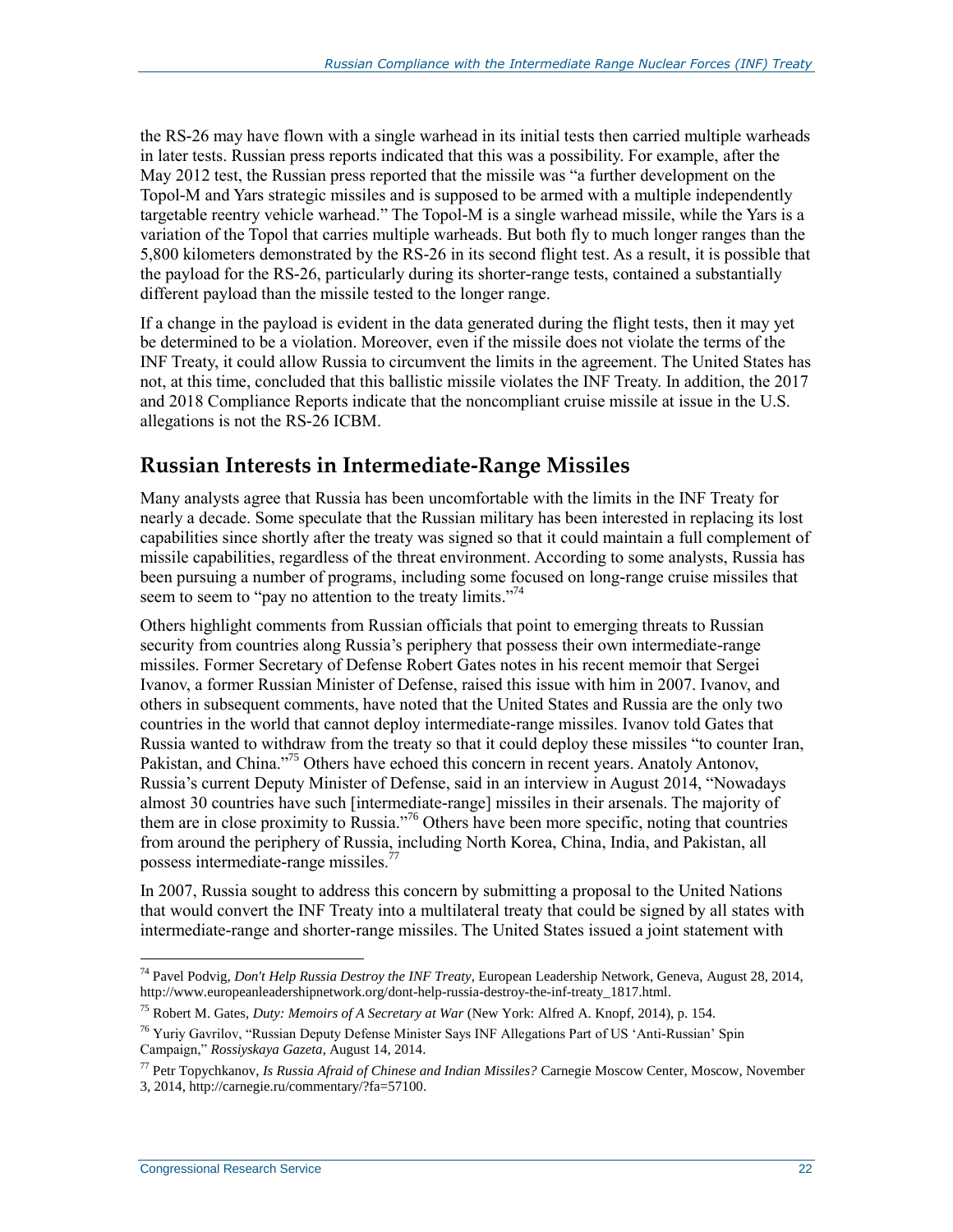Russia supporting this effort.<sup>78</sup> But the proposal did not win any further adherents. Russia may have then focused its attention on the development of its own INF missiles. Recent reports that Russia will deploy the RS-26 missile at Irkutsk, which places it out of range of Europe but within range of China and other nations to its south and east, support the view that Russia may be developing INF-range missiles to address threats outside of Europe.<sup>79</sup>

Russian officials have also pointed to threats from NATO as the source of Russia's interest in escaping from the limits of the INF Treaty. Often, these threats have been linked to U.S. and NATO plans to deploy missile defense assets in Europe. For example, in 2007, when the Bush Administration was pursuing plans to deploy missile defense interceptors in Poland and radar in the Czech Republic, President Putin threatened to withdraw from the INF Treaty so that he could deploy missiles with the range needed to attack these sites.<sup>80</sup> Although the Obama Administration cancelled the Bush Administration's planned deployments, it still plans to deploy missile defense interceptors in Poland and Romania as a part of its missile defense architecture known as the European Phased Adaptive Approach (EPAA). The United States insists that these interceptors will pose no threat to Russia's strategic nuclear forces, but Russia has continued to threaten to deploy intermediate-range missiles to target these sites. Missiles in the range of 700-1,000 kilometers would be able to reach deployment sites in Poland and Romania, particularly if Russia moved launchers into its newly annexed Crimean territory.

The United States has completed the installation of the Aegis Ashore site in Romania; it was certified as operational in May 2016. Russia continues to argue that this site can threaten Russian strategic forces and to insist that the launchers violate the INF Treaty because they could launch offensive cruise missiles. While it has not made a direct connection recently, it is possible that Russia may have used the operational status of the Aegis Ashore site as an excuse to prepare for the deployment of its treaty-noncompliant cruise missile.

Russia may also view new intermediate-range missiles as a response to challenges it faces from NATO's advanced conventional capabilities, especially as NATO has enlarged eastward into nations close to Russia's western border. Russian defense and security documents have not only emphasized that Russia views NATO enlargement as a key threat to its security, they have also highlighted the need for Russia to be able to deter NATO's use of precision conventional weapons, such as the U.S. Navy's Tomahawk sea-launched cruise missiles.<sup>81</sup> Russia already has a wide range of conventional and nuclear capabilities that can threaten U.S. allies in NATO. For example, its shorter-range systems, like the Iskander missiles, which can carry either conventional or nuclear warheads, can reach into Poland and the Baltic states, particularly if they are deployed in Belarus or Kaliningrad. But they cannot reach across Eastern Europe, particularly if they are deployed further east in Russia. As a result, Russia may believe that land-based intermediate-range cruise missiles could fill a gap in Russia's conventional capabilities. Missiles at the lower end of INF range could reach into eastern NATO allies, covering areas that some have noted could serve as staging grounds for NATO strikes against Russia.<sup>82</sup> Systems in the

 $^{78}$  U.S. Department of State, Joint U.S.-Russian Statement on the Treaty on the Elimination of Intermediate-Range and Shorter-Range Missiles at the  $62<sup>nd</sup>$  Session of the UN General Assembly, New York, NY, October 25, 2007, http://2001-2009.state.gov/r/pa/prs/ps/2007/oct/94141.htm.

<sup>79</sup> Pavel Podvig, "First RS-26 to be deployed in Irkutsk in 2015," *Russian Strategic Forces*, July 1, 2014, http://russianforces.org/blog/2014/07/first\_rs-26\_to\_be\_deployed\_in.shtml.

<sup>80</sup> "Putin Threatens Withdrawal from Cold War Nuclear Treaty," *The Guardian*, October 12, 2007.

<sup>&</sup>lt;sup>81</sup> For the text of Russia's 2010 Military Doctrine, see "The Military Doctrine of the Russian Federation," approved February 5, 2010, at http://carnegieendowment.org/files/2010russia\_military\_doctrine.pdf.

<sup>82</sup> Nikolai Sokov and Miles A. Pomper, "Is Russia Violating the INF Treaty?" *The National Interest*, February 11, (continued...)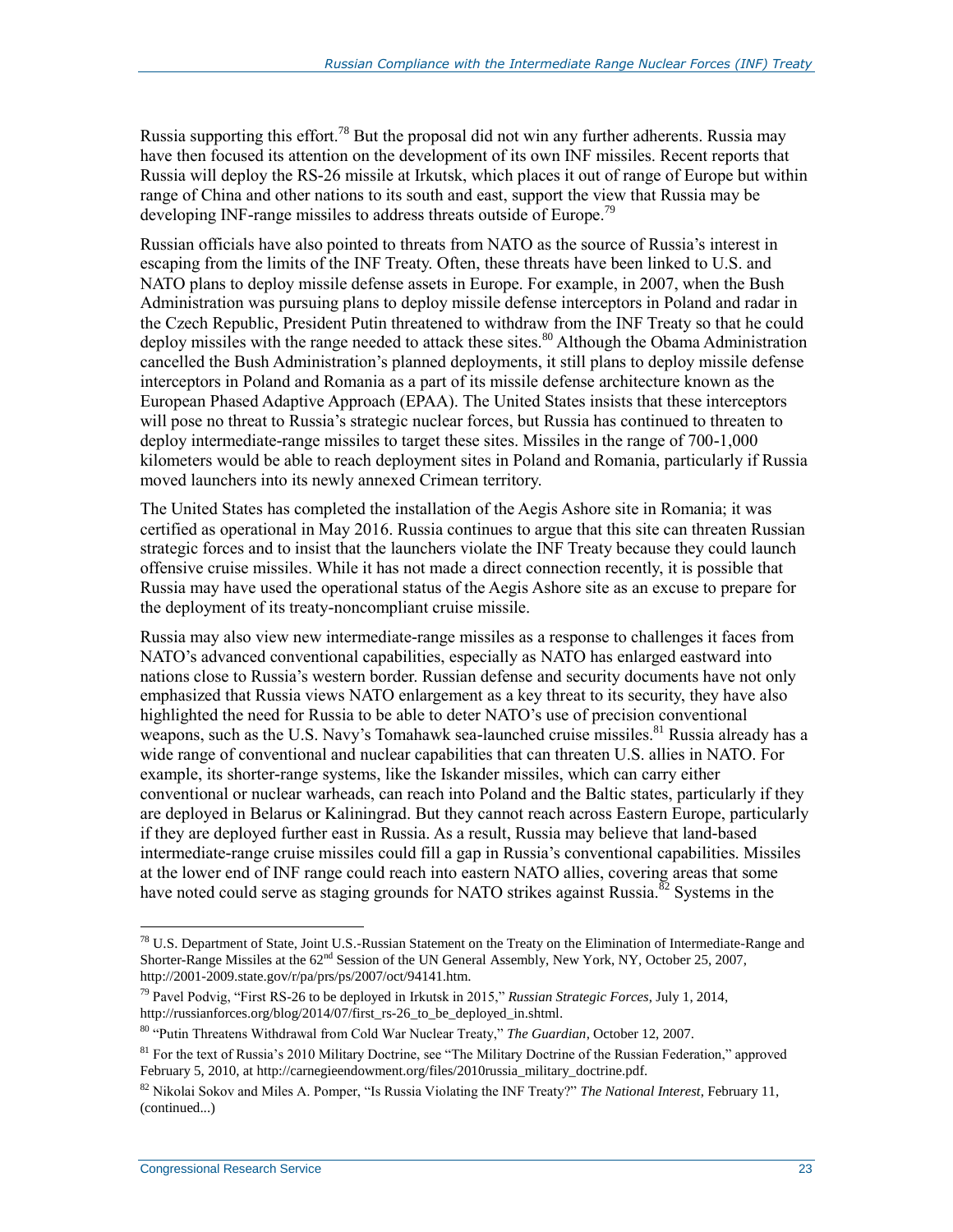2,000 kilometer range could reach Germany, and those of 3,000 kilometer range could reach most other NATO states.<sup>83</sup> As Yuriy Baluyevskiy, the former head of the Russian General Staff, said in a September 2014 interview, INF-range missiles would allow Russia "to erect a system of national security assurance" with missiles that could target cities in Poland, Romania, and the Baltic and, as a result, "cool the heads of these states' leaders."

Some have suggested that Russia might use intermediate-range ballistic missiles to threaten NATO capitals at a greater distance from Russia, in part, to threaten the cohesion of the alliance.<sup>84</sup> Although these capitals are still within range of Russian bombers and longer-range missiles, the nuclear threat to these cities eased considerably after the Soviet Union eliminated its SS-20 missiles. With these missiles eliminated, there was little risk the capitals would face nuclear retaliation if they invoked their Article V commitment to defend the allies closer to Russia. But, with a new threat to these more distant allies, some may question the strength of that commitment. In such a circumstance, the allies located closer to Russia might be more inclined to give in to coercion or intimidation from Russia.<sup>85</sup> Although NATO can take steps to offset this impression and strengthen alliance cohesion, Russia's new intermediate-range missiles could introduce a dynamic similar to the one NATO faced during the Cold War, when some questioned whether the United States would come to the defense of its European allies, knowing that its own territory could be threatened by Soviet long-range missiles.

## **Russian Concerns with U.S. Compliance**

Russian officials claim that three current and planned U.S. military programs violate the INF Treaty. They have raised at least one of these issues in diplomatic exchanges for the past several years, but have become more insistent on addressing these issues in recent months, following the State Department's publication of the 2014 Compliance Report.<sup>86</sup> The three programs identified by Russia include  $(1)$  the use of intermediate-range missiles as targets during tests of U.S. missile defense systems; (2) the use of drones as weapons delivery vehicles; and (3) the planned deployment of missile defense interceptors on land in the Navy's MK-41 missile launchers.

DOD reviews U.S. weapons programs to ensure that they are consistent with all U.S. arms control, nonproliferation, and disarmament commitments. These reviews have found that none of these programs constitute a violation and that the United States is in full compliance with its INF obligations. The United States addressed Russia's concerns during the meeting on INF compliance in September 2014, providing Russia with treaty-based explanations to demonstrate

<sup>(...</sup>continued)

<sup>2014,</sup> http://nationalinterest.org/commentary/russia-violating-the-inf-treaty-9859?page=show.

<sup>83</sup> Jacek Durkalec, *Russia's Violation of the INF Treaty: Consequences for NATO*, The Polish Institute of International Affairs, Bulletin, Warsaw, August 13, 2014.

<sup>&</sup>lt;sup>84</sup> Jeffrey Lewis, "Has Russia broken its pledge not to test medium-range nukes? The answer isn't as clear as you might think." *Foreign Policy*, April 25, 2014, http://www.foreignpolicy.com/articles/2014/04/25/ nuclear semantics russia inf treaty missiles icbm.

<sup>85</sup> Jacek Durkalec, *Russia's Violation of the INF Treaty: Consequences for NATO*, The Polish Institute of International Affairs, Bulletin, Warsaw, August 13, 2014.

<sup>&</sup>lt;sup>86</sup> Moscow Ministry of Foreign Affairs, Comments on the report of the U.S. Department of State on Adherence to and Compliance with Arms Control, Nonproliferation, and Disarmament Agreements and Commitments, Moscow, August 12, 2014, http://www.mid.ru/brp\_4.nsf/0/D2D396AE143B098144257D2A0054C7FD.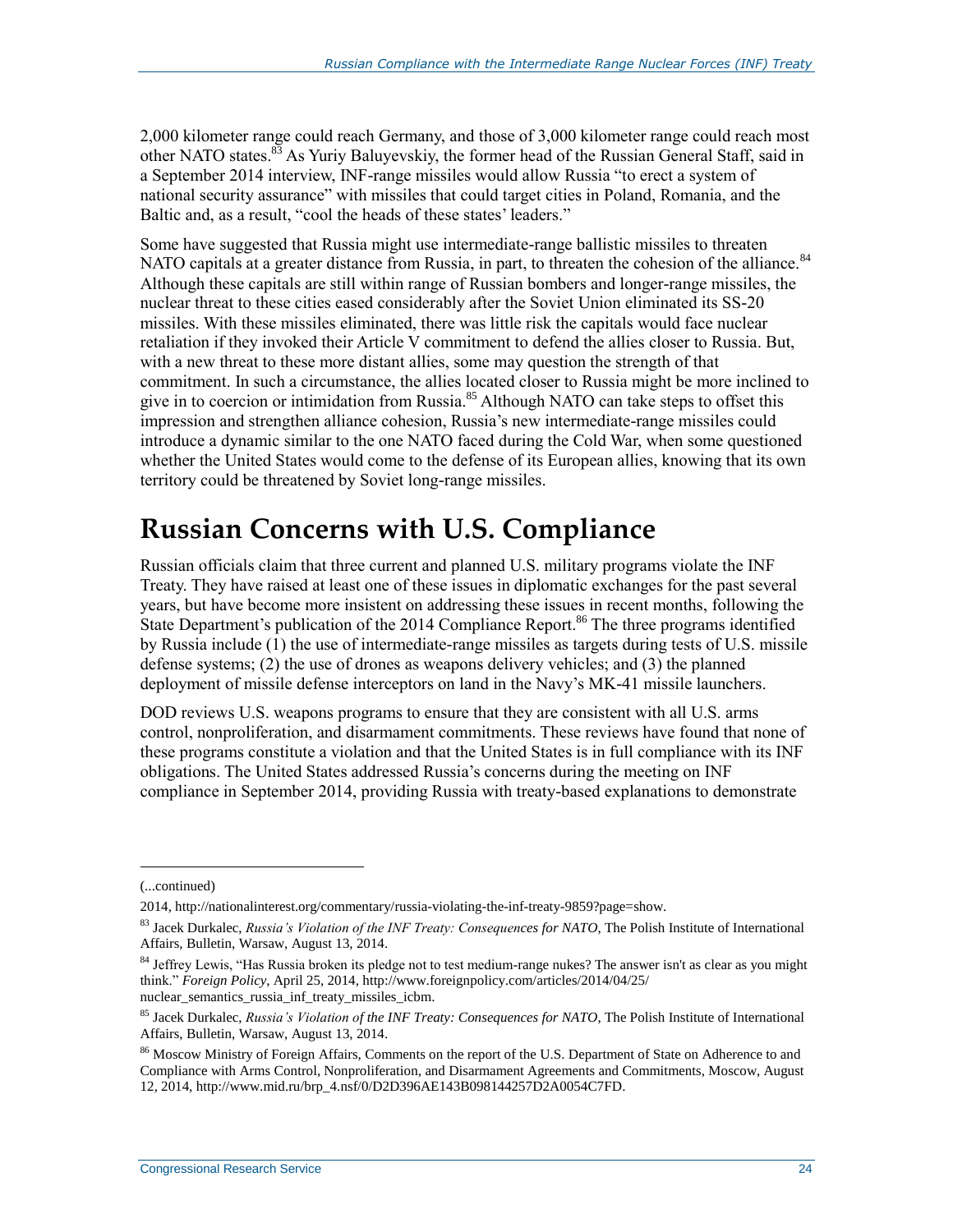how the programs are compliant with U.S. obligations under the INF Treaty.<sup>87</sup> However, Russian officials continue to insist that the United States has violated the INF Treaty.

### **Missile Defense Targets**

The United States has designed and produced numerous target missiles for use during its tests of missile defense interceptors. Several of these targets use modified engines from existing types of ballistic missiles, including retired Minuteman II long-range missiles. One such missile, known as the Hera, flew to ranges of around 1,000 kilometers.

Russia claims that target missiles using Minuteman II motors violate the INF Treaty because they "have similar characteristics to intermediate-range missiles" and can fly to ranges covered by the INF Treaty.<sup>88</sup> Russian officials have also claimed that the United States may have used guidance components from Pershing missiles in some target missiles.<sup>89</sup> The United States reportedly disputed the Russian assertion in 2001, noting that the Hera missile was a "booster system" meant for research, not a weapons delivery system.<sup>90</sup> In December 2014, the Principal Deputy Under Secretary of Defense, Brian McKeon, raised the same point in testimony before subcommittees of the House Foreign Affairs and Armed Services Committees. He noted that the INF Treaty "explicitly permits the use of older booster stages for research and development purposes, subject to specific Treaty rules. This includes their use as targets for missile defense tests." The treaty bans land-based intermediate-range missiles that have been "flight-tested or deployed for weapons delivery."<sup>91</sup> The target missiles have never been equipped with warheads and, therefore, have never been flight tested or deployed for weapons delivery. In addition, the use of guidance systems from an eliminated missile does not violate the INF Treaty, as the text allows the parties to remove guidance sets prior to missile elimination and to reuse them in systems not limited by the treaty.

## **Armed Drones**

 $\overline{a}$ 

The United States operates several types of unmanned aerial vehicles—drones—to perform intelligence, surveillance, and reconnaissance missions. Some drones have been equipped to carry precision-guided weapons to attack ground targets. While the sizes and ranges of U.S. drones

<sup>&</sup>lt;sup>87</sup> U.S. Congress, House Committee on Foreign Affairs, Subcommittee on Terrorism, Nonproliferation, and Trade, and House Committee on Armed Services, Subcommittee on Strategic Forces, *Joint Hearing on Russian Arms Control Cheating and the Administration's Responses*, Hearing, 113<sup>th</sup> Cong., 2<sup>nd</sup> sess., December 10, 2014, Prepared Statement of Honorable Brian P. McKeon, Principal Deputy Undersecretary of Defense, p. 9. See, also Army Sgt. 1<sup>st</sup> Class Tyrone C. Marshall Jr, "Russian Arms Control Violation Prompts Joint Staff Assessment," *DoD News, Defense Media Activity*, December 11, 2014.

<sup>88</sup> Moscow Ministry of Foreign Affairs, Comments on the report of the U.S. Department of State on Adherence to and Compliance with Arms Control, Nonproliferation, and Disarmament Agreements and Commitments, Moscow, August 12, 2014, http://www.mid.ru/brp\_4.nsf/0/D2D396AE143B098144257D2A0054C7FD.

<sup>89</sup> Gennady Khromov, *The Use of "Hera" Missile Violates the INF Treaty*, Center for Arms Control, Energy, and Environmental Studies, Moscow, November 20, 2000.

<sup>90</sup> Nuclear Threat Initiative, *INF Treaty*, Fact Sheet, http://www.nti.org/treaties-and-regimes/treaty-between-the-unitedstates-of-america-and-the-union-of-soviet-socialist-republics-on-the-elimination-of-their-intermediate-range-andshorter-range-missiles/.

<sup>&</sup>lt;sup>91</sup> U.S. Congress, House Committee on Foreign Affairs, Subcommittee on Terrorism, Nonproliferation, and Trade, and House Committee on Armed Services, Subcommittee on Strategic Forces, *Joint Hearing on Russian Arms Control Cheating and the Administration's Responses*, Hearing, 113th Cong., 2nd sess., December 10, 2014, Prepared Statement of Honorable Brian P. McKeon, Principal Deputy Under Secretary of Defense, p. 9.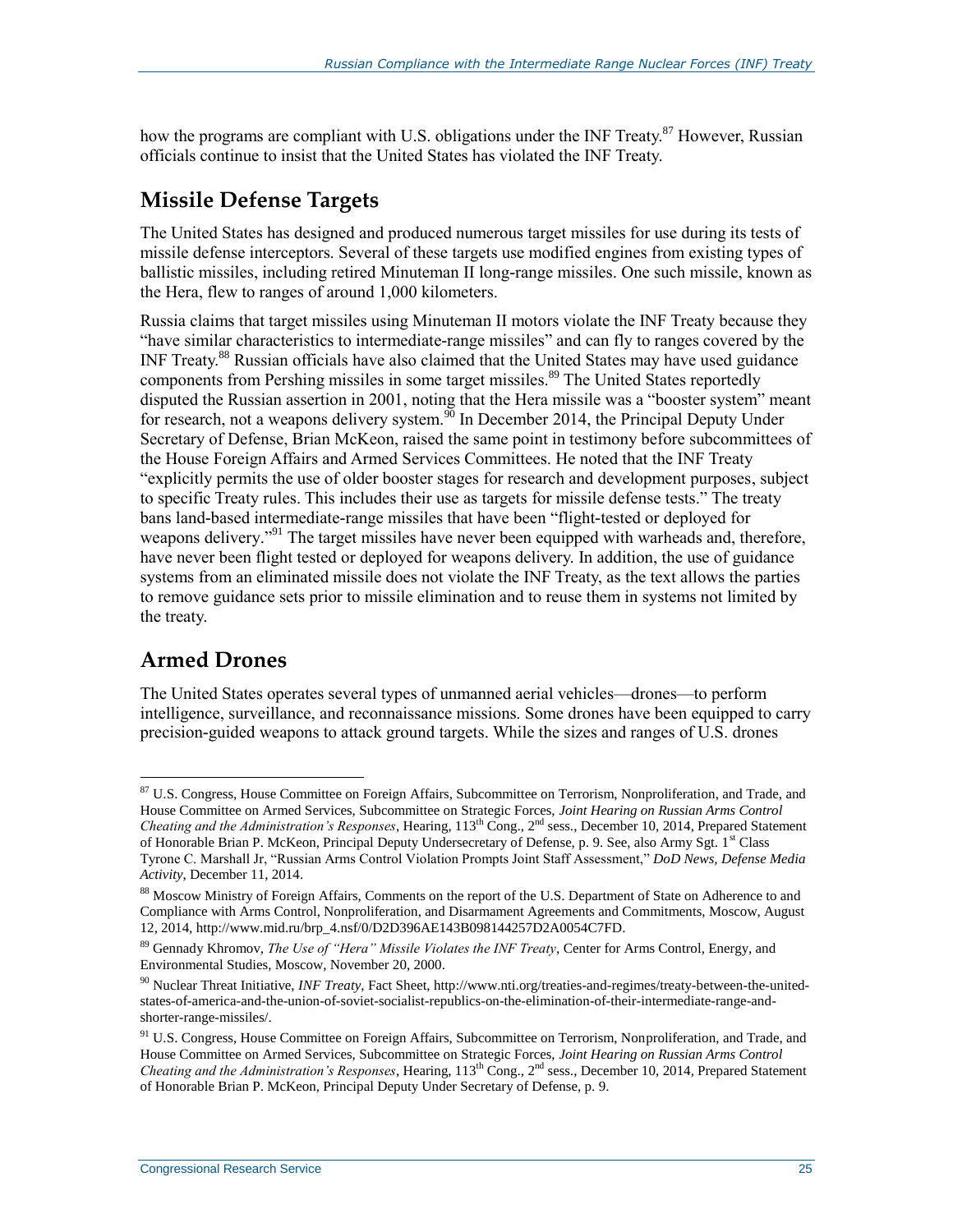vary greatly, some, including those that can deliver weapons, can fly to ranges between 500 and 5,500 kilometers.

Russia claims that U.S. armed drones violate the INF Treaty because they are consistent with the treaty's definition of a ground-launched cruise missile. The treaty defines a cruise missile as "an unmanned, self-propelled vehicle that sustains flight through the use of aerodynamic lift over most of its flight path." It further specifies that a ground-launched cruise missile banned by the treaty means "a ground-launched cruise missile that is a weapon-delivery vehicle."

While it is true that drones sustain flight through the use of aerodynamic lift, they do not necessarily meet the treaty's definition of unmanned and self-propelled. Although drones do not have pilots on board, they are piloted remotely, with pilots based at facilities on the ground. Moreover, although armed drones can deliver weapons to targets, they are platforms that carry weapons, not weapons themselves. Unlike a cruise missile with a separate launcher that remains behind after releasing the missile, a drone is self-contained, and takes off and lands like an aircraft. Further, although cruise missiles are destroyed when delivering their payload, drones release their payload then return to base, like an aircraft. Principal Deputy Under Secretary of Defense Brian McKeon summed this up during recent congressional testimony when he noted that drones are not missiles, they are "two-way, reusable systems. The INF Treaty imposes no restrictions on the testing, production, or possession of two-way, reusable, armed UAVs."<sup>92</sup>

### **Land-Based Deployment of MK-41 Launchers**

As a part of its European Phased Adaptive Approach (EPAA) for missile defense, the United States plans to deploy ballistic missile interceptors on land in Romania and Poland, in a construct known as Aegis Ashore. The site in Romania became operational in May 2016, as a part of phase 2 of the EPAA, while the site in Poland is scheduled for 2018, as a part of phase 3. According to the Missile Defense Agency, the United States will deploy SM-3 interceptor missiles at these sites in the same type of vertical launch system—the MK-41—used aboard Aegis ships. According to the U.S. Navy, the MK-41 vertical launch system (VLS) is a "multi-missile, multi-mission launcher" that can launch SM-2 interceptors and Tomahawk cruise missiles, along with a number of other systems.<sup>93</sup>

Russia claims that the MK-41 VLS will "be a flagrant violation" of the INF Treaty when it is based on land because it "can be used to launch intermediate-range cruise missiles."<sup>94</sup> This complaint seems to assume that the launchers will meet the treaty's definition of a groundlaunched cruise missile (GLCM) launcher because they can launch Tomahawk sea-launched cruise missiles (SLCMs), even though they have never been tested or deployed with GLCMs. Mikhail Ulyanov, the director of the nonproliferation and arms control department of the Russian Foreign Ministry, repeated this concern on October 12, 2015, when he stated that the deployment of the MK-41 launchers in Romania would be "a massive breach of the INF Treaty."<sup>95</sup>

 $92$  Ibid., p. 9.

<sup>93</sup> United States Navy, *MK-41 VLS*, Fact File, Washington, DC, November 15, 2013, http://www.navy.mil/navydata/ fact\_display.asp?cid=2100&tid=550&ct=2.

<sup>&</sup>lt;sup>94</sup> Moscow Ministry of Foreign Affairs, Comments on the report of the U.S. Department of State on Adherence to and Compliance with Arms Control, Nonproliferation, and Disarmament Agreements and Commitments, Moscow, August 12, 2014, http://www.mid.ru/brp\_4.nsf/0/D2D396AE143B098144257D2A0054C7FD.

<sup>95 &</sup>quot;Russia calls on U.S., Romania to give up plans to deploy MK-41 vertical launch systems - Foreign Ministry," *Interfax*, October 12, 2015.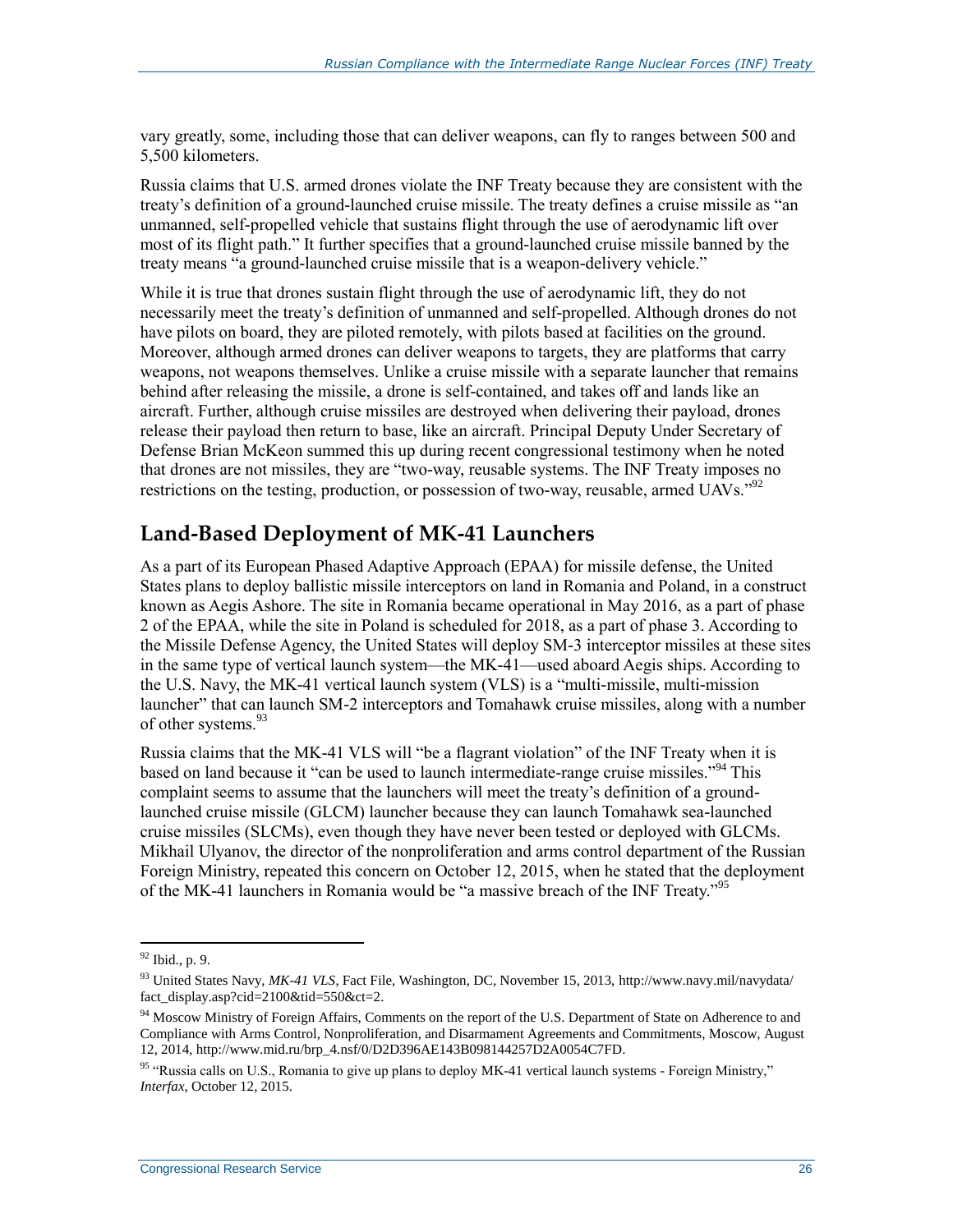The INF Treaty defines a GLCM launcher as "a fixed launcher or a mobile land-based transporter-erector-launcher mechanism for launching a GLCM." A GLCM is defined "as a ground-launched cruise missile that is a weapon-delivery vehicle." These definitions are somewhat circular: if a missile has been launched from a ground-based launcher, it is a groundlaunched missile, and if a launcher has launched a ground-launched missile, it is a GLCM launcher. One could argue that a sea-based missile, such as the Tomahawk, could be launched from land if its launcher were deployed on land. In that case, the launcher could be considered a ground-based launcher, even if it had never been tested with a ground-launched missile. This seems to be the source of Russia's complaint. However, even if it seems somewhat logical, it is not consistent with the INF Treaty's definition. The treaty specifies that the launcher must launch an intermediate-range GLCM, not any intermediate-range cruise missile, to qualify as a system banned by the treaty.

Moreover, U.S. officials have asserted that the version of the MK-41 system to be based in Romania and Poland will not be the same as the shipboard version that has been used to launch Tomahawk cruise missiles, even though it will use "some of the same structural components as the sea-based system."<sup>96</sup> According to some reports, the "electronics and software of the Aegis Ashore Mk-41 launcher are different than the ship-borne variant."<sup>97</sup> The Trump Administration reiterated this point in a fact sheet released by State Department in December 2017. It noted that the Aegis Ashore system "is only capable of launching defensive interceptor missiles." The system uses "some of the same structural components as the sea-based Mk-41 Vertical Launch System" but it "is not the same launcher as the sea-based MK-41 Vertical Launch System." The system "lacks the software, fire control hardware, support equipment, and other infrastructure needed to launch offensive ballistic or cruise missiles such as the Tomahawk."<sup>98</sup>

This distinction would seem to undercut the Russian view that the launcher used in Aegis Ashore "can be used to launch intermediate-range cruise missiles." However, convincing Russia of this difference may be difficult. In past arms control agreements, the parties have mandated that similar systems with different purposes possess functionally related, observable differences. This is not required under the INF Treaty, and it is not clear at this time whether this will be the case for the land-based MK-41 launchers. As a result, even though the treaty definitions may not capture the system unless it actually launches a cruise missile from land, the United States may find it helpful, for political reasons, to take additional steps to address Russia's concerns and convince Russia that the system does not violate the INF Treaty.

## **Issues for Congress: The U.S. Response**

The INF treaty is of unlimited duration, but it contains a withdrawal clause that states that each party shall "have the right to withdraw from this Treaty if it decides that extraordinary events related to the subject matter of this Treaty have jeopardized its supreme interests." Russia may

<sup>96</sup> U.S. Congress, House Committee on Foreign Affairs, Subcommittee on Terrorism, Nonproliferation, and Trade, and House Committee on Armed Services, Subcommittee on Strategic Forces, *Joint Hearing on Russian Arms Control Cheating and the Administration's Responses*, Hearing, 113<sup>th</sup> Cong., 2<sup>nd</sup> sess., December 10, 2014, Prepared Statement of Honorable Brian P. McKeon, Principal Deputy Under Secretary of Defense, p. 10

<sup>97</sup> Greg Thielman, *Moving Beyond INF Treaty Compliance Issues*, Arms Control Association, blog post, Washington, DC, September 5, 2014, http://armscontrolnow.org/2014/09/05/moving-beyond-inf-treaty-compliance-issues/#more-4502.

<sup>98</sup> U.S. Department of State, Bureau of Arms Control, Verification, and Compliance, *Refuting Russian Allegations of U.S. Noncompliance with the INF Treaty*, Fact Sheet, Washington, DC, December 8, 2017, https://www.state.gov/t/avc/rls/2017/276360.htm.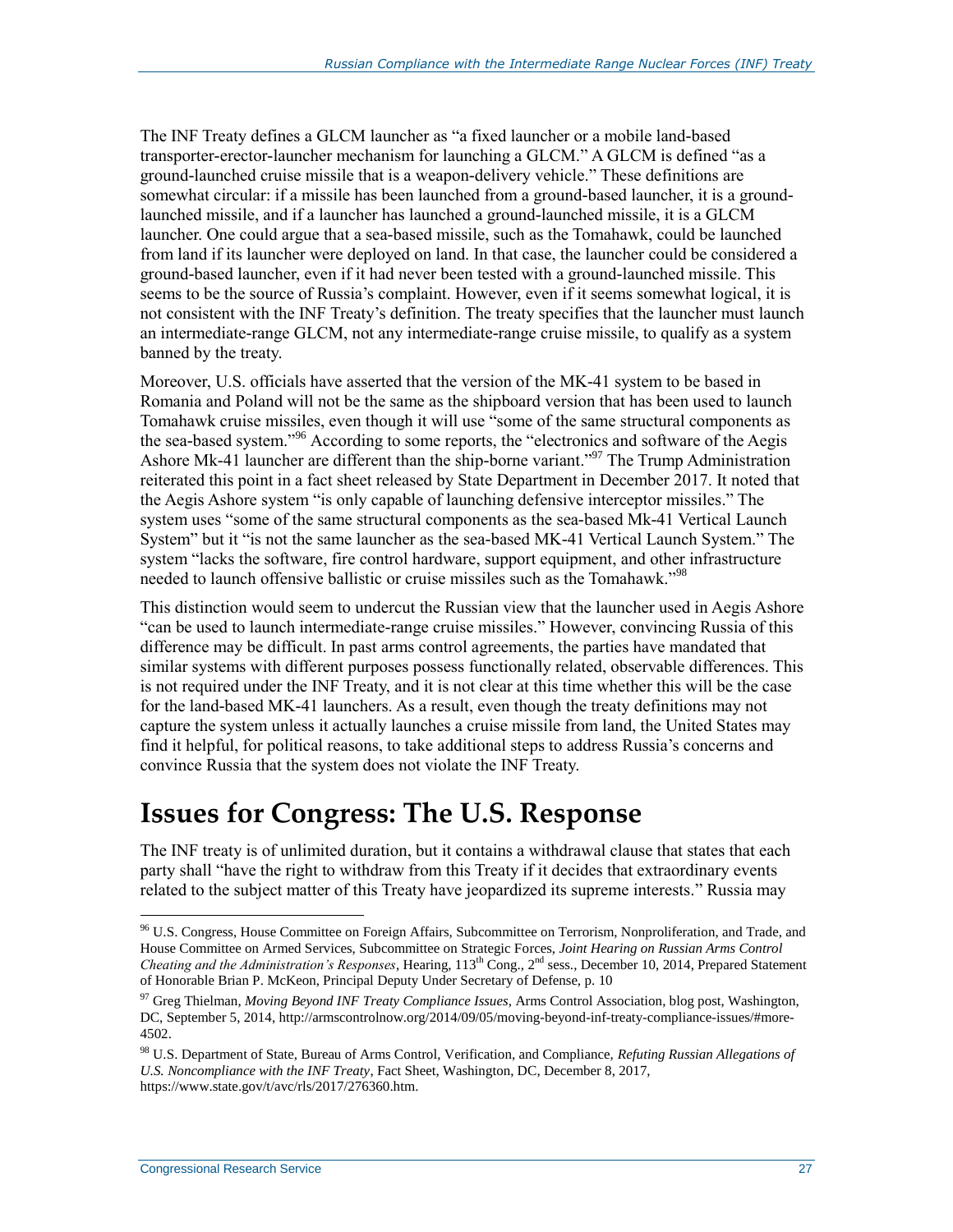withdraw from the INF Treaty if it sees an emerging threat from intermediate-range missiles deployed in China or in other nations on its periphery, or if it believes it needs intermediate-range missiles to address perceived threats from NATO. On the other hand, Russia may try to remain a party to the treaty while developing new intermediate-range missile capabilities, in the hope of delaying a U.S. response. It could then withdraw later, after it had completed the development and testing of its new systems. Alternatively, Russia could continue to pursue its current course and hope that the United States withdraws from the treaty and frees Russia from existing limits. In either case, the United States may consider a number of options, either to address its compliance concerns and encourage Russia to remain a party to the treaty or to respond to emerging security concerns if Russia withdraws from the treaty and deploys new intermediaterange ballistic or cruise missiles.

### **Options for Addressing Compliance Concerns**

#### **Engage in Diplomatic Discussions**

According to press reports, the United States began to raise concerns about INF compliance with Russia during diplomatic meetings in 2013. Although not specified in the reports, it seems likely that the INF Treaty was only one of several issues discussed in these fora. The press reports note that Russia dismissed the U.S. concerns, stating that Russia had "investigated the matter and consider[s] the case to be closed."<sup>99</sup> U.S. officials stated that Russia's answer "was not satisfactory to us" and indicated that it would continue to press the case in future meetings.<sup>100</sup> With Russia unwilling to even acknowledge that it has conducted tests that could raise INF concerns, it seems unlikely that this level of engagement will succeed in resolving the issue.

The United States raised the profile of the issue in July 2014 when the State Department released the 2014 Compliance Report. According to press reports, President Obama sent a letter to President Putin that "underscored his interest in a high-level dialogue with Moscow with the aim of preserving the 1987 treaty and discussing steps the Kremlin might take to come back into compliance." At the same time, Secretary of State John Kerry called the Russian Foreign Minister, Sergey Lavrov, to emphasize the same point.<sup>101</sup> The two nations then held a meeting on September 11, 2014, focused exclusively on the two nations' concerns with INF compliance.

As noted above, the State Department reported that Russia had failed to "assuage" U.S. concerns during the September 2014 meeting.<sup>102</sup> The Russian participants denied that Russia had violated the treaty, complained about the lack of evidence provided by the United States, and accused the United States itself of violating the treaty. The State Department indicated, in its 2016 Annual Report on Compliance with Arms Control Agreements, that "the United States again raised concerns with Russia on repeated occasions" in 2015 and it will "continue to pursue resolution of U.S. concerns with Russia" in the future.<sup>103</sup> But Russia continued to refuse to address the issue

<sup>99</sup> Michael Gordon, "U.S. Says Russia Tested Missile, Despite Treaty," *New York Times*, January 30, 2014.

<sup>&</sup>lt;sup>100</sup> See the comments of Elaine Bunn, Assistant Secretary of Defense, Nuclear and Missile Defense Policy, U.S. Congress, Senate Committee on Armed Services, Subcommittee on Strategic Forces, *Nuclear Forces and Policy*, Hearing, 113<sup>th</sup> Cong., 2<sup>nd</sup> sess., March 2, 2014, http://www.cq.com/doc/congressionaltranscripts-4434334?10.

<sup>101</sup> Michael Gordon, "U.S. Says Russia Tested Cruise Missile, Violating Treaty," *New York Times*, July 28, 2014.

<sup>102</sup> U.S. Department of State, *U.S.-Russia INF Treaty Compliance Meeting in Moscow*, Media Note, Office of the Spokesperson, Washington, DC, September 11, 2014, http://www.state.gov/r/pa/prs/ps/2014/09/231490.htm.

<sup>103</sup> U.S. Department of State, *Adherence to and Compliance with Arms Control, Nonproliferation, and Disarmament Agreements and Commitments*, Washington, DC, April, 2016, http://www.state.gov/t/avc/rls/rpt/2016/255651.htm.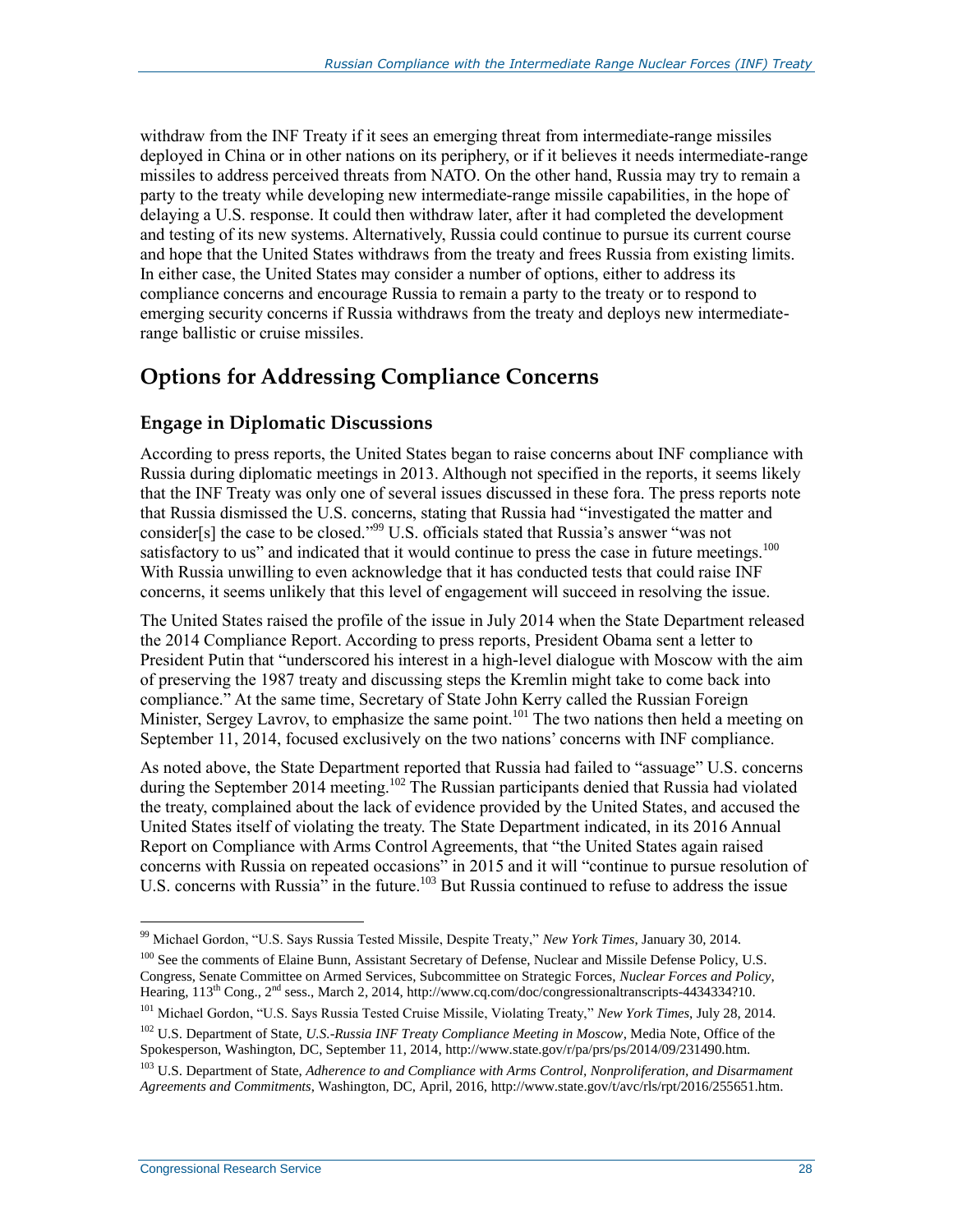and continued to deny that it has violated the treaty. In testimony before the Senate Foreign Relations Committee, Under Secretary of State Rose Gotemoeller stated that it has been "extraordinarily difficult" to address this issue "because the Russians simply have not wanted to engage in a way that would resolve this problem." She repeated that the United States is "committed to bringing them back into compliance with the INF Treaty and essentially recommitting to that treaty for the future."<sup>104</sup>

At the same time, Under Secretary Gotemoeller indicated that the diplomatic engagement had some value. In testimony before the House Armed Services Committee in December 2015, she noted that Russia realizes that its "program has been exposed" and that it "is not free to pursue this effort unconstrained, as this would confirm for the world that Russia has been violating an agreement that has been a key instrument of stability and security for nearly three decades." As a result Russia still has not begun to deploy the new missile.

The Trump Administration has continued to pursue a diplomatic solution to the INF problem. In the State Department's 2018 Compliance Report, the Administration noted that "the United States remains open to discussing any and all ways to facilitate the Russian Federation's return to full and verifiable compliance." It also highlighted, in a fact sheet released in December, 2017, that "the United States continues to seek a diplomatic resolution through all viable channels."<sup>105</sup>

While Russia continues to deny that it has violated the INF Treaty, some believe the ongoing diplomatic exchanges may help move the process forward by emphasizing the magnitude of the U.S. concerns and opening channels for future discussions that focus exclusively on the INF Treaty. Public discussions of compliance concerns—in the State Department Compliance Report, press reports, and congressional hearings—could reinforce the U.S. position and complicate Russia's efforts to simply dismiss the U.S. accusations.

With more attention focused on its programs, Russia might decide that it needs to explain why it seems to be testing INF-range missiles and whether it plans to deploy the cruise missile in question on land or at sea. Even if Russia agrees to discuss the status of its missile programs, it may not acknowledge that it has violated the treaty. Nevertheless, until Russia takes this first step of acknowledging U.S. concerns and offering an explanation, it could be nearly impossible for the two nations to agree on a solution.

Analysts outside government have suggested that the United States might provide Russia with a greater incentive to acknowledge, address, and possibly resolve this issue if it were to bring its allies into the discussion so that they could understand the implications of Russia's actions and raise their concerns with Russia directly. This would allow the violation to become "an issue between the Russian government and its neighbors" and not just an issue between Russia and the United States.<sup>106</sup> The United States has apparently already pursued this process with its NATO allies, providing briefings and holding discussions during NATO meetings. In the statement released after the summit in Wales in September 2014, the allies called on Russia "to preserve the viability of the INF Treaty through ensuring full and verifiable compliance."

<sup>&</sup>lt;sup>104</sup> U.S. Congress, Senate Committee on Foreign Relations, *The Administration's Nuclear Agenda*, Hearing, 114<sup>th</sup> Cong., 2<sup>nd</sup> sess., March 17, 2016.

<sup>&</sup>lt;sup>105</sup> U.S. Department of State, Bureau of Arms Control, Verification, and Compliance, INF Treaty: At a Glance, Fact Sheet, Washington, DC, December 8, 2017, https://www.state.gov/t/avc/rls/2017/276361.htm.

<sup>106</sup> U.S. Congress, House Committee on Armed Services, Subcommittee on Strategic Forces, *Russian Violations of the Intermediate-Range Nuclear Forces Treaty*, Hearing, 113<sup>th</sup> Cong., 2<sup>nd</sup> sess., July 17, 2014. Prepared statement of Steven Pifer, p. 7.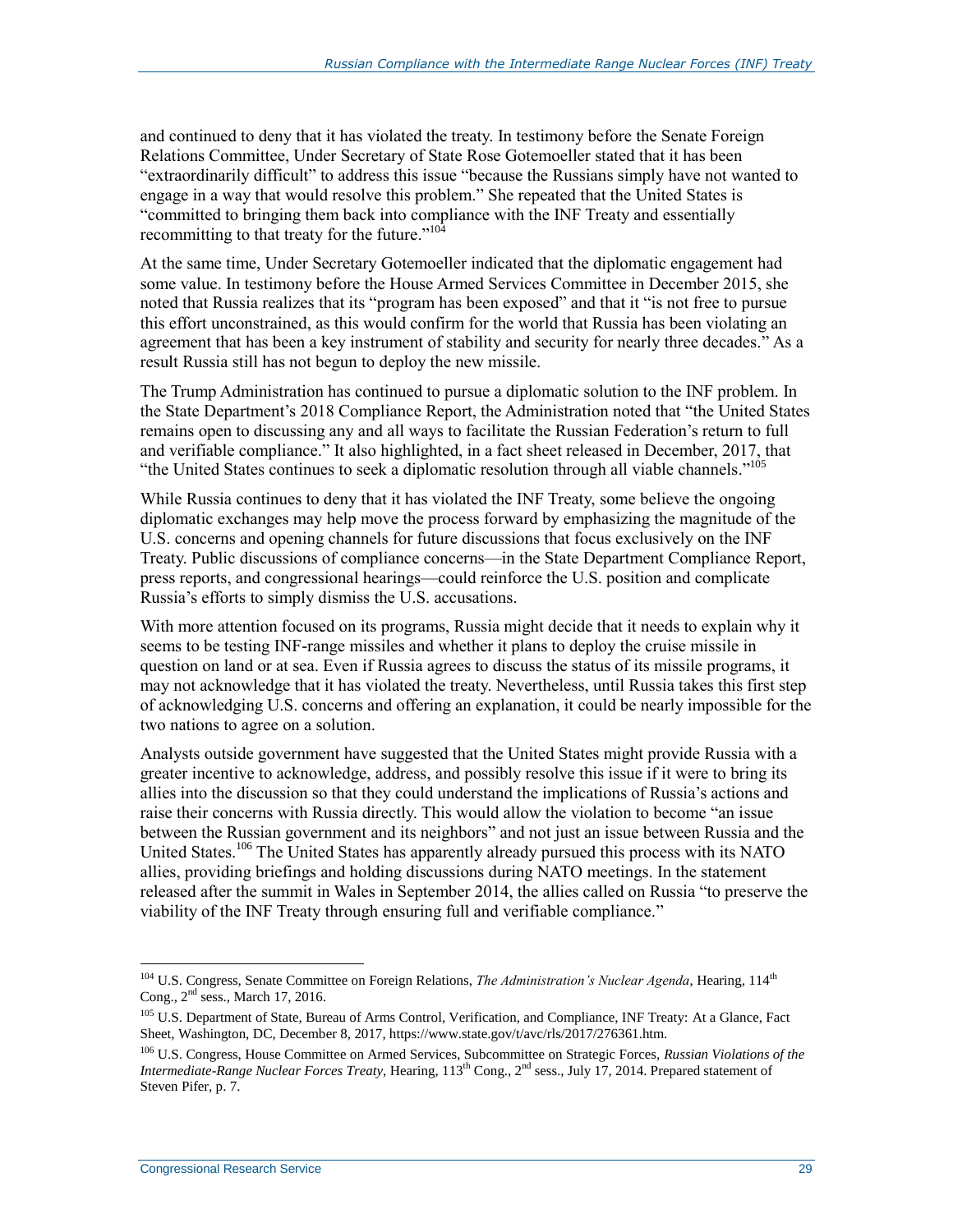The United States has taken additional steps to brief its NATO allies on the Russian violation and to encourage the allies to address this issue with Russia. The State Department's 2018 Compliance Report notes that NATO issued a public statement in December 2017 "affirming U.S. compliance with the Treaty" and urging Russia to address the serious concerns raised by its missile system "in a substantial and transparent way, and actively engage in a technical dialogue with the United States."

This approach might signal to Russia that NATO remains united in its concerns about Russia's activities and would likely remain united in its response if Russia attempts to use its new missiles to divide the alliance. On the other hand, a coordinated NATO response could backfire if Russia reacted by claiming that the NATO cohesion on this issue provided further evidence of the threat that NATO poses to Russia and further evidence that Russia needs a full scope of military capabilities in response.

#### **Convene the Special Verification Commission**

Article XIII of the INF Treaty established the Special Verification Commission (SVC) as a forum where the parties could meet to discuss and resolve implementation and compliance issues. This body had not met since 2000, but according to the terms of the treaty, the parties agreed that a meeting could occur "if either Party so requests"; there is no mandate for consensus or mutual agreement on the need for a meeting.

Press reports from October 2016 indicated that United States "has summoned Moscow to a mandatory meeting" of the SVC "to answer accusations that Moscow has violated the INF Treaty."<sup>107</sup> This meeting occurred on November 15-16, 2016. The State Department released a statement that noted the meeting had occurred in Geneva, Switzerland, and that the United States, Belarusian, Kazakh, Russian, and Ukrainian Delegations "met to discuss questions relating to compliance with the obligations assumed under the Treaty."<sup>108</sup> The statement did not provide any information about the substance of the discussions or about the possibility of future meetings. While some public press outlets reported that the meeting had occurred, the reports also did not provide any details about the substance of the meeting. Both the United States and Russia probably outlined all their compliance concerns, as that was the reason for calling the meeting, but, absent any reporting to the contrary, it is possible that they did not resolve their concerns or reach any new understandings.

The United States called a second meeting of the SVC in late 2017. This meeting occurred in Geneva from December 12-14, 2017.<sup>109</sup> Because the United States identified the noncompliant GLCM as the 9M729, Russia could no longer deny the existence of the missile. However, according to some reports, Russia continued to deny that this missile had been tested to INF range or that telemetry from the tests supported a conclusion that it violated the INF Treaty. The United States has not disputed, publicly, Russia's assertion that it did not test the missile to INF range,

<sup>107</sup> Paul Sonne, Julian E. Barnes, and Gordon Lubold, "U.S. Accuses Rusia of Violating Missile Treaty," *The Wall Street Journal*, October 19, 2016, http://www.wsj.com/articles/u-s-accuses-russia-of-violating-missile-treaty-1476912606.

<sup>&</sup>lt;sup>108</sup> U.S. Department of State, Thirtieth Session of the Special Verification Commission under the Treaty Between the United States of America and the Union of Soviet Socialist Republics on the Elimination of Their Intermediate-Range and Shorter-Range Missiles (INF Treaty), Washington, DC, November 16, 2016, http://www.state.gov/r/pa/prs/ps/ 2016/11/264375.htm.

<sup>109</sup> U.S. Department of State, *Thirty-First Session of the Special Verification Commission Under the Treaty Between the United States of America and the Union of Soviet Socialist Republics on the Elimination of Their Intermediate-Range and Shorter-Range Missiles (INF Treaty)*, December 14, 2017, https://www.state.gov/r/pa/prs/ps/2017/12/276613.htm.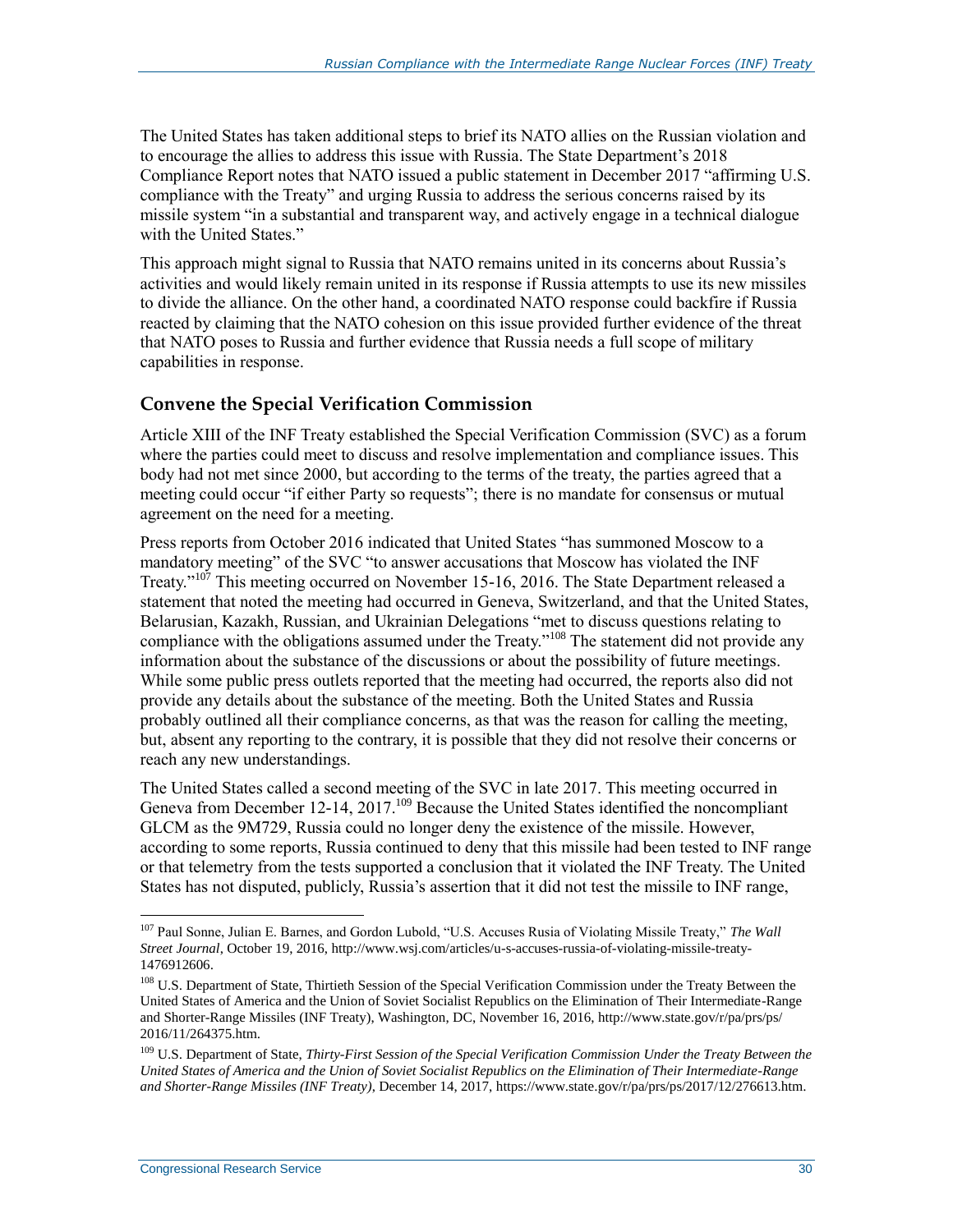but it did note, in the State Department's Annual Report, that Russia has attempted to "obfuscate the nature of the program."<sup>110</sup>

Analysts outside government have suggested that, by meeting in the SVC, the parties could return to the more routine compliance process established by the treaty and remove the issue from the public debate. They expected this step to ease efforts to initiate a substantive discussion free of political posturing, while clearing the agenda of unrelated issues. Meetings in this forum would also provide Russia with the opportunity to raise its concerns about U.S. programs and U.S. compliance with the INF Treaty.

Others questioned whether Russia would be willing to participate in an SVC meeting if it was required to at least acknowledge that it had conducted tests of a questionable missile. However, once the United States called for the meetings, Russia was obligated to attend under the terms of the treaty. While it is not clear what transpired, the meetings should have provided the two nations with an opportunity to share data and information outside the public spotlight.

If the meetings had been successful, and Russia had been willing to acknowledge that it had conducted tests that appear inconsistent with the INF Treaty, then the United States and Russia could have used the SVC as a forum to discuss steps they might take to resolve and, if possible, reverse the violation. For example, the United States could provide Russia with a list of missile tests that raised concerns about compliance, and Russia could share data generated during those flight tests so that they could review the data together and try to reach an agreed conclusion on the parameters of the tests. Moreover, even if they could not reach agreed conclusions about past tests, they could seek to negotiate new definitions or procedures that might reduce the chances of future ambiguities or uncertainties. And if they did agree that past tests had violated the terms of the INF Treaty, they might seek to work out procedures to eliminate the offending missiles and restore the parties to compliance with the treaty.

Even Russia acknowledged that its missile violated the INF Treaty, the SVC meetings might not lead to a prompt resolution of the INF debate. The process could still take years to reach a conclusion. For example, in 1983, the United States detected Soviet construction of an earlywarning radar that appeared to violate the 1972 Anti-ballistic Missile (ABM) Treaty. That treaty permitted the construction of early-warning radars on the periphery of a country facing out; the Soviet Union had constructed the radar in the country's interior, with the radar facing northeast over Soviet territory. The United States first declared this radar to be a violation of the ABM Treaty in January 1984, and it raised its concerns about the radar in numerous compliance meetings and reviews of the ABM Treaty. The Soviet Union dismissed the U.S. accusations and claimed that the facility was a space-track radar, not an early-warning radar, in spite of the fact that it looked exactly like other Soviet early-warning radars. Finally, in 1987, the Soviet Union suspended construction of the radar and, in 1989, agreed that the radar was a technical violation of the treaty. In 1990, seven years after the United States identified the violation, the Soviet Union began to dismantle the radar.

#### **Initiate Studies on New Military Capabilities**

Some analysts have suggested that the United States initiate studies that would explore whether the United States should eventually deploy new intermediate-range ballistic or cruise missiles to

<sup>&</sup>lt;sup>110</sup> U,S. Department of State, Adherence to and Compliance With Arms Control, Nonproliferation, and Disarmament Agreements and Commitments, Report, Washington, DC, April 2018, p. 11, https://www.state.gov/documents/organization/280774.pdf .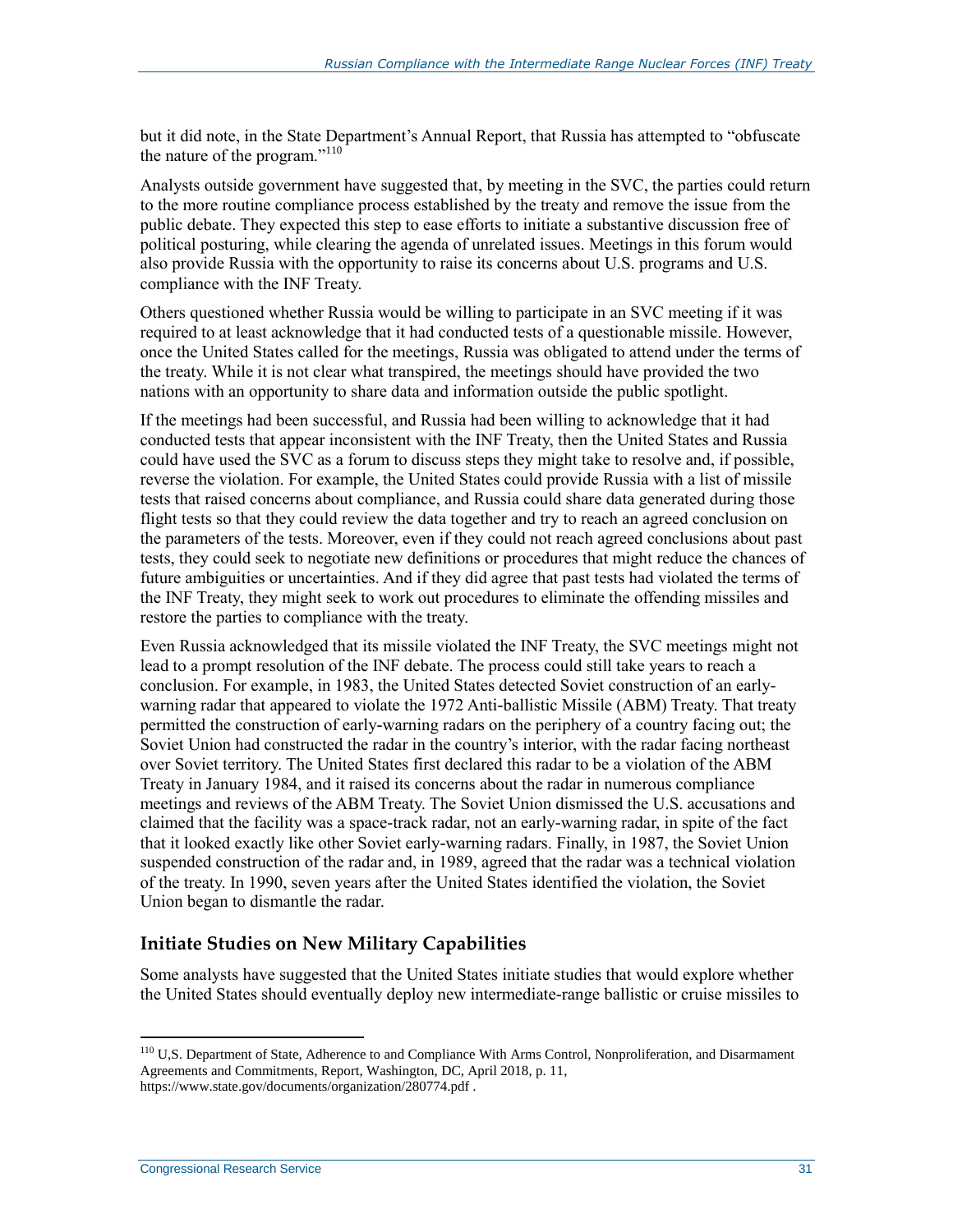meet emerging military requirements.<sup>111</sup> These studies would allow the United States to "negotiate from a position of strength" when addressing questions of Russian compliance and might provide the United States with "military breakout options" if the negotiations failed.<sup>112</sup> According to Brian McKeon, the Principal Deputy Under Secretary of Defense for Policy, the Pentagon has already pursued this approach. In congressional testimony in December 2014, he noted that the Joint Staff had conducted a military assessment of the threat that new Russian INFrange missiles might create for U.S. allies in Europe and Asia and that "this assessment has led us to review a broad range of military response options."<sup>113</sup> According to Under Secretary McKeon, these options could include the deployment of new defenses against cruise missiles, the development and possible deployment of new U.S. intermediate-range missiles, and the deployment of other military capabilities that could counter the new Russian capabilities.<sup>114</sup> Reports indicate that DOD forwarded its results to the White House in early 2015. The Administration has not, however, released this report to either Congress or the public, noting that its contents remain classified.<sup>115</sup>

Under Secretary McKeon provided Congress with an update on the Pentagon's pursuit of options to respond to Russia's INF violation in testimony before the House Armed Services Committee in December 2015. At that time, he noted that the Pentagon remained "focused on ensuring that Russia gains no significant military advantage from its violation." But he also noted that the United States should "consider Russian actions with regard to the INF Treaty in the context of its overall aggressive and bellicose behavior that flouts international legal norms and destabilizes the European security order." As a result, instead of seeking a military response that specifically offset the threat introduced by the new ground-launched cruise missile, the Pentagon is "factoring Russia's increased cruise missile capabilities, including its INF violation into our planning." According to Under Secretary McKeon, the Pentagon is focusing on "developing a comprehensive response to Russian military actions" and is "committing to investments now that we will make irrespective of Russia's decisions to return to compliance with the INF Treaty."<sup>116</sup>

Congress first offered support for the development of a military response to Russia's INF violation in legislation proposed in both the House and the Senate in July 2014 (H.R. 5293 and S. 2725). These bills called on the President to "carry out a program to research and develop ground-launched cruise missile and ground-launched ballistic missile capabilities, including by modification of existing United States military capabilities, with a range between 500 and 5,500 kilometers." The legislation also called on the President to study potential sites for the deployment of these new systems and to "consider selecting sites on United States overseas military bases and sites offered by United States allies." The FY2015 National Defense Authorization Act (H.R. 3979, §1651) also called on the Pentagon to submit a report to Congress that described steps that it plans to take in response to Russia's violation of the INF Treaty. These

<sup>111</sup> Elbridge Colby, "The Real Trouble With Russia," *Foreign Affairs*, April 7, 2014, http://www.foreignaffairs.com/ articles/141106/elbridge-colby/the-real-trouble-with-russia.

<sup>112</sup> U.S. Congress, House Committee on Armed Services, Subcommittee on Strategic Forces, *Russian Violations of the Intermediate-Range Nuclear Forces Treaty*, Hearing, 113th Cong., 2nd sess., July 17, 2014. Prepared Statement of Jim Thomas, p. 6.

<sup>113</sup> Army Sgt. 1st Class Tyrone C. Marshall Jr, "Russian Arms Control Violation Prompts Joint Staff Assessment," *DoD News, Defense Media Activity*, December 11, 2014.

<sup>114</sup> Michael Gordon, "Pentagon to Press Russia on Arms Pact Violation," *New York Times*, December 11, 2014.

<sup>115</sup> Bill Gertz, "White House Blocks Pentagon Report on Russian Treaty Breach," *Washington Free Beacon*, August 11, 2015.

<sup>116</sup> U.S. Congress, House Committee on Armed Services, Subcommittee on Strategic Forces, *Russian Arms Control*, Hearing,  $114^{th}$  Cong.,  $2^{nd}$  sess., December 1, 2015.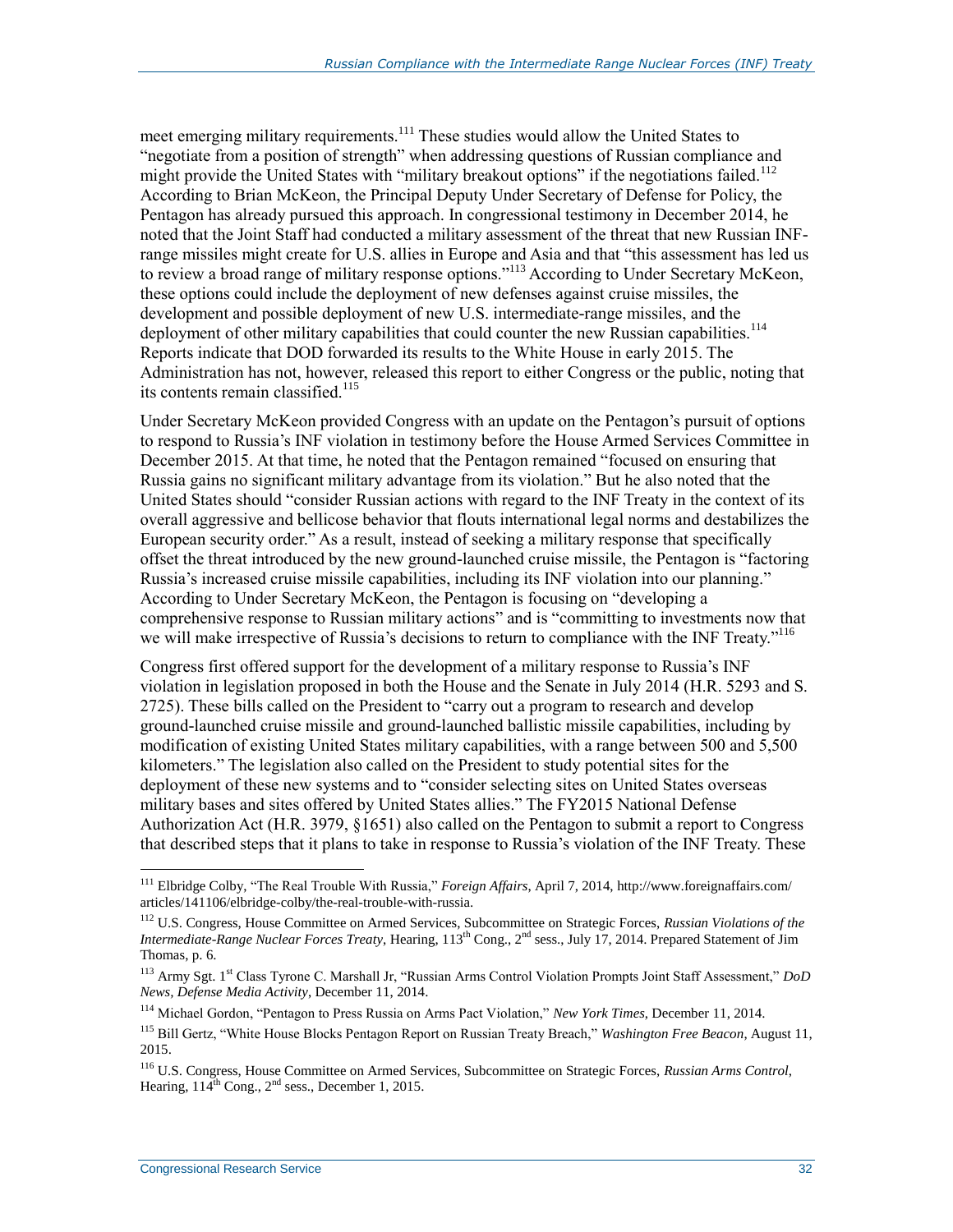plans could include research, development, and testing or deployment of future military capabilities or plans to modify and deploy existing military systems, to deter or defend against the threat posed by new Russian INF systems. The FY2016 National Defense Authorization Act (H.R. 1735, §1243) expanded on this provision, calling not only for a study on possible options, but also for a plan for the development of the counterforce capabilities to prevent intermediaterange ground-launched ballistic missile and cruise missile attacks, countervailing strike capabilities to enhance the forces of the United States or allies of the United States, and active defenses to defend against intermediate-range ground-launched cruise missile attacks.

As noted above, the National Defense Authorization Act for 2018 (H.R. 2810) has taken this approach further, both by providing funding for research into defenses, counterforce capabilities, and countervailing capabilities, and by mandating that DOD begin a program of record to develop a new U.S. ground-launched cruise missile. Press reports indicate that Pentagon has already begun research into a new ground-launched cruise missile. They note that the United States has told Russia about the new research program and has said it would "abandon the research program if Russia returns to compliance with the INF Treaty."<sup>117</sup>

Studies exploring possible U.S. military responses would not necessarily lead to the design of new land-based INF-range systems; the studies might conclude that the United States could meet its security challenges with sea-based or air-delivered weapons. However, if the studies did find that U.S. security could benefit from such systems, the United States could initiate research, development, and design work without violating the INF Treaty's ban on the testing or deployment of intermediate-range land-based missiles. Then, if Russia persisted in developing and deploying INF-range missiles, the United States would be able to move more quickly to respond and offset new threats to its security and the security of its allies.

At the same time, these studies might boost the diplomatic dialogue by creating incentives for Russia to address U.S. concerns and preserve the INF Treaty. During the early 1980s, the Soviet Union was unwilling to ban INF-range systems, and was willing to limit its deployment only if the United States did not introduce any new missiles into Europe. It was only after the United States began to deploy its missiles in Europe that the Soviet Union became willing to reduce, and then eliminate, its systems. Some contend that this occurred because Soviet leaders recognized that U.S. INF systems could have struck targets in Moscow in minutes, and might have "decapitated" Soviet command and control systems early in a conflict. The only way to mitigate this threat was to agree to a ban on INF missiles. New U.S. research into INF systems might lead to similar, new Russian worries about its vulnerability to missile strikes from Europe, and therefore, new interests in limiting or banning intermediate-range missiles.<sup>118</sup>

There is some evidence that the potential for new U.S. INF deployments may have a similar effect on Russia. In June 2015, press reports focused on U.S. statements about the potential development of new military capabilities in response to Russia's INF violation.<sup>119</sup> These articles, which highlighted the possibility that the United States might deploy new land-based missiles to Europe, caught the attention of Russian officials. An official speaking for the Kremlin noted that Moscow "placed much attention" on this report. A member of the Defense Committee of Russia's

<sup>117</sup> Julain E. Barnes, Paul Sonne, and Brett Forrest, "Pentagon Moves to Develop Banned Intermediate Missile," *Wall Street Journal*, November, 16, 2017, https://www.wsj.com/amp/articles/pentagon-moves-to-develop-bannedintermediate-missile-1510862789.

<sup>118</sup> Jeffrey Lewis, "An Intercontinental Ballistic Missile by any Other Name," *Foreign Policy*, April 25, 2014, http://www.foreignpolicy.com/articles/2014/04/25/nuclear\_semantics\_russia\_inf\_treaty\_missiles\_icbm.

<sup>119</sup> Robert Burns, "U.S. Might Deploy Missiles in Europe to Counter Russia," *Associated Press*, June 4, 2015. See, also, Josh Rogin, "U.S. Weighing Punishments for Russia's Nuclear Violations," *Bloomberg View,* May 20, 2015.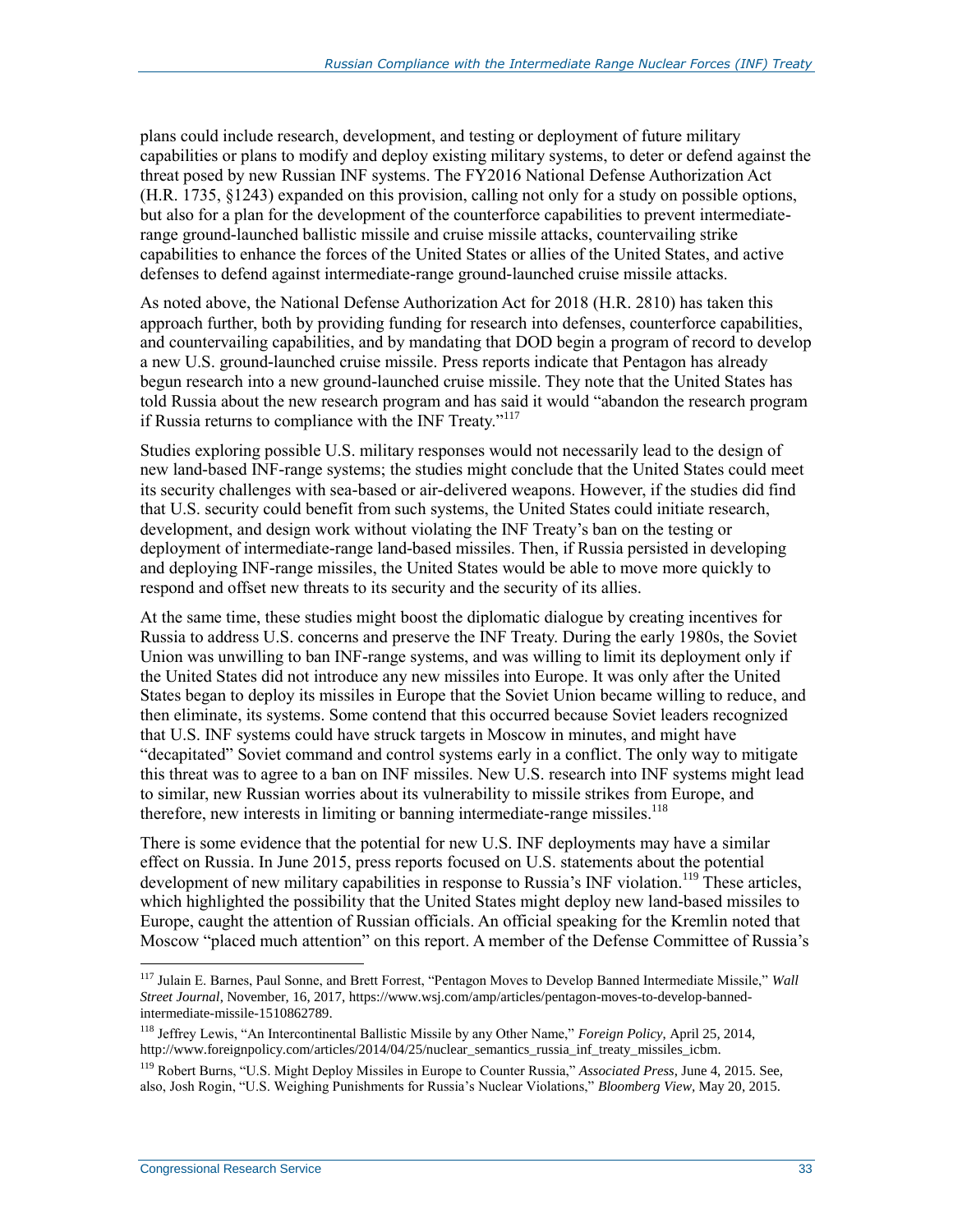Federal Assembly stated that if the United States pursued such a deployment, Russia "would face the necessity of retaliating."<sup>120</sup> While it is not yet clear whether Russia will conclude that its security is better served by pressing forward with its own deployments or by returning to compliance with the INF Treaty and forestalling a new U.S. cruise missile, it seems likely that Russia now knows that the United States might pursue a military response that affects Russia's security.

On the other hand, if, as Secretary McKeon testified in December 2015, the United States is considering the challenge posed by Russia's INF violation to be a part of the broader challenge of Russian activities in Europe, these programs may do little to encourage Russia to return to INF compliance. Part of the incentive for that return would rest with the promise that the United States would refrain from deploying new capabilities in Europe if Russia returned to compliance. But, if the United States responds with investments "that we will make irrespective of Russia's decisions to return to compliance with the INF Treaty," the incentive could be lost.

#### **Suspend or Withdraw from Arms Control Agreements**

Some analysts have suggested that the United States suspend its participation in arms control agreements with Russia, both to demonstrate the magnitude of its concerns with Russia's missile developments and to preserve U.S. options for responding to military threats that might emerge if Russia deploys new INF missiles. Moreover, by suspending its participation in these agreements, the United States could make it clear that Russia would benefit from treaty-mandated limits on U.S. military capabilities only if its military capabilities were similarly limited. As with the studies on new U.S. military capabilities, this might boost the diplomatic process by providing Russia with an incentive to acknowledge and suspend its noncompliant missile tests.

Several analysts have called on the United States to suspend its participation in the 2010 New Strategic Arms Reduction Treaty (New START).<sup>121</sup> This treaty, which entered into force in February 2011, limits the United States and Russia to 1,550 deployed warheads on 700 deployed delivery vehicles for long-range, strategic nuclear warheads. Both parties are currently reducing their forces, and have until February 2018 to meet the limits. As a result, some analysts have argued that the United States could suspend its participation now, without withdrawing from the treaty, then resume reductions prior to the deadline if Russia returned to compliance with the INF Treaty.<sup>122</sup> This step would "underscore to Moscow that the advantageous deal they achieved in the New START Treaty ... is being put in jeopardy."<sup>123</sup>

The House supported this approach in its version of the FY2015 National Defense Authorization Bill (H.R. 4435, §1230a). It included a provision that would have withheld funding for the implementation of New START until the Secretary of State and Secretary of Defense certified, among other things, that Russia was no longer taking actions that are inconsistent with the INF Treaty. The final version of the FY2015 National Defense Authorization Act (P.L. 113-291) does

<sup>120</sup> Comments cited in Steven Pifer, *Calling foul: the U.S. response to Russia's violation of a nuclear arms treaty*, Brookings Institution, Washington, DC, June 8, 2015, http://www.brookings.edu/blogs/order-from-chaos/posts/2015/ 06/09-russia-violates-nuclear-treaty-pifer.

<sup>121</sup> For details on the key provisions of this treaty, see CRS Report R41219, *The New START Treaty: Central Limits and Key Provisions*, by Amy F. Woolf.

<sup>&</sup>lt;sup>122</sup> Rebeccah Heinrichs, "Obama administration pursues arms control at great loss to US," The Hill, August 27, 2014, http://thehill.com/blogs/congress-blog/homeland-security/215701-obama-administration-pursues-arms-control-at-greatloss.

<sup>123</sup> Stephen Rademaker, "On Ukraine, President Obama should be more like Jimmy Carter," *Washington Post*, October 8, 2014.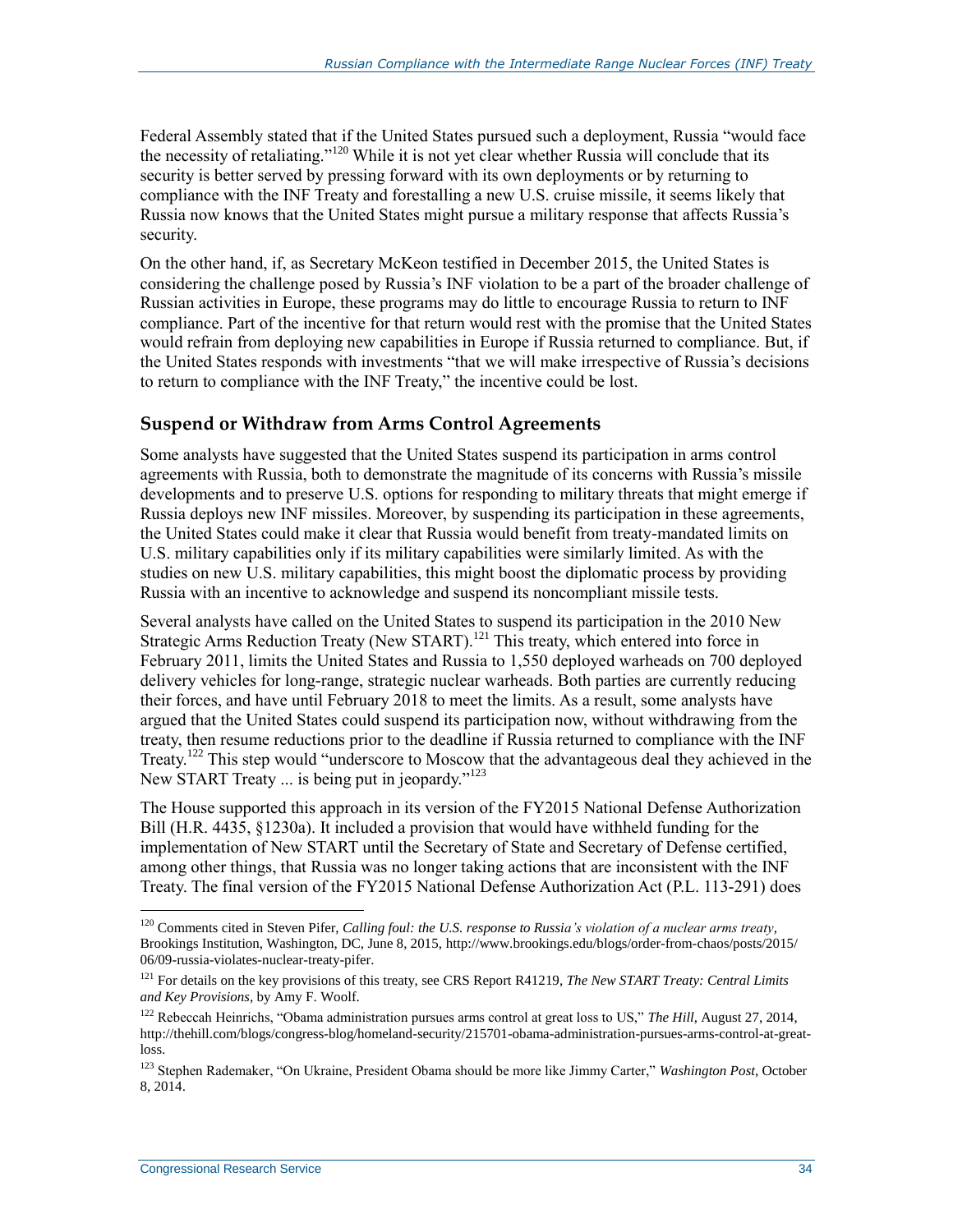not include this provision, but it highlights, in Section 1247, that issues regarding Russia's compliance with the INF Treaty have raised concerns about the continuing value of the New START Treaty. The legislation requires that the Secretary of Defense and the Chairman of the Joint Chiefs of Staff submit a report to Congress that states why the continued implementation of New START remains in the national security interests of the United States.

Others have argued that the U.S. suspension of New START could undermine U.S. national security interests. They note that Russia could also suspend its reductions under New START and, possibly, increase its nuclear forces above the limits. Russia could also respond by suspending the data exchanges and on-site inspections mandated by New START, denying the United States access to data and information that is important not only to the treaty verification process, but also to the U.S. intelligence community.<sup>124</sup> Moreover, this step might not have the desired effect of inducing Russian compliance with INF if Russia decided its security was better served with the deployment of new INF-range missiles than with reductions in U.S. strategic forces. As a result, the temporary suspension could evolve into a permanent loss of the treaty's limits on Russian strategic forces and inspection procedures.

Some have suggested that the United States withdraw from the INF Treaty, both to protest Russia's noncompliance and to allow the United States to pursue the development and deployment of its own land-based INF-range missiles.<sup>125</sup> However, some argue that U.S. withdrawal could do more harm than good to U.S. and allied security interests because the United States has not yet determined whether it would want to deploy land-based INF missiles itself, and has not yet identified or funded a program to develop such missiles. As a result, U.S. withdrawal would leave Russia as the only party able to benefit from the elimination of the treaty limits and might allow Russia to move quickly from testing to deployment. Moreover, as Stephen Rademaker noted during testimony before the House Armed Services Committee, Russia might "welcome a U.S. decision to terminate the treaty," and it would "be a mistake to react in ways that will be seen by them as a reward rather than as a punishment."<sup>126</sup> He added that "since Russia so clearly wants out, we should make sure that they alone pay the political and diplomatic price of terminating the treaty."

### **Options for Addressing Deployment of New INF Missiles**

In an interview published in November 2014, Under Secretary of State Rose Gottemoeller, who led the U.S. discussions with Russia on the INF Treaty, stated that she believed there was a debate in Moscow about whether the INF Treaty continued to serve Russia's national security interests. She believed the issue was not settled and that "recent comments by Russian officials and by the Russian government overall about the viability and importance of the treaty for the time being give us time and space to negotiate."<sup>127</sup> It is also possible, however, that the debate in Russia is less about whether to stay within the treaty and more about when and how to move beyond its limits. Some would argue that Russia's willingness to participate in discussions with the United

<sup>124</sup> Blake Narendra, "Obama administration pursues arms control at great gain to US," *The Hill*, September 11, 2014.

<sup>125</sup> John Bolton and John Yoo, "An Obsolete Nuclear Treaty Even Before Russia Cheated," *Wall Street Journal*, September 9, 2014, http://online.wsj.com/articles/john-bolton-and-john-yoo-an-obsolete-nuclear-treaty-even-beforerussia-cheated-1410304847.

<sup>126</sup> U.S. Congress, House Committee on Armed Services, Subcommittee on Strategic Forces, *Russian Violations of the Intermediate-Range Nuclear Forces Treaty*, Hearing, 113<sup>th</sup> Cong., 2<sup>nd</sup> sess., July 17, 2014. Prepared Statement of Stephen G. Rademaker, p. 2.

<sup>&</sup>lt;sup>127</sup> Daniel Horner and Daryl G. Kimball, "Arms Control in the Near Term: An Interview with Undersecretary of State Rose Gottemoeller," *Arms Control Today*, November 2014.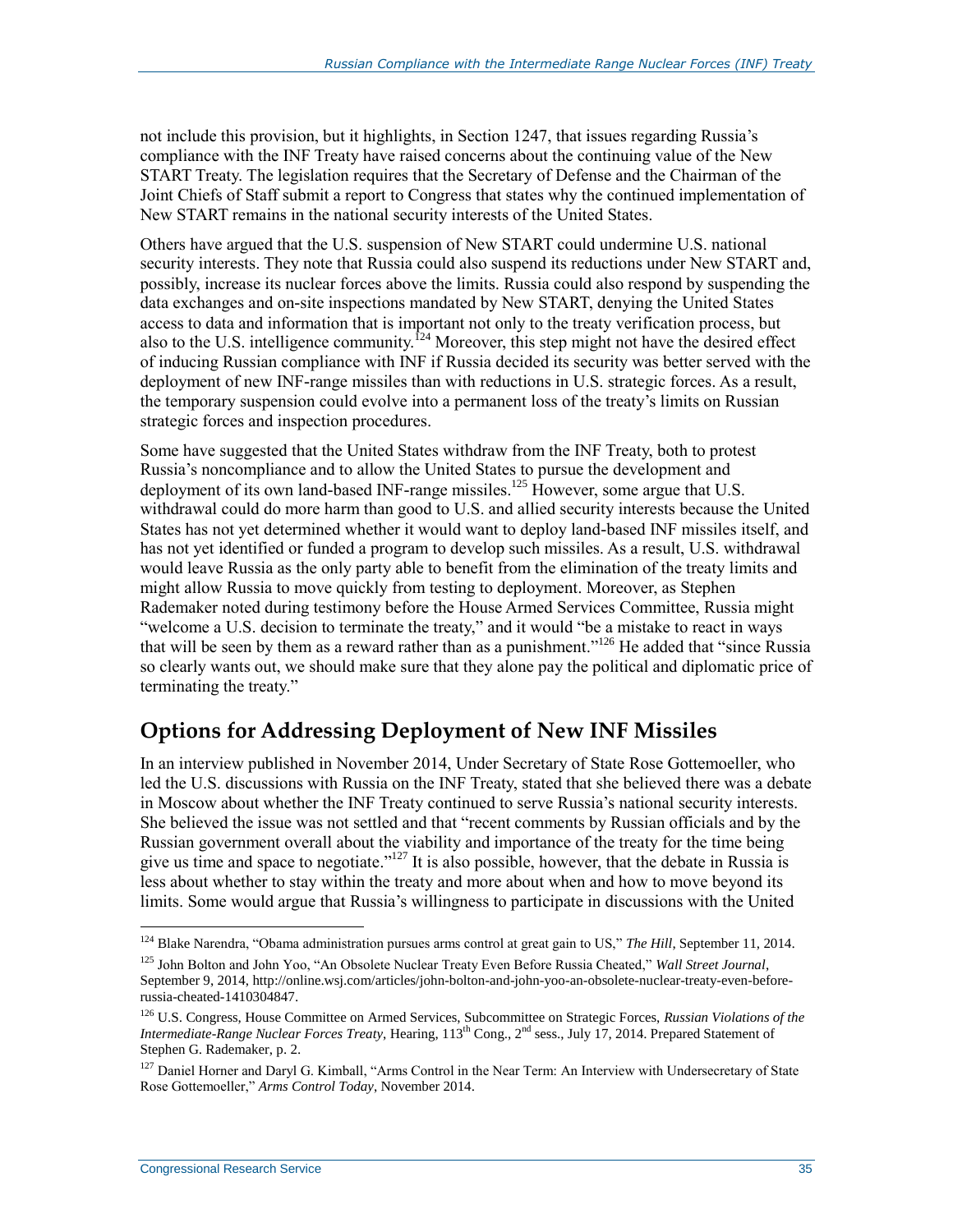States provided Russia with time and space to pursue its missile programs, before openly withdrawing from the treaty and prompting a U.S. response. Others have argued that Russia may be unwilling to withdraw from the treaty now, with the hope that the United States might eventually agree to a joint withdrawal or that the United States might withdraw itself and free Russia from its obligations.

With the future of the treaty uncertain, the United States could consider a range of options for how it might address U.S. and allied security concerns now that Russia has begun to deploy the new INF-range cruise missile. These options include military responses—such as the development and deployment of new nuclear-armed cruise missiles or new conventional military capabilities—along with diplomatic and consultative steps taken with U.S. allies.

#### **Land-Based INF-Range Missiles**

As noted above, legislation proposed in July 2014 called on the President to conduct a study both on the need for new missiles and on locations overseas where the United States might deploy such systems. Others have been more direct in their support of new U.S. INF-range systems. Former Under Secretary of State John Bolton has argued that the INF Treaty interferes with the United States' ability "to preserve global security" and that other countries, like China, North Korea, and Iran, face no limits on their intermediate-range missiles. He believes the United States "should see Moscow's breach as an opportunity to withdraw" from the treaty so that it can "have access to the full spectrum of conventional and nuclear options."<sup>128</sup> As noted above, Congress has mandated that the Pentagon begin a program of record on a new ground-launched intermediaterange cruise missile, and the Pentagon has begun to conduct research into such a system.

Those who support programs to develop and deploy new U.S. INF-range missiles do not say, specifically, that these missiles should carry nuclear warheads or be based in Europe, although they also do not rule this out. Other analysts, however, argue that such an approach is unnecessary and would possibly do more to disrupt than support U.S. alliances overseas. They note that the United States should not need to deploy new nuclear weapons because U.S. conventional weapons are more than capable of responding to emerging threats and ensuring U.S. and allied security.<sup>129</sup> They note that Russia also views U.S. conventional capabilities as a threat to Russian security, pointing out that Russian officials have repeatedly raised concerns about U.S. advanced conventional weapons and have suggested that Russia would be unwilling to reduce its nuclear forces any further unless the United States were willing to limit these capabilities in an arms control treaty.<sup>130</sup>

Moreover, even if the United States decided that it needed to counter Russia's new capabilities with nuclear-armed missiles, it could be very difficult to find an allied country in Europe or Asia that was willing to house those missiles.<sup>131</sup> As noted above, even after NATO reached consensus on the need to deploy INF missiles in 1979, several allied governments nearly refused to accept

<sup>128</sup> John Bolton and John Yoo, "An Obsolete Nuclear Treaty Even Before Russia Cheated," *Wall Street Journal*, September 9, 2014, http://online.wsj.com/articles/john-bolton-and-john-yoo-an-obsolete-nuclear-treaty-even-beforerussia-cheated-1410304847.

<sup>129</sup> Jeffrey Lewis, "An Intercontinental Ballistic Missile by any Other Name," *Foreign Policy*, April 25, 2014, http://www.foreignpolicy.com/articles/2014/04/25/nuclear\_semantics\_russia\_inf\_treaty\_missiles\_icbm.

<sup>&</sup>lt;sup>130</sup> Elaine M. Grossman, "Russian Experts Question Role of Conventional 'Prompt Global Strike' Weapons," Global Security Newswire, April 7, 2009.

<sup>131</sup> Joseph Cirincione, "Why John Bolton's Dangerous Call to Nuclear Arms Makes No Sense," *Defense One*, September 15, 2014, http://www.defenseone.com/ideas/2014/09/why-john-boltons-dangerous-call-nuclear-armsmakes-no-sense/94166/?oref=search\_cirincione.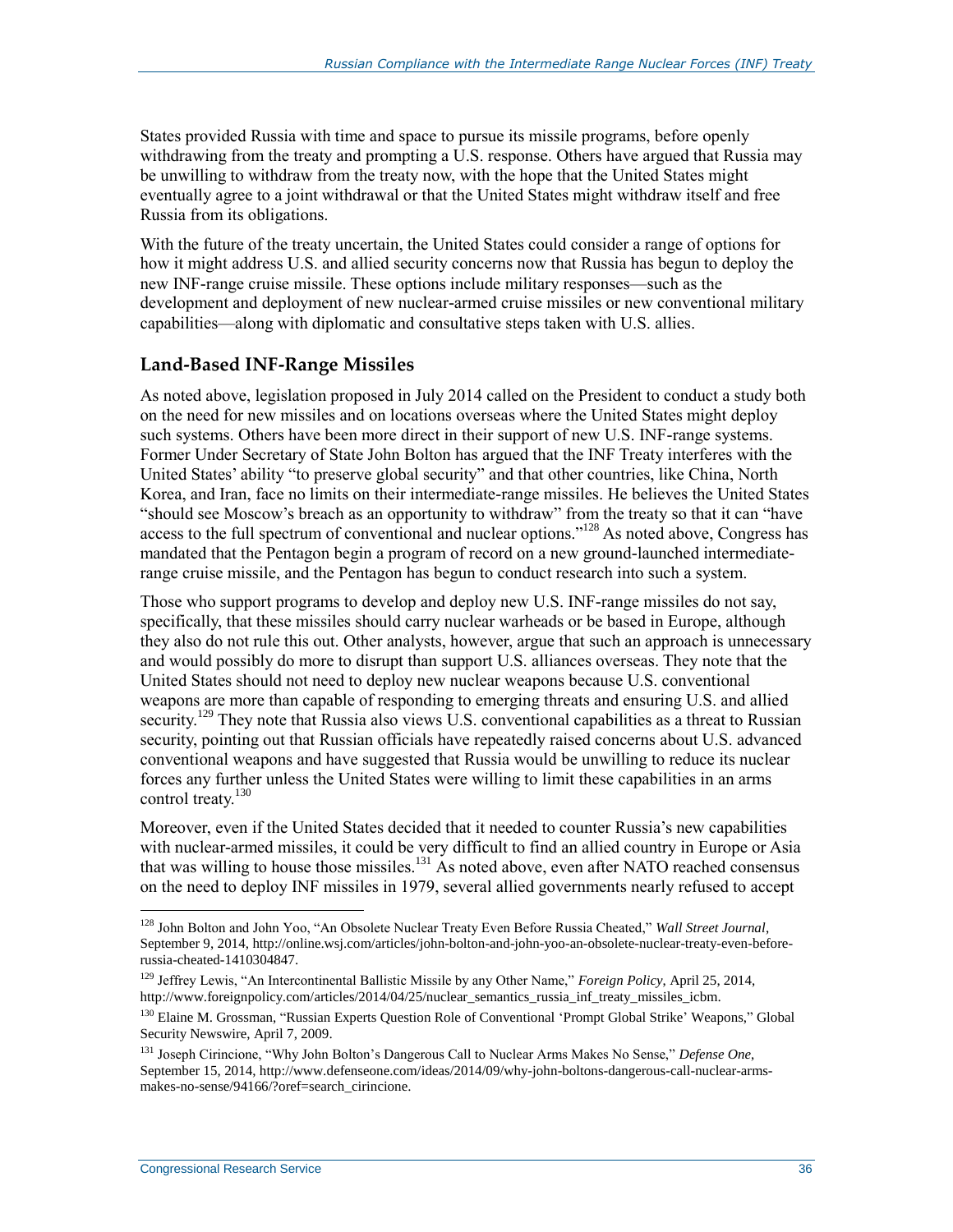the missiles on their territories and many faced widespread public protests against the deployment of new nuclear weapons. There would likely be even less support for new nuclear weapons among many of the U.S. allies in Europe now, with several recently calling for the removal of the nearly 200 U.S. nuclear weapons that remain in Europe.<sup>132</sup> As a result, it is possible that U.S. efforts to deploy new nuclear-armed INF-range missiles in Europe could "exacerbate political divisions in Europe" and undermine the unity NATO would need to respond to Russian attempts at coercion.<sup>133</sup> There is also likely to be little support for new U.S. land-based nuclear weapons in Asia, as the United States removed these weapons in the early 1990s and maintains long-range bombers with the capability to support extended deterrence in Asia.<sup>134</sup>

#### **Other Military Capabilities**

If Russia deploys new intermediate-range ballistic missiles and cruise missiles and seeks to use those capabilities to coerce or intimidate the United States or its allies, then the United States might deploy other military capabilities in response. These could include new air-delivered or sea-based cruise missiles that would be consistent with the terms of the INF Treaty and would not require basing on allied territories. The United States could also seek to expand the range of existing shorter-range systems, so that it could meet potential new military requirements without bearing the cost of developing new intermediate-range missile systems. For example, in testimony before the House Armed Services Committee, Jim Thomas, the Vice President of the Center for Strategic and Budgetary Assessments, suggested that the Department of Defense (DOD) assess the feasibility and cost to extend the range of the Army's tactical missile system (MGM-164 ATACMS), which currently has a range of about 80 miles. He also suggested that DOD consider developing a "road-mobile, land-based variant" of the Navy's MK-41 vertical launch system so that it could launch offensive missiles from land, if needed.<sup>135</sup> Frank Rose and Robert Scher, former officials from the Obama Administration, made similar suggestions in a joint HASC/HFAC hearing in late March 2017. They both identified air-delivered and sea-based military capabilities as a means to not only offset threats to NATO nations but also remind Russia of the threats it could face if the INF Treaty were to collapse.<sup>136</sup>

The United States could also expand its missile defense capabilities in Europe and Asia in response to the deployment of new Russian missiles. At the present time, the United States and NATO are pursuing the European Phased Adaptive Approach, with missile defense interceptors deployed at sea and, eventually, on land in Poland and Romania. The interceptors and radars in this system are designed to defend against shorter- and intermediate-range missiles launched from

<sup>&</sup>lt;sup>132</sup> Kent Harris, "NATO Allies Want U.S. Nuclear Weapons out of Europe," Stars and Stripes, European Edition, March 3, 2010. See also, "Allied Bid for Obama to Remove U.S. European Nuclear Stockpile," AFP, February 20, 2010.

<sup>133</sup> Jeffrey Lewis, "An Intercontinental Ballistic Missile by any Other Name," *Foreign Policy*, April 25, 2014, http://www.foreignpolicy.com/articles/2014/04/25/nuclear\_semantics\_russia\_inf\_treaty\_missiles\_icbm.

<sup>&</sup>lt;sup>134</sup> Some analysts and politicians in South Korea have called for the United States to return nuclear weapons to the peninsula. However, this is not the view of South Korean government. Moreover, the United States would not need to deploy intermediate-range missiles to reach North Korea from South Korea. See Philip Iglauer, "Nuclear Weapons for South Korea," *The Diplomat*, August 14, 2014.

<sup>135</sup> U.S. Congress, House Committee on Armed Services, Subcommittee on Strategic Forces, *Russian Violations of the Intermediate-Range Nuclear Forces Treaty*, Hearing, 113th Cong., 2nd sess., July 17, 2014. Prepared statement of Jim Thomas, p. 6.

<sup>136</sup> U.S. Congress, House Committee on Armed Services, Subcommittee on Strategic Forces, *Consequences and Context for Russia's Violation of the INF Treaty*, Hearing, 115<sup>th</sup> Cong., 1<sup>st</sup> sess., March 30, 2017, https://armedservices.house.gov/legislation/hearings/consequences-and-context-russias-violations-inf-treaty.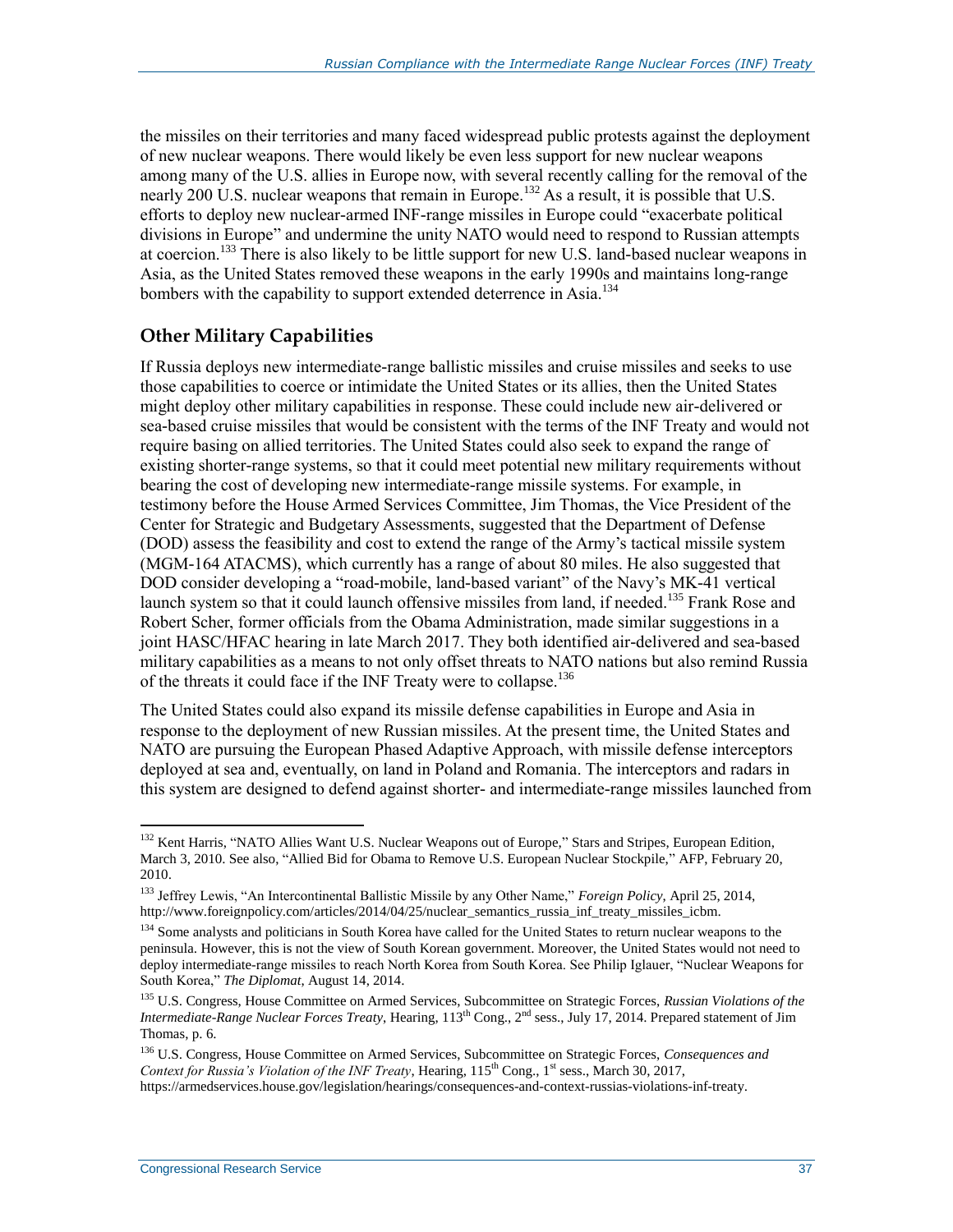Iran, with, eventually, some capability against longer-range Iranian missiles. The United States is deploying similar sea-based capabilities in Asia, in cooperation with allies there, in response to North Korea's missile program. The United States has insisted, repeatedly, that this system will have no capability against the larger numbers of far more capable Russian long-range missiles.<sup>137</sup> However, several analysts in both the United States and Europe have suggested that NATO might reorient this system to defend against Russian intermediate-range missiles, if necessary.<sup>138</sup> Others have argued that the United States and NATO should focus specifically on the development and deployment of cruise missile defenses "to protect key alliance assets in the event of a conflict with Russia."<sup>139</sup>

#### **Consultation and Cooperation with Allies**

New intermediate-range missiles deployed in or near Russia would not have the range needed to reach targets in the continental United States. They would, however, be able to threaten U.S. allies in Europe, Asia, and the Middle East. As noted above, some have suggested that the United States provide its allies with information about the new Russian missiles and include them in discussions with Russia about their apparent noncompliance with the INF Treaty. Similarly, the United States could engage with its allies when determining how to respond if Russia deploys new INF-range missiles.<sup>140</sup> U.S. allies' views on the nature of the threat from the missiles could inform the U.S. approach to responding to that threat. Some may favor continuing efforts to engage Russia through diplomatic channels, while others may prefer that the United States develop and deploy new capabilities to defend against any emerging Russian threat.

The United States could also consider several steps to reassure its allies of its commitment to their defense. Some analysts believe that this has become increasingly important in recent months, following Russia's annexation of Crimea and aggression against Ukraine. For example, NATO could develop new plans and procedures for engaging with Russia in a crisis in which these missiles might come into play. NATO might also expand its ongoing joint training missions and exercises, both to reassure the allies of the U.S. commitment and to strengthen its ability to provide reinforcements if a conflict were to occur.<sup>141</sup> Beyond NATO, the United States could also meet with allies in Asia and the Middle East to discuss possible military or diplomatic responses if they felt threatened by Russia's missiles, either generally or in response to specific scenarios.

Although some analysts have suggested that the United States focus its response to Russia's noncompliance with the INF Treaty on military measures, and the development of new missile capabilities, others have argued for a more nuanced approach. They note that the United States may be able to defend its allies and respond to Russian aggression with conventional weapons

<sup>&</sup>lt;sup>137</sup> See, for example, Rose Gottemoeller, Under Secretary of State for Arms Control and International Security, *America's Commitment to Ballistic Missile Defense and the European Phased Adaptive Approach*, U.S. Department of State, Remarks, Bucharest, Romania, November 18, 2014, http://www.state.gov/t/us/2014/234157.htm.

<sup>138</sup> Jaroslaw Adamowski, "Poland, Romania Eye Intensified Cooperation With United States," *Defense News*, November 18, 2014, http://www.defensenews.com/article/20141118/DEFREG01/311180047/Poland-Romania-Eye-Intensified-Cooperation-United-States.

<sup>139</sup> Alexander Vershbow and Frank A. Rose, "Russia violated our nuclear arms treaty. Here's how we respond.," *The Hill*, April 21, 2017. http://thehill.com/blogs/pundits-blog/foreign-policy/329943-russia-violated-our-nuclear-armstreaty-heres-how-we.

<sup>140</sup> Jeffrey Lewis, "An Intercontinental Ballistic Missile by any Other Name," *Foreign Policy*, April 25, 2014, http://www.foreignpolicy.com/articles/2014/04/25/nuclear\_semantics\_russia\_inf\_treaty\_missiles\_icbm.

<sup>&</sup>lt;sup>141</sup> Jacek Durkalec, *Russia's Violation of the INF Treaty: Consequences for NATO*, The Polish Institute of International Affairs, Bulletin, Warsaw, August 13, 2014.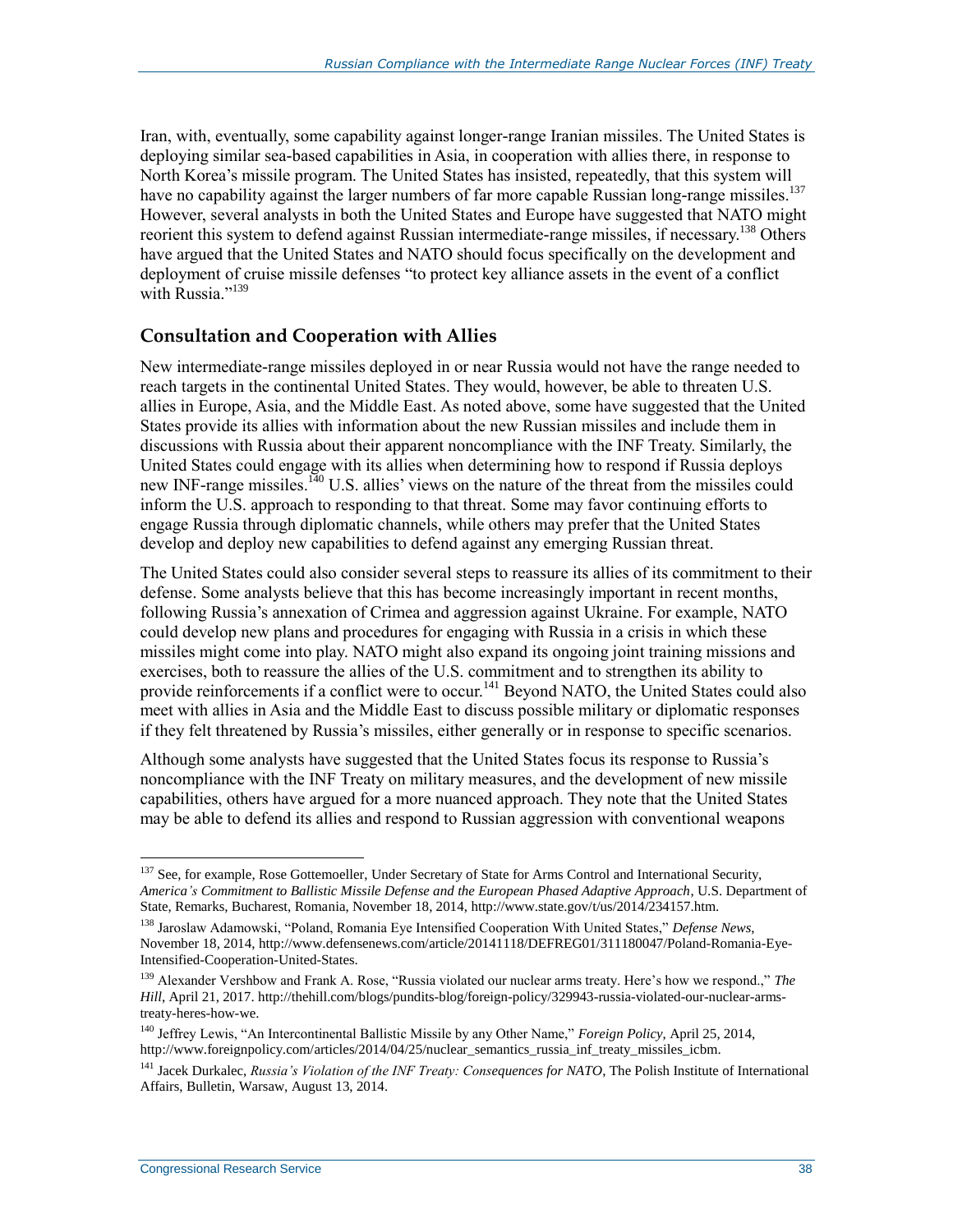and existing capabilities. But they also note that the full range of U.S. capabilities will do little to assuage the concerns of U.S. allies unless they are confident that the United States will come to their defense if they are threatened. In the absence of that confidence, some allies may feel more exposed than others and may be more vulnerable to Russian efforts at coercion.

As a result, although the current crisis over the INF Treaty began with concerns about the development of new Russian missiles, the United States may need to respond with measures directed more at the political concerns of its allies than at the military capabilities of Russia. For example, some European allies, particularly in Central and Eastern Europe, have expressed concern about the United States' reduced conventional force posture in Europe, and particularly the withdrawal over the past two years of two of the Army's four brigade combat teams in Europe. Although the United States has augmented its military presence in Central and Eastern Europe in the wake of Russia's annexation of Crimea, many allies have asked for a more robust U.S. response. NATO addressed these concerns during the September 2014 summit in Wales and announced a number of collective defense measures that were designed to deter further Russian aggression.<sup>142</sup> Although not directly connected to Russia's noncompliance with the INF Treaty, these measures may also serve to assuage security concerns that arise if Russia continues to develop new intermediate-range ballistic and cruise missiles.

### **Congressional Oversight**

Both the House and Senate pressed the Obama Administration for information about Russia's arms control compliance record and options for the U.S. response during the  $114<sup>th</sup>$  Congress. The House Armed Services and Foreign Affairs Committees have held three hearings on this issue, to date, and both the House and Senate Armed Services Committees have raised the issues during other, related hearings. The National Defense Authorization Act for FY2015 (H.R. 3979) mandates that the President submit a report to Congress that includes an assessment of the effect of Russian noncompliance on the national security interests of the United States and its allies, and a description of the President's plan to resolve the compliance issues. The legislation also calls for periodic briefings to Congress on the status of efforts to resolve the U.S. compliance concerns.

The FY2016 NDAA (H.R. 1735, §1243) also addressed Russia's compliance with the INF Treaty and possible U.S. military responses. This legislation stated the sense of Congress that the development and deployment of a nuclear ground-launched cruise missile by Russia is a violation of the INF Treaty, that Russia should return to compliance with the INF Treaty, that efforts to compel Russia to return to compliance "cannot be open-ended," and that there are several U.S. military requirements that would be addressed by the development and deployment of systems currently prohibited by the INF Treaty. The legislation went on to require that the President notify Congress both about the status of Russia's compliance with the INF Treaty and the status and content of updates that the United States provides to its allies in NATO and East Asia about Russia's testing, operating capability, and deployment of INF-range ground-launched ballistic missiles or ground-launched cruise missiles. As was noted above, the legislation also mandated that the Secretary of Defense submit a plan to Congress for the development of counterforce capabilities to prevent intermediate-range ground-launched ballistic missile and cruise missile attacks, countervailing strike capabilities to enhance the forces of the United States or allies of the United States, and active defenses to defend against intermediate-range ground-launched cruise missile attacks.

<sup>142</sup> For details on the issues addressed during the summit in Wales, see CRS Report R43698, *NATO's Wales Summit: Outcomes and Key Challenges*, by Paul Belkin.